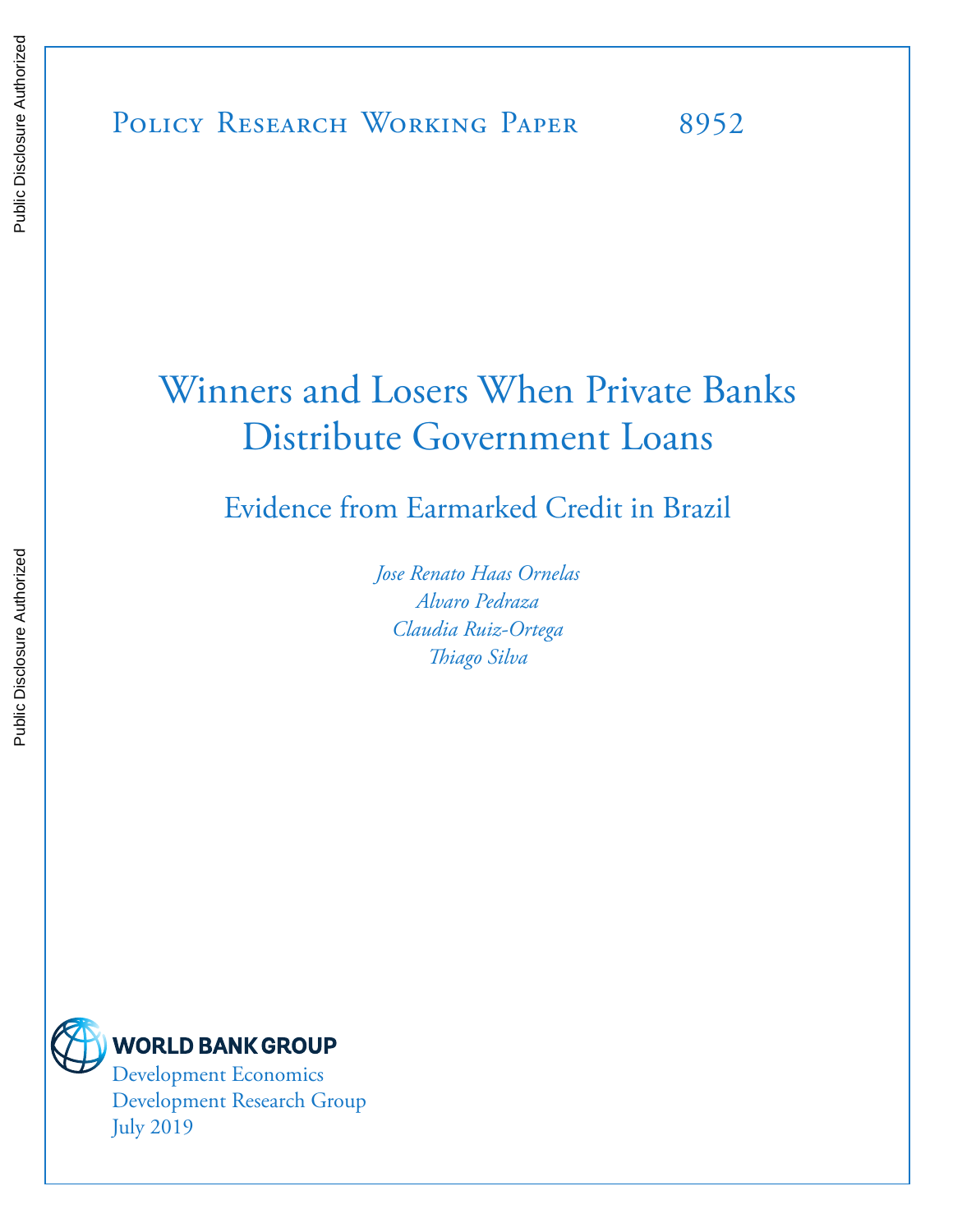## **Abstract**

This paper studies credit allocation when government loan programs are distributed by private banks. The study focuses on Brazil, where private lenders can operate in two credit markets: competitive loans with own funding and earmarked loans that rely on government funds to finance firms at below-the-market interest rates. Using rich loanlevel data between 2005-2016, the paper finds that banks are disproportionally more likely to extend earmarked loans

to larger firms and firms with an existing credit relationship. The paper further documents a cross-selling strategy whereby banks increase the price of free-market loans of riskier borrowers that also obtain earmarked credit. Inadvertently, the government selects winners and losers, since mostly larger businesses, those that bank with the largest private lenders, and those willing to bundle free-market and earmarked loans disproportionally access the program.

This paper is a product of the Development Research Group, Development Economics. It is part of a larger effort by the World Bank to provide open access to its research and make a contribution to development policy discussions around the world. Policy Research Working Papers are also posted on the Web at http://www.worldbank.org/prwp. The authors may be contacted at apedrazamorales@worldbank.org and cruizortega@worldbank.org.

*The Policy Research Working Paper Series disseminates the findings of work in progress to encourage the exchange of ideas about development*  issues. An objective of the series is to get the findings out quickly, even if the presentations are less than fully polished. The papers carry the *names of the authors and should be cited accordingly. The findings, interpretations, and conclusions expressed in this paper are entirely those of the authors. They do not necessarily represent the views of the International Bank for Reconstruction and Development/World Bank and its affiliated organizations, or those of the Executive Directors of the World Bank or the governments they represent.*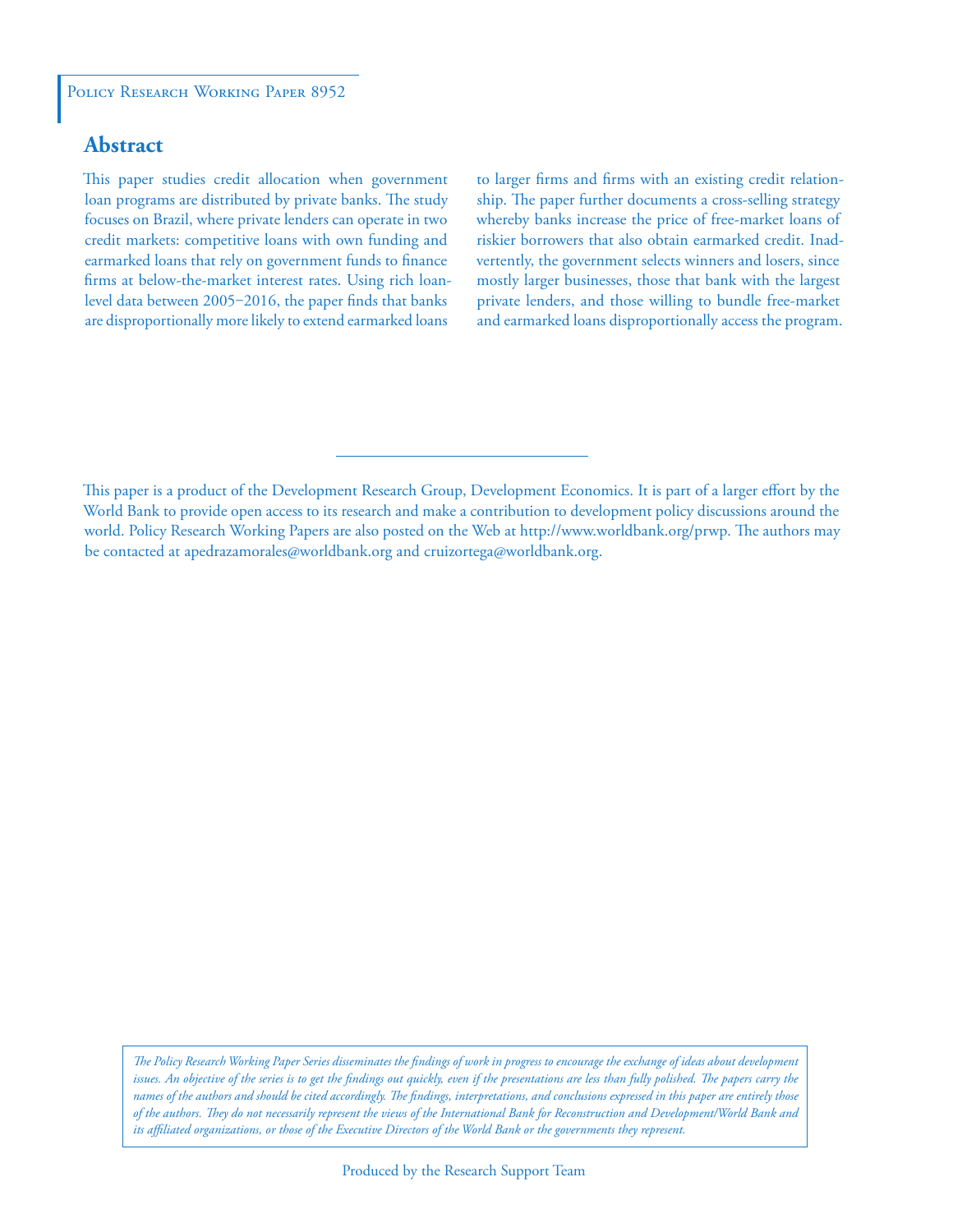# **Winners and Losers When Private Banks Distribute Government Loans: Evidence from Earmarked Credit in Brazil**

Jose Renato Haas Ornelas<sup>[1](#page-2-0)</sup> Alvaro Pedraza[2](#page-2-1) Claudia Ruiz-Ortega<sup>[3](#page-2-2)</sup> Thiago Christiano Silva[4](#page-2-3)

**THIS VERSION: April 20, 2020** 

JEL Classification: G21, H81, E43

Keywords: Second-tier lending, government-credit programs, credit risk, cross-selling strategies

<span id="page-2-0"></span><sup>&</sup>lt;sup>1</sup> [Jrenato.ornelas@bcb.gov.br,](mailto:Jrenato.ornelas@bcb.gov.br) Banco Central do Brasil

<span id="page-2-1"></span><sup>2</sup> [apedrazamorales@worldbank.org,](mailto:apedrazamorales@worldbank.org) World Bank

<span id="page-2-2"></span><sup>&</sup>lt;sup>3</sup> [cruizortega@worldbank.org,](mailto:cruizortega@worldbank.org) World Bank

<span id="page-2-3"></span> $4$  [thiago.silva@bcb.gov.br,](mailto:thiago.silva@bcb.gov.br) Banco Central do Brasil and Universidade Católica de Brasília.

This project was supported by the Finance, Competitiveness and Innovation Global Practice and the Brazil Country Management Unit of the World Bank. This paper should not be reported as representing the views of the Banco Central do Brasil. The views expressed in the papers are those of the authors and do not necessarily reflect those of the Banco Central do Brasil.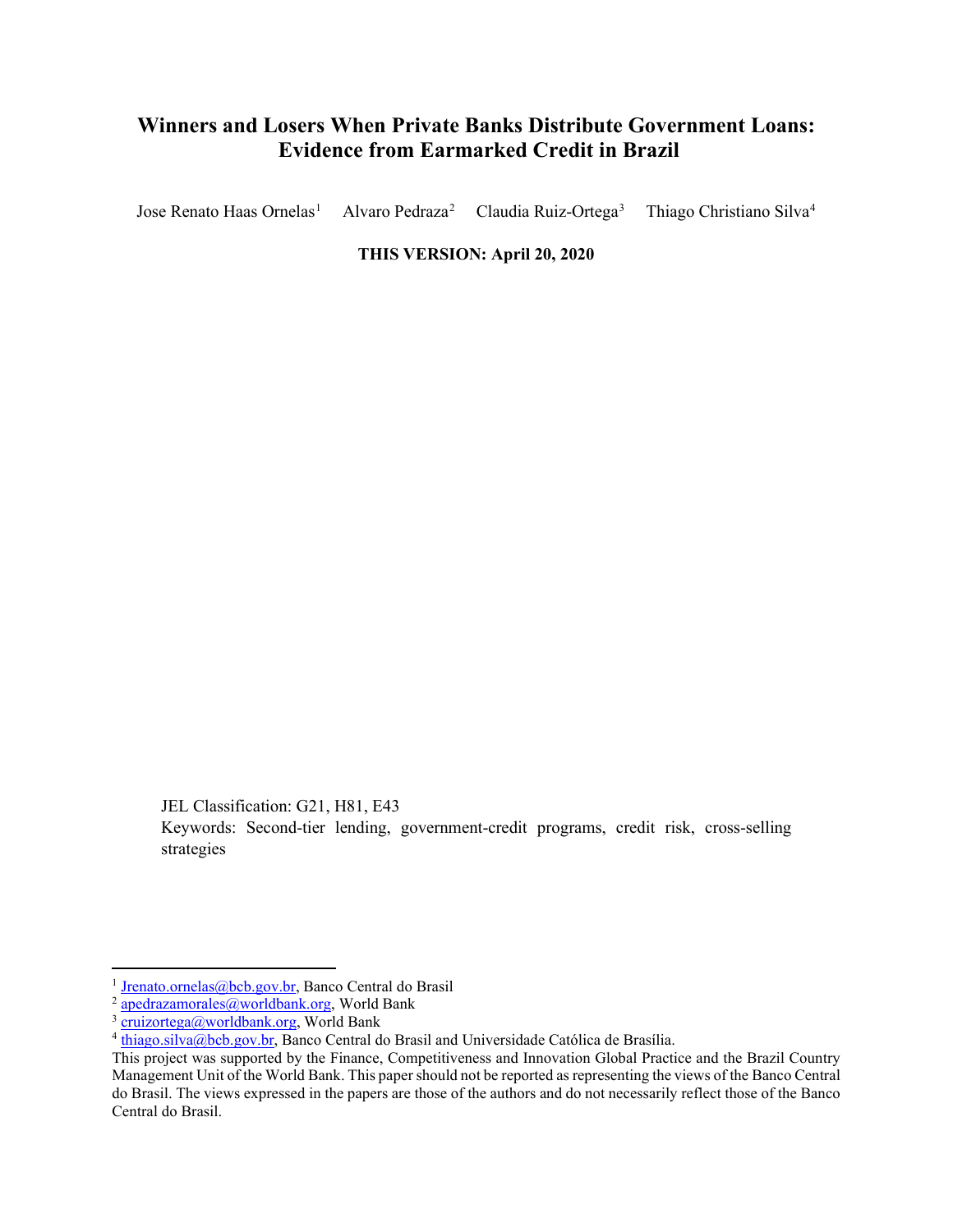#### **1. Introduction**

A commonly held view about the effectiveness of government credit argues that when led by state-owned banks, these programs may fail to fulfill their social role due to incentive problems that are inherent to the public sector (Claessens et al., 2008). For example, the political view of public banking assumes that politicians have career concerns that conflict with social objectives (Sapienza, 2004; Dinc, 2005; Khwaja and Mian, 2005; Dinc and Gupta, 2011; Carvalho, 2014). Alternatives to government lending include interventions that use public funds but rely on private banks to allocate credit.<sup>[5](#page-3-0)</sup> Although such settings reduce distortions from politically motivated credi, they generate principal-agent considerations from the objectives of private lenders – a bank (the agent) would not fund projects with high social returns if its own private benefit is small.

Furthermore, a key and under-explored aspect of these credit programs is that private banks can simultaneously allocate government-sponsored loans alongside their usual lending portfolio. While the contracted interest rate of a loan compensates the lender for its risk taking (Stiglitz and Weiss, 1981), interest rates of government loans are typically fixed and set to below-market rates. In turn, banks will ration government credit away from riskier borrowers if they bear part of the risk on these loans. When the lending portfolio includes both government and free-market loans, banks might offset some of the lower expected revenue from government loans by changing their pricing strategy in other credit products.

<span id="page-3-0"></span><sup>&</sup>lt;sup>5</sup> One example comes from the recent COVID-19 crisis, where governments moved swiftly to provide liquidity to small businesses. In the case of the U.S., through the CARES Act Paycheck Protection Program, the government established a \$350 billion fund of partially forgivable loans. The application process for the financial assistance, screening, disbursement and loan servicing are intermediated by private banks. Developing countries have also introduced or strengthened similar credit programs which leverage on the private financial sector to provide funds to many small and medium size enterprises (IMF, 2020).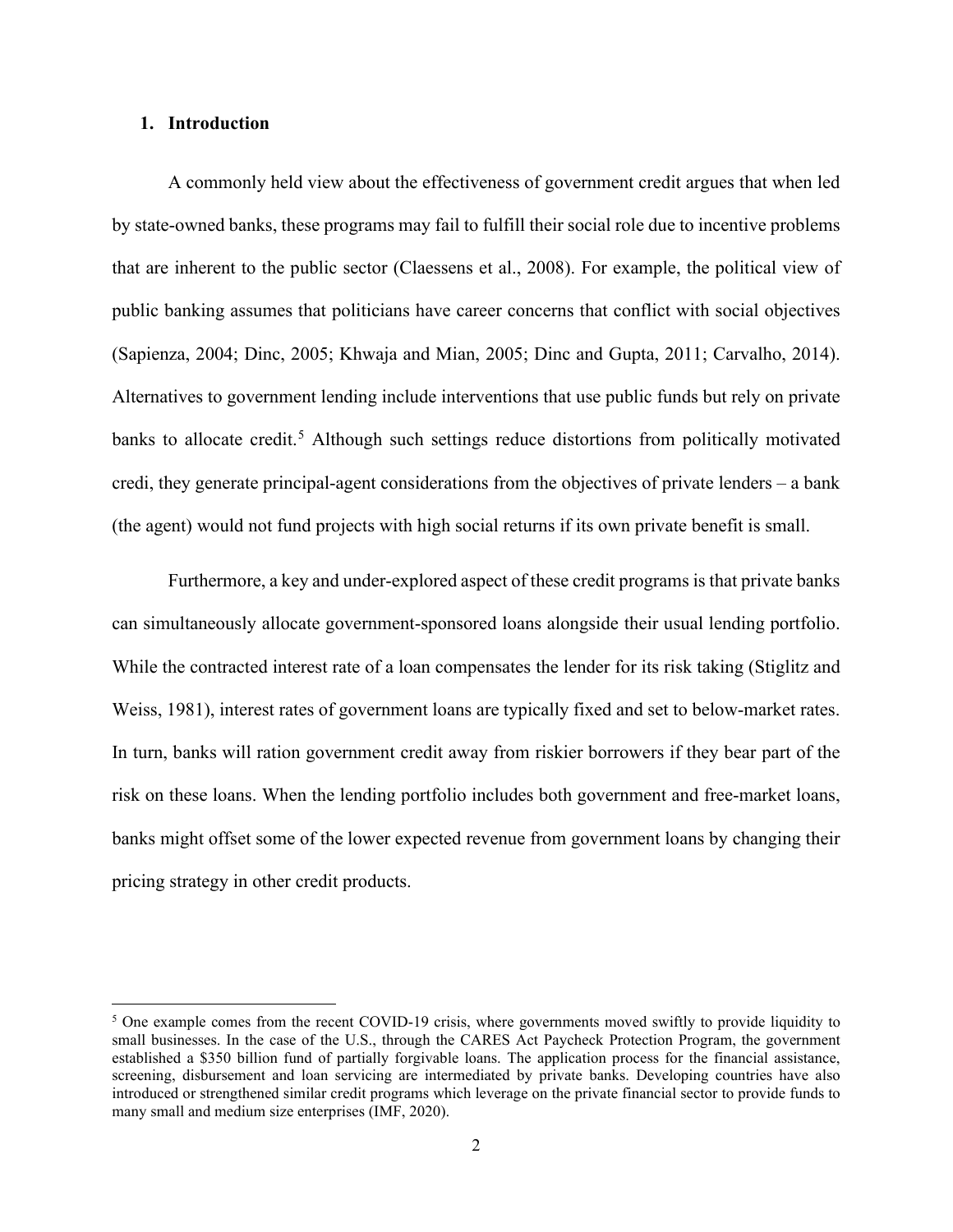In this paper, we study credit allocation strategies when government loans are channeled by private banks. More concretely, we focus on one of the world's largest second tier lending programs: the case of Earmarked Credit in Brazil. This government-sponsored program was designed to stimulate investment and capital expenditures in strategic sectors (details of the program in Section 2). Importantly, a large portion of the funds for earmarked credit are transferred from the Brazilian National Development Bank to private banks that then select loan recipients. These earmarked loans complement the usual free-market for commercial credit (or non-earmarked credit),<sup>[6](#page-4-0)</sup> with regulated interest rates set below the average market rate. Starting in 2008, to mitigate the negative effects from the Global Financial Crisis and to alleviate credit constraints among micro, small, and medium size firms, the Brazilian government substantially expanded the program.

We use administrative loan-level data from the Brazilian Central Bank credit registry, which includes 5.8 million loans to 1.85 million firms issued by 136 private banks between 2005 and 2016. We consider two type of loans – working capital and vehicle financing – which account for 50 percent of the total outstanding volume of private credit to businesses in the free-market. These two credit modalities represent opposite extremes of the distribution of earmarked loans. While the purchase of vehicles can be financed via loans from both the free-market and the earmarked-credit market, working capital loans are almost exclusively accessed in the free-market. We further include information on the origination of all earmarked loans for each firm-bank pair in our sample. This unique dataset allows us to analyze how banks allocate earmarked loans across firms and how the credit terms on their new free-market loans may be impacted by the program.

<span id="page-4-0"></span><sup>&</sup>lt;sup>6</sup>Throughout the paper, we use non-earmarked and free-market credit interchangeably to refer to loans that are not part of the government program. That is, loans issued by banks without special funding or directive from the government.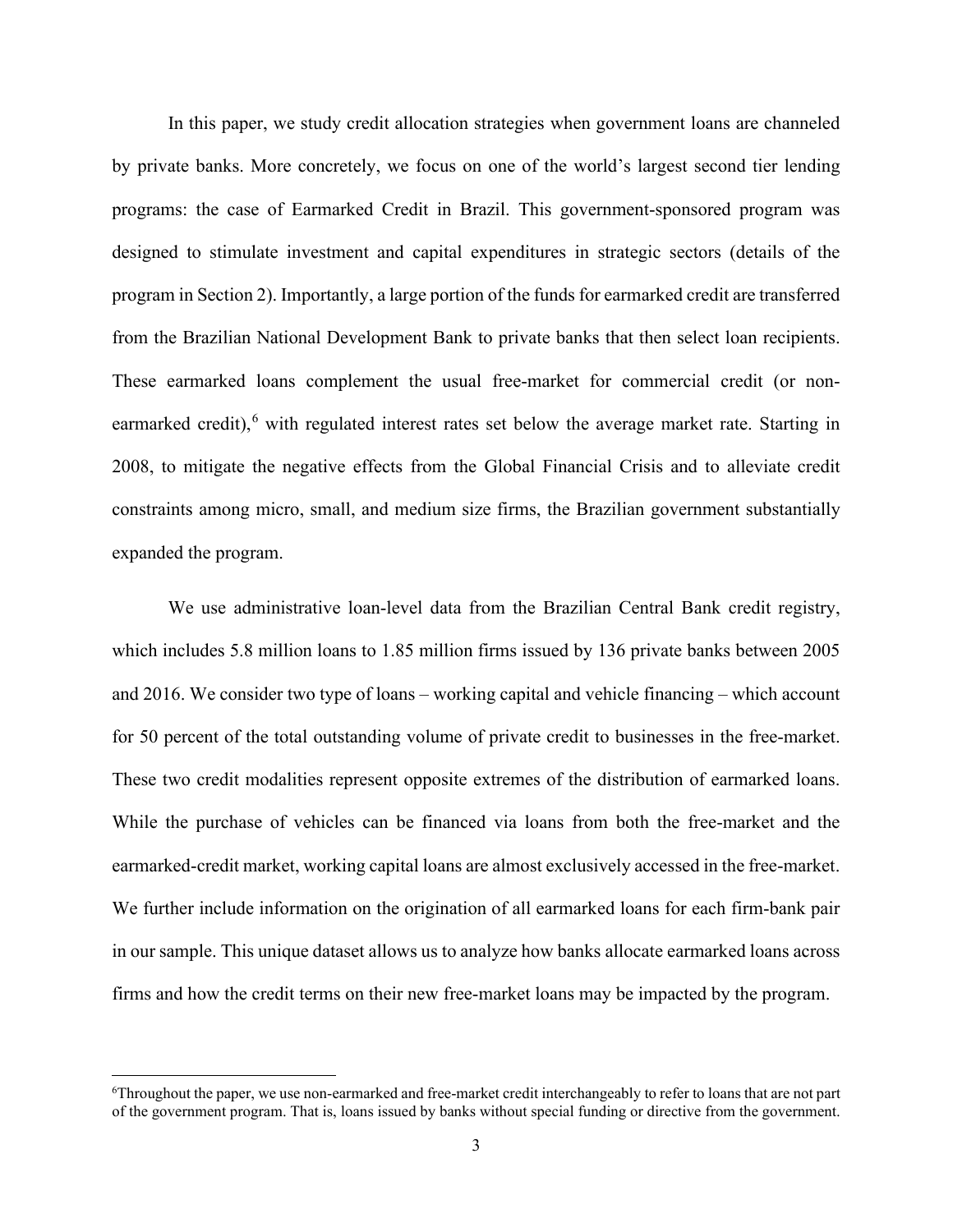We first investigate the extensive margin of the earmarked credit allocation. That is, the characteristics of firms that were selected to receive earmarked loans. We refer to these borrowers as 'recipient' firms, which account for six percent of the firms in our sample. Interestingly, firms that access earmarked credit tend to receive multiple and frequent earmarked loans with the same bank. The median time between consecutive earmarked loans is nine months and in 92 percent of the cases a firm obtains an earmarked credit from the same lender. We show that banks systematically allocate earmarked loans to firms with an existing credit relation, that is, to borrowers with a credit line, checking account or other financial products with the issuing bank (we refer to this institution as the *inside bank*). Banks also overwhelmingly select larger firms as earmarked recipients. The documented credit allocation is consistent with a risk mitigating strategy. To the extent that a bank servicing an earmarked loan at a capped interest rate bears the credit risk, its incentive is to select borrowers that are ex-ante less risky, such as larger firms and firms for which it has acquired private information during the course of an existing lending relationship.

In a second exercise, we study how interest rate spreads of free-market loans of a firm-bank pair evolve after the pair begins an earmarked credit relation. To do this, we focus on the sample of working capital loans as the presence of earmarked lending in this credit modality is negligible. One challenge to identify the impact of new earmarked credit relations on the cost of free-market loans is that firms that receive earmarked loans are likely to differ from non-recipient firms. We tackle this concern in two ways. First, we saturate our specifications with a series of fixed effects at the *bank\*year* and *firm\*bank* level that allow us to isolate variation in the data in different ways. For instance, the inclusion of *firm\*bank* fixed effects allows us to exploit variation on the interest rates on all working capital loans of the *same* firm-bank pair over time and examine how these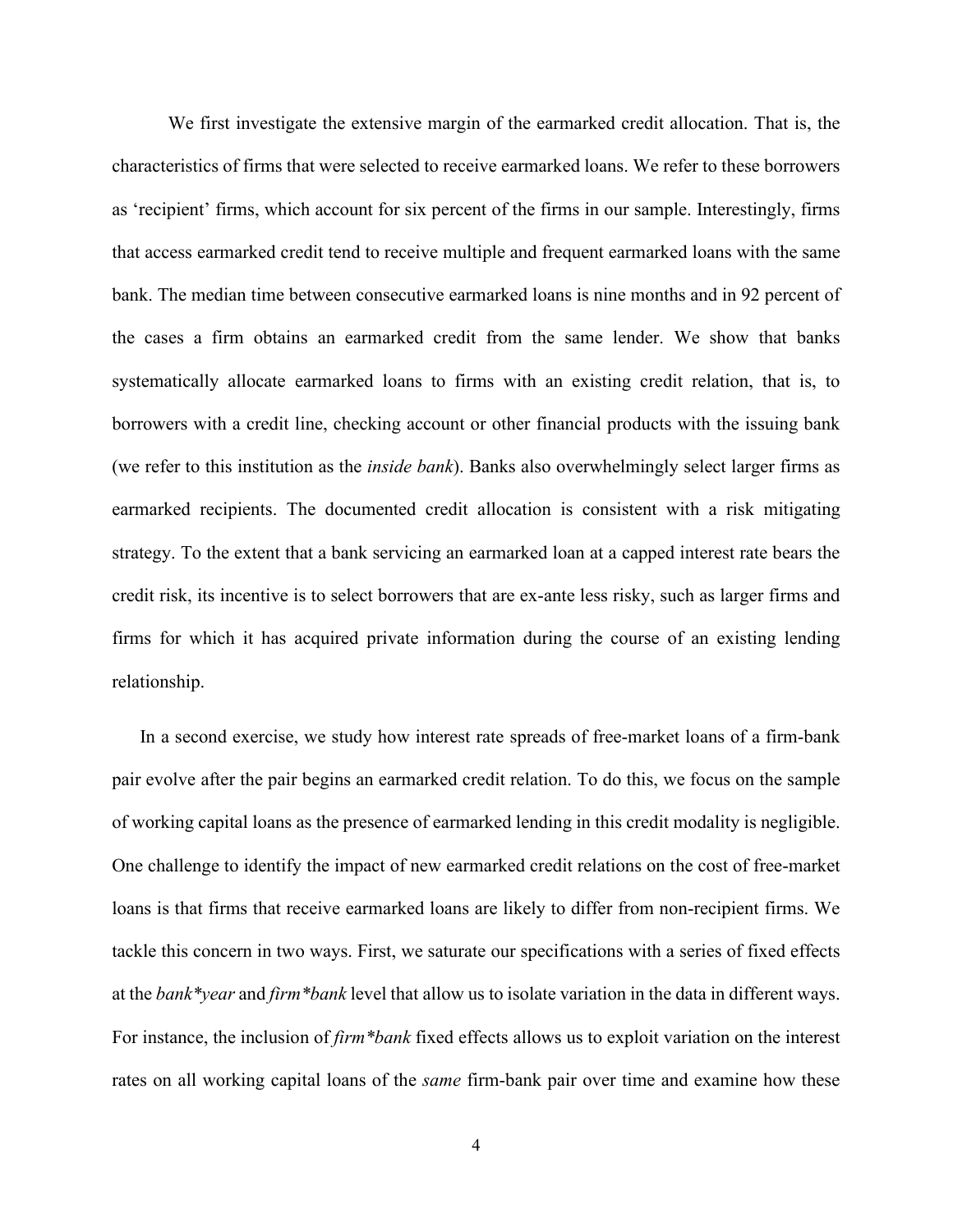rates change after the pair starts an earmarked credit relation. In some specifications, we also include *firm\*year* fixed effects. By doing so, we examine variation on the interest rates of all working capital loans of the *same* firm in the *same* year originated by different banks. Our identification comes from comparing the interest rates of loans from banks with whom the firm has an earmarked credit relation with the interest rates of loans from all other banks. To more cleanly reduce the selection problem, we further restrict the sample to recipient firms –those that at some point receive an earmarked loan – and examine how the credit terms of these firms change after they obtain the earmarked loan. Consistently, our impact estimates remain similar throughout our different specifications.

Our main and novel finding is that once an earmarked loan is allocated, the recipient firm experiences an increase of 38 basis points in the interest rate of new working capital loans contracted with the inside bank. In other words, around the same time that a firm receives an earmarked loan, the inside bank charges the firm higher interest rates in non-earmarked working capital loans. The documented increase is exclusive to the inside bank and is not driven by local economic conditions or by changes within the firm. Also, we do not observe a similar increase in the sample of vehicle loans, where earmarked lending operates more actively, and banks have less flexibility to adjust interest rates.

We also find that the increase in interest rate of working capital loans is only observed among high-risk firms – those with below median credit rating, for which the bank requires higher provisions. These firms pay an additional 60 bps on the interest rate of new working capital loans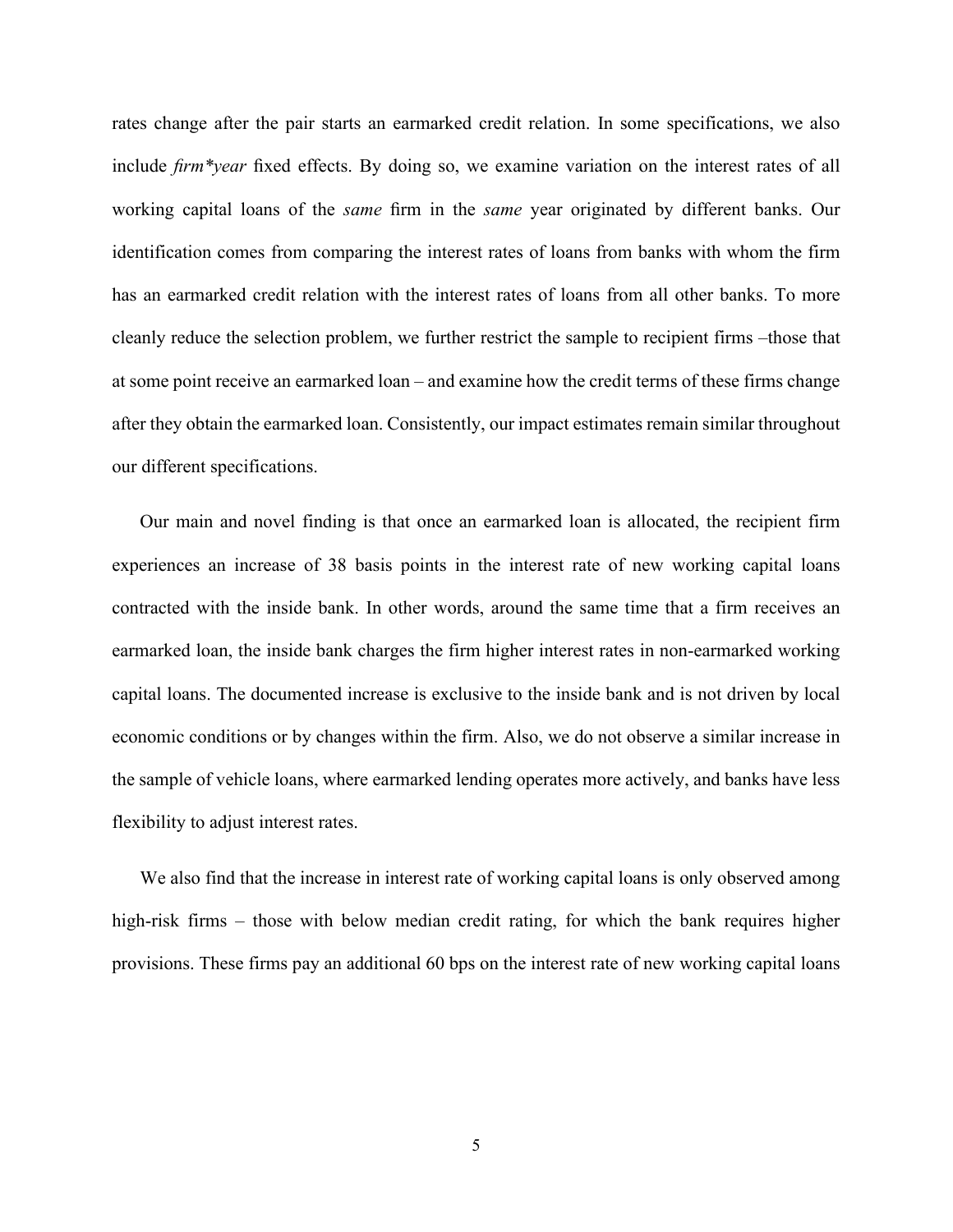with the inside bank. Importantly, there is no evidence that borrowers contracting working capital loans at higher interest rates reduce their loan amounts with the inside bank.<sup>[7](#page-7-0)</sup>

We interpret our findings as evidence that banks increase the interest rate in free-market credit products – such as working capital loans in the Brazilian context – to make up for the belowmarket revenue associated with the origination of earmarked products to riskier clients. It appears that riskier borrowers receive earmarked loans only if they pay a premium for other loans. Consistent with a profit maximizing strategy, the bundle of an earmarked loan at a fix (and low) interest rate with a non-earmarked loan at a higher rate guarantees that the bank is compensated for its risk taking; especially for firms in which the lender needs larger provisions. In contrast, we find that low-risk borrowers can access earmarked loans at the program interest rate with little to none associated cross-selling. The price discrimination strategy guarantees that earmarked lending is profitable. A corollary from this simple benchmark is that banks specializing in niche markets, or in specific credit products, are less likely to allocate earmarked credit since these are less able to use cross-selling strategies. Consistent with this idea, we find that the largest banks in Brazil were more likely to participate in the government credit program.

Our paper contributes to the literature that studies government driven lending. A large body of empirical work examines whether government credit crowds in or out the private sector, and whether public lending promotes financial development and growth (King and Levine, 1993; Demirgüç-Kunt and Maksimovic, 1998; Rajan and Zingales, 1998). While these earlier studies explored the aggregate effects of government credit, more recent work relies on firm- and loanlevel data from government-owned banks to evaluate real effects (Carvhalo, 2014; Ru, 2017). An

<span id="page-7-0"></span><sup>7</sup> In fact, the evidence seems to suggest that some firms even increase their working capital borrowing with the inside bank.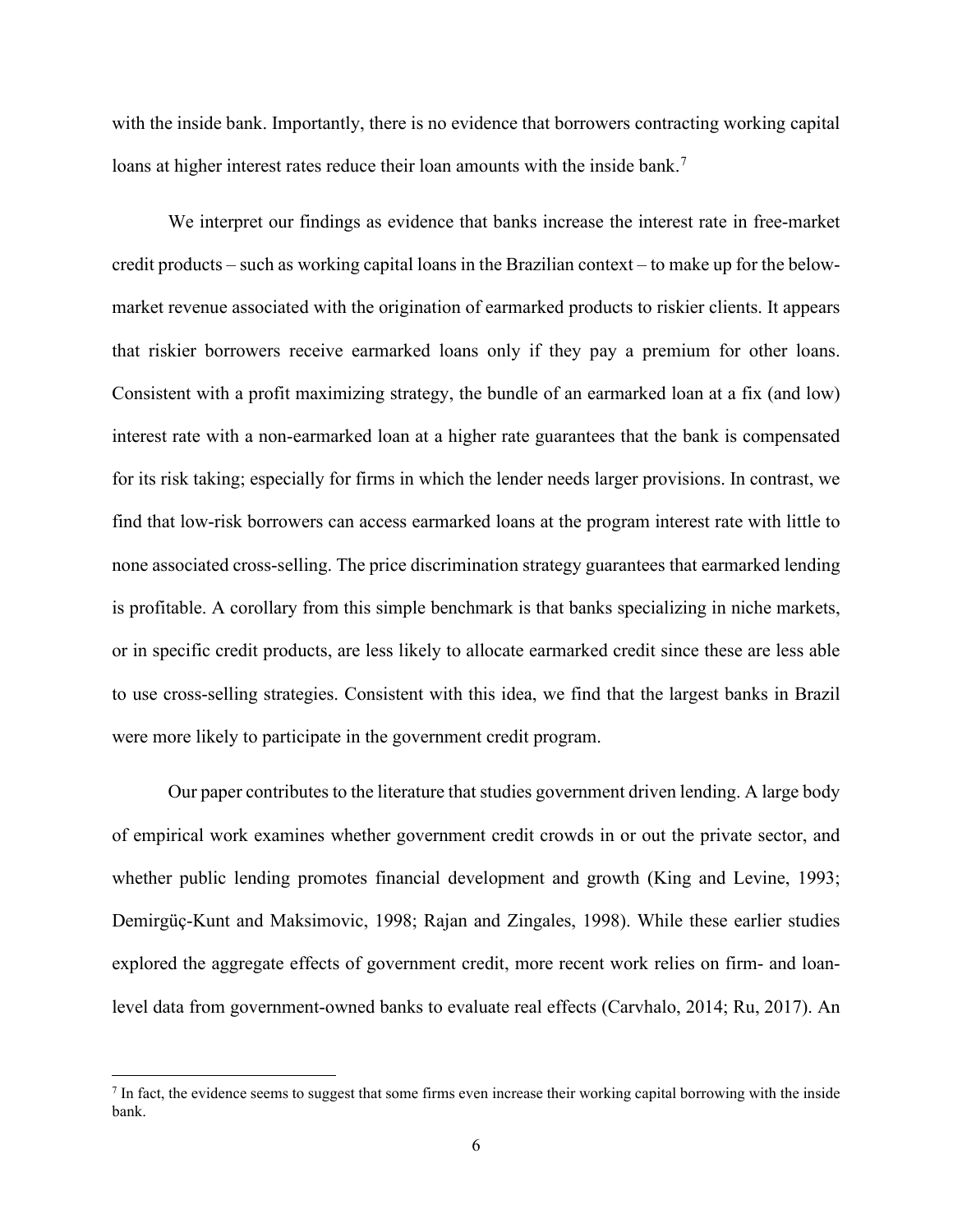important yet overlooked question is the role of private banks as intermediaries of government loans. For example, in Brazil, up to 40 percent of government-sponsored loans are disbursed by private commercial banks. While we do not focus on real effects, we use detail loan level data to provide a comprehensive analysis on the allocation and pricing strategies of private banks when government loans are part of their portfolio. Our evidence that banks engage in cross-selling strategies suggests that the design of the government program needs to consider the incentives of private lenders.

The rest of the paper proceeds as follows. Section 2 describes the institutional background and Section 3 the data. Section 4 discusses the allocation of earmarked loans across firms. Section 5 presents the empirical approach to examine the impact of starting an earmarked credit relation on credit terms of free-market loans and summarize our results. Finally, Section 6 concludes.

#### **2. Institutional Background**

The credit market in Brazil is characterized by a large presence of government-driven lending. The interventions include a complex web of price and quantity regulations, reserve requirements, tax exemptions, and forced savings schemes that are used to target lending to specific projects. Lending directed by government initiatives is known as earmarked credit. After 2008, earmarked lending grew substantially, exceeding 50% of total credit by 2015 (Figure 1). According to the government, the surge in earmarked lending was a policy response to the global financial crisis to alleviate credit constraints and promote access to credit among individuals and micro, small, and medium size businesses. However, the expansion of earmarked credit continued for several years after the onset of the global crisis, reaching all sectors of economic activity. For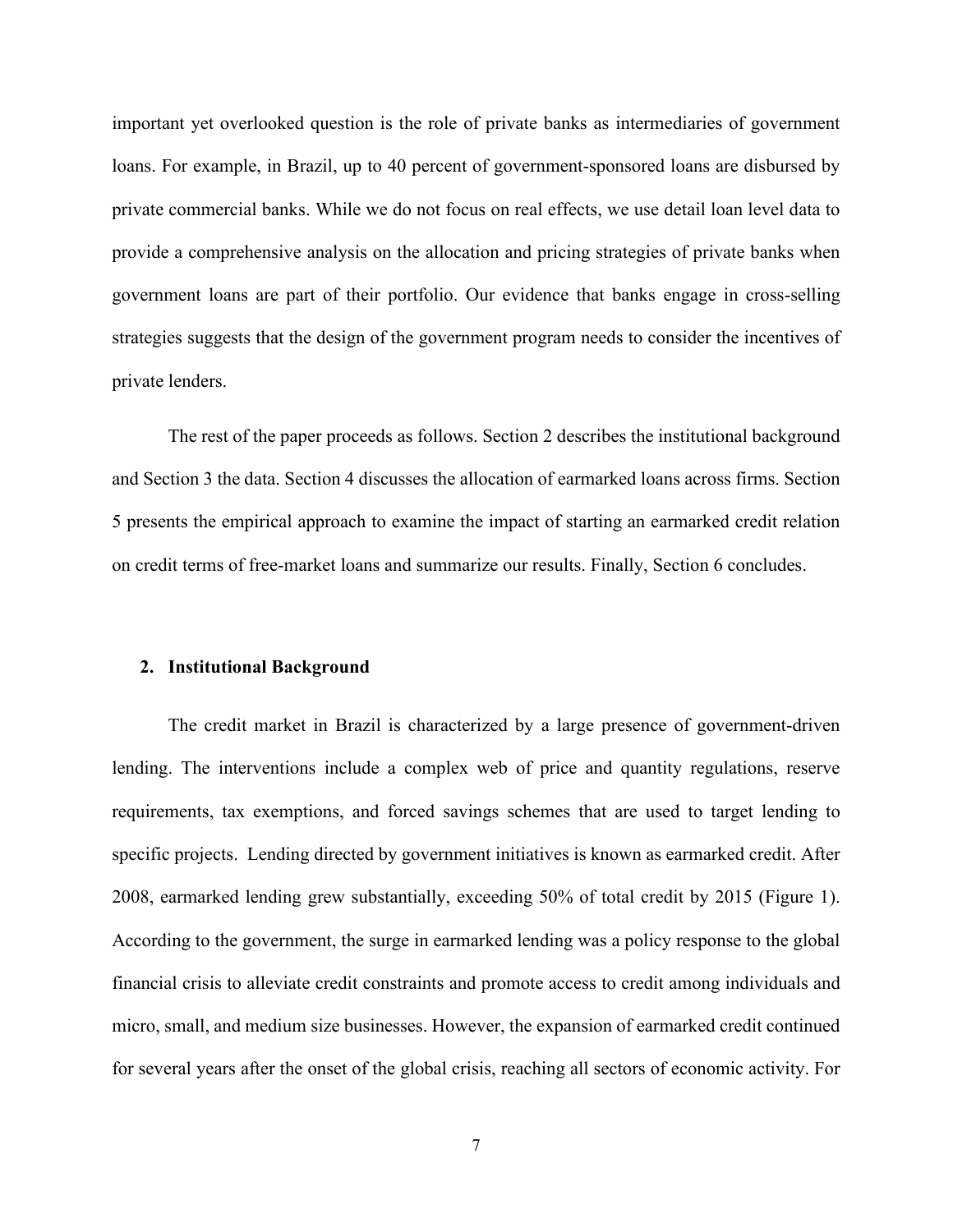firms, earmarked loans target fixed investments, infrastructure, development projects and rural activities.<sup>[8](#page-9-0)</sup> In line with government directives, among earmarked loans issued between 2005 and 2016, 88 percent finance firms' fixed asset purchases, such as new machinery. On the contrary, non-earmarked credit in the same period was dominated by working capital loans; representing 44% of the non-earmarked outstanding credit market.

Earmarked credit for large firms is usually granted directly by the National Development Bank (BNDES). For medium and smaller firms, earmarked credit is indirectly allocated through other financial institutions. By 2016, nearly 40% of the outstanding indirect earmarked loans to firms were originated by private lenders, including commercial banks. These institutions screen, select loan recipients, and bear the credit risk. However, funding comes from government sources at rates below interbank market, but private banks can add a spread to cope with credit losses. Interest rates charged from firms for these loans are strongly regulated and are substantially lower than those charged for free-market loans. Moreover, interest rates for earmarked loans are often set below the monetary policy rate, the SELIC rate, and in some cases below inflation rates.

The government funds earmarked credit via multiple sources. For example, through demand deposit, mandatory savings schemes, employment funds, and constitutional funds that are remunerated at low interest rates. Also, BNDES combines direct resources from the fiscal sector with external funding raised in capital markets to fund earmarked loans issued by public and private banks.<sup>[9](#page-9-1)</sup> In Figure 2, we present the average share of earmarked credit received by firms according to the funding source. Starting in the second half of 2008, there was a significant increase in the share of earmarked loans funded via BNDES. In that year, the government launched the

<span id="page-9-0"></span><sup>8</sup> Earmarked credit to households mostly targets real estate financing.

<span id="page-9-1"></span><sup>&</sup>lt;sup>9</sup> BNDES also has direct credit lines with borrowers. These, however, are exclusive for the largest corporations in the country.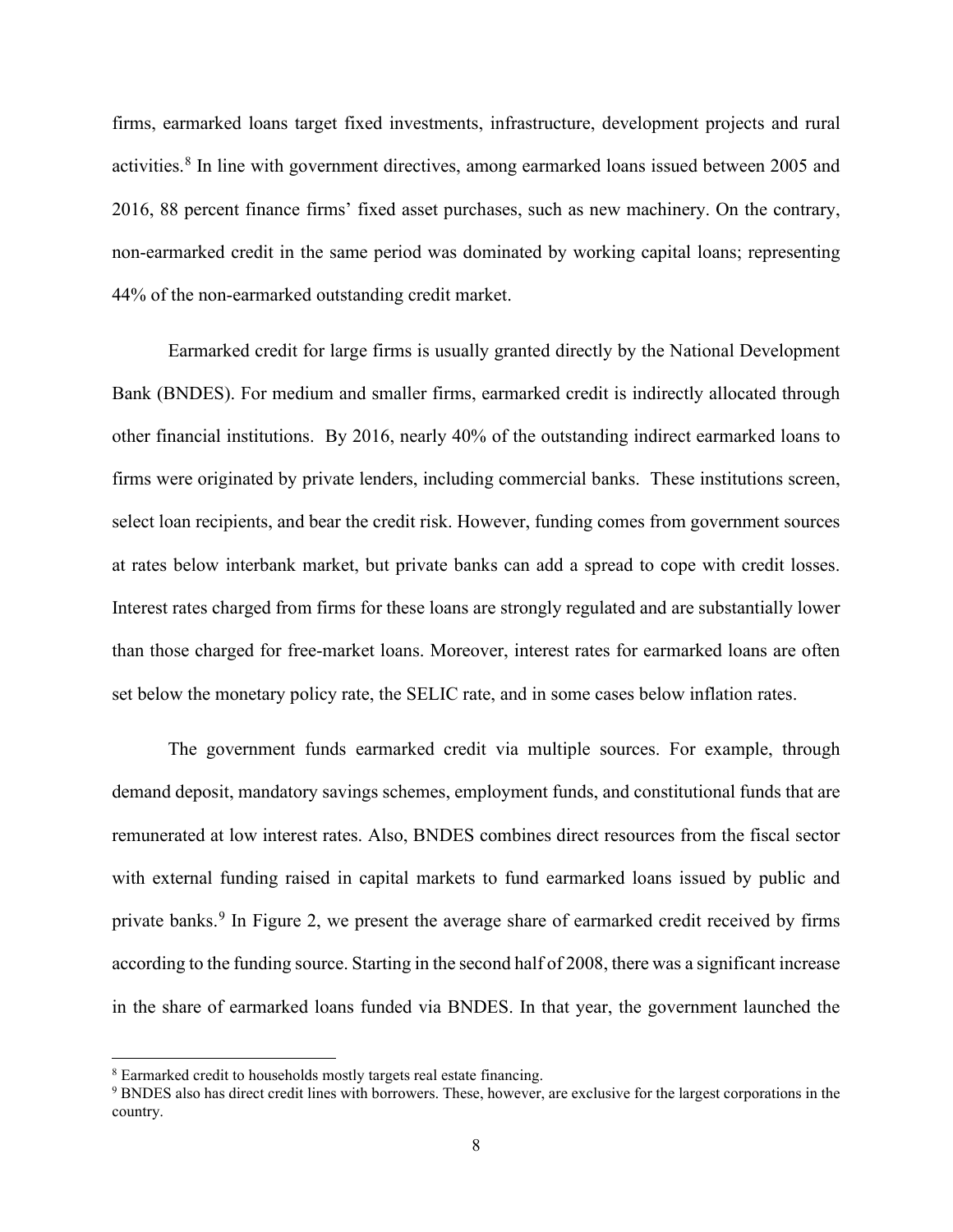Investment Support Program (PSI). Operated by BNDES, the government provided subsidies reimbursing banks for lending earmarked loans at below market interest rates. For firms in our sample, the share of earmarked credit funded by non-BNDES sources remained constant and close to zero throughout our period of analysis.

#### **3. Data**

Our analysis relies on two large data sources of corporate loan contracts in the Credit Registry maintained by the Central Bank of Brazil covering the period between January 2005 and December 2016.

The first dataset comprises all working capital and vehicle financing loans above a 5,000 *reais* threshold (approximately 2,200 USD) originated by all private banks during the period. For each loan, we observe the contracted interest rate, the loan amount, its maturity, collateral and risk rating.<sup>[10](#page-10-0)</sup> The dataset also reports information about the borrower, including its industry, location, number of workers, and the number of years with a relation with the bank. The advantage of studying these two products is twofold. First, these represent a large share of the non-earmarked credit market – 44% of non-earmarked total outstanding credit are working capital loans and 6% are vehicle loans. Second, these two products represent opposite extremes of the distribution of earmarked loans. That is, while most earmarked loans finance fixed asset purchases, which includes vehicles, working capital only accounts for a minor share of earmarked loans (only 0.3%).

<span id="page-10-0"></span><sup>&</sup>lt;sup>10</sup> Each rating is associated with a minimum loan accounting provision, which is an estimate of the probability of default. The possible ratings are AA, A, B, C, D, E, F, G, H. However, we exclude from our sample ratings below rating E, which account for less than one percent of the observations and are loans associated with evergreening processes.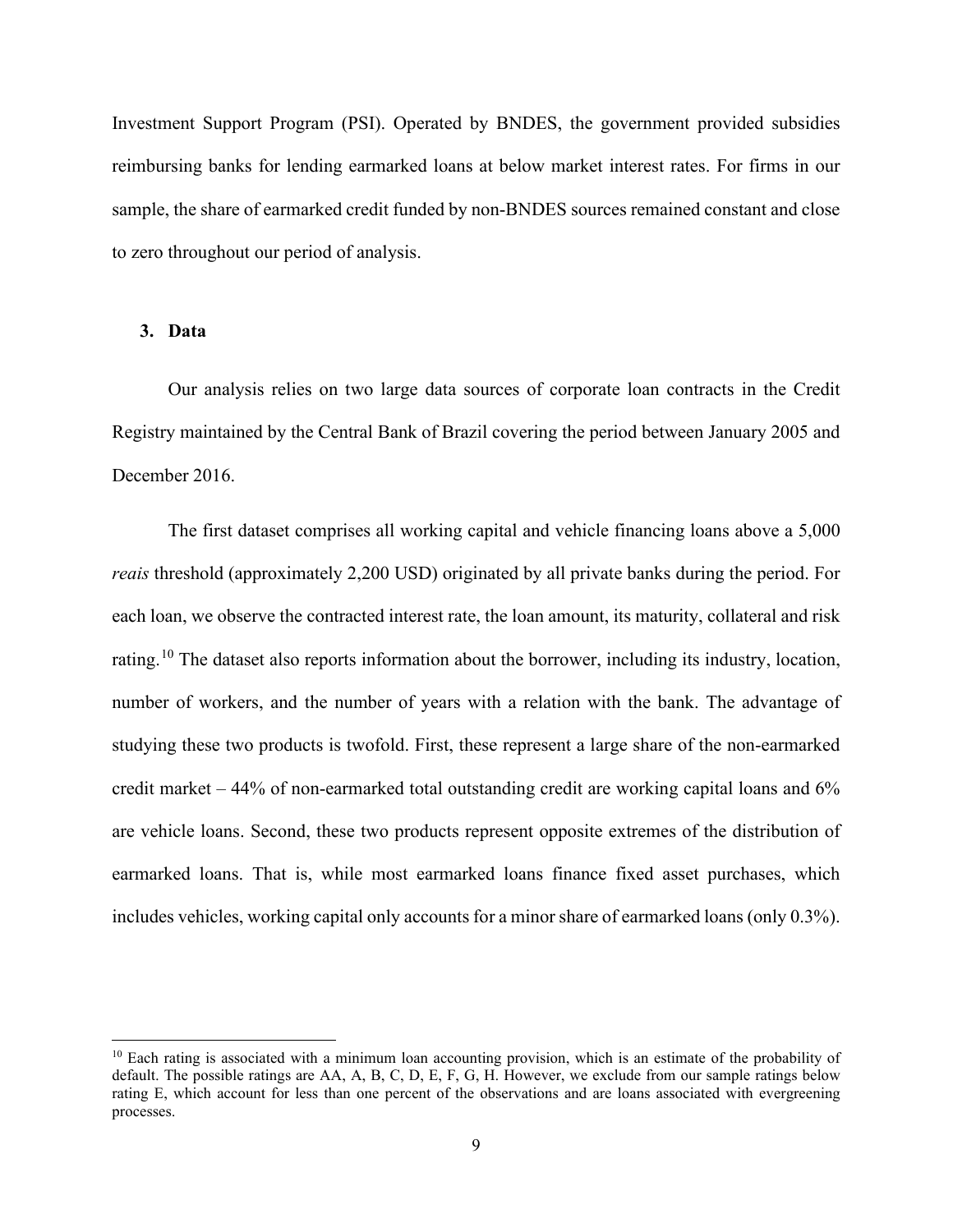In other words, firms might substitute free-market vehicle loans for earmarked loans to purchase vehicles but working capital financing is almost exclusively accessed through the free market.

Our second dataset includes information on the origination of earmarked loans for every firm-bank pair in our sample. Each record includes the date and credit type of all earmarked loans originated in the country. Two patterns emerge from the earmarked credit data. First, the relationship of earmarked credit between a lender and its borrowers is highly persistent. More precisely, 92 percent of the firms that obtain their first earmarked credit and receive consecutive earmarked loans receive them from the *same* bank that issued the first earmarked loan. Second, firms that are recipients of earmarked loans obtain these loans on a frequent basis. The median time between consecutive earmarked loans in the data is 9 months. Based on these patterns, we create an indicator variable, *EarmakRel*, that records when an earmarked credit relation starts between a firm-bank pair. To guarantee that our data captures the time at which a firm-bank pair enters an earmarked credit relation, we drop from the sample 2.5 million loans that belong to firmbank pairs that started their credit relations before the beginning of our sample period. Doing so allows us to focus on firm-bank relations that started and evolve throughout our sample period, some of which also begin an earmarked credit relation. While almost no firm in our data had received its first earmarked loan by January 2005, the share of firms receiving earmarked loans for the first time begins increasing over time, more rapidly among medium and large firms (Figure 3).

Our final dataset contains 5.8 million working capital and vehicle finance loans from 1.85 million firms issued by 136 private commercial banks. Of all firms in our sample, approximately 111 thousand receive at least one earmarked loan (74 thousand receive at least two), highlighting the ubiquity of earmarked lending in Brazil. To analyze the allocation of earmarked loans across firms, we collapse the loan-level data at the firm-bank-year level. We then use the data on working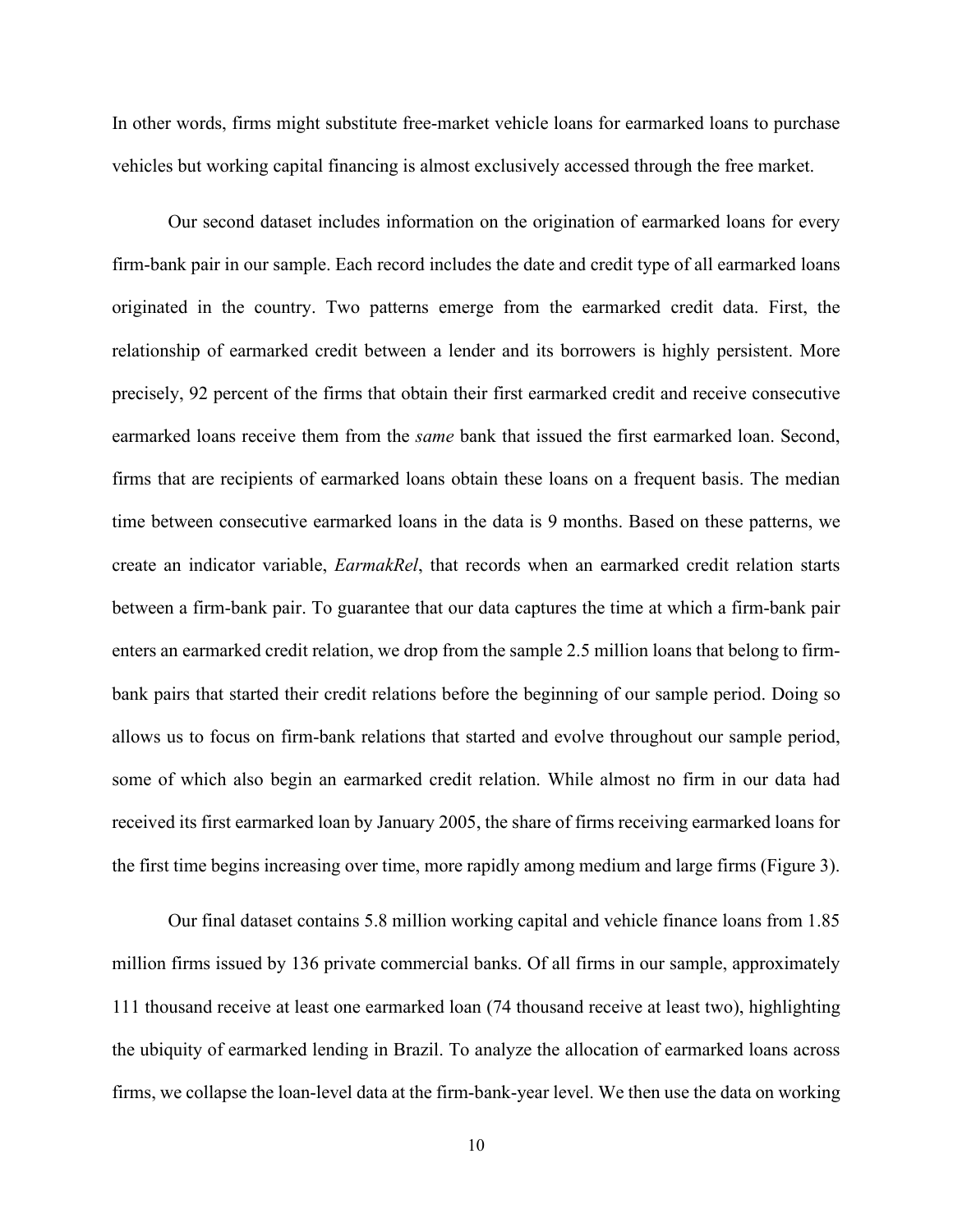capital loans to examine how the cost of free-market credit products evolves as firm-bank pairs start an earmarked credit relation. We run the exact same exercise with the data on vehicle finance loans, which are credit modalities that face more intense government intervention and where banks have less flexibility to adjust interest rates.

Table 1 presents the summary statistics of our data split by the type of sample we use in the analysis.<sup>[11](#page-12-0)</sup> Panel A of Table 1 provides the summary statistics of our firm-bank-year data. Panels B and C present the main statistics of the loan-level data, restricting the sample to only working capital (Panel B) and vehicle finance (Panel C) loans.

As Panel A shows, 4 percent of the firm-bank pairs observed yearly have an earmarked relationship. Firms in our sample have on average 5.5 workers with the median firm employing 5 workers. The average relationship of a firm-bank pair is 1.62 years, with a median relation of 0.7 years. While the median loan provision in the sample is 0.50 percent of the value lent, the average loan provisions that banks set aside is equivalent to 1.07% the amount lent to firms, reflecting large heterogeneity in the borrowing risk of firms. Top five banks concentrate 83 percent of the firmbank pairs that are observed each year with either working capital or vehicle finance loans.

As the next two panels show, less than 10 percent of working capital and vehicle loans are from firms that at some point become recipients of earmarked loans, and about 5 percent of loans are from firms that have an active earmarked credit relation with a bank. The average annual interest spread is 33.87% for working capital loans (Panel B) and 9.5% for vehicle financing loans (Panel C). We calculate interest spreads as the difference between the loan interest rate and the treasury yield for the same maturity. The average size of working capital loans is 30,638 reais

<span id="page-12-0"></span> $11$  Table A1 in the Appendix lists the definitions of all the variables.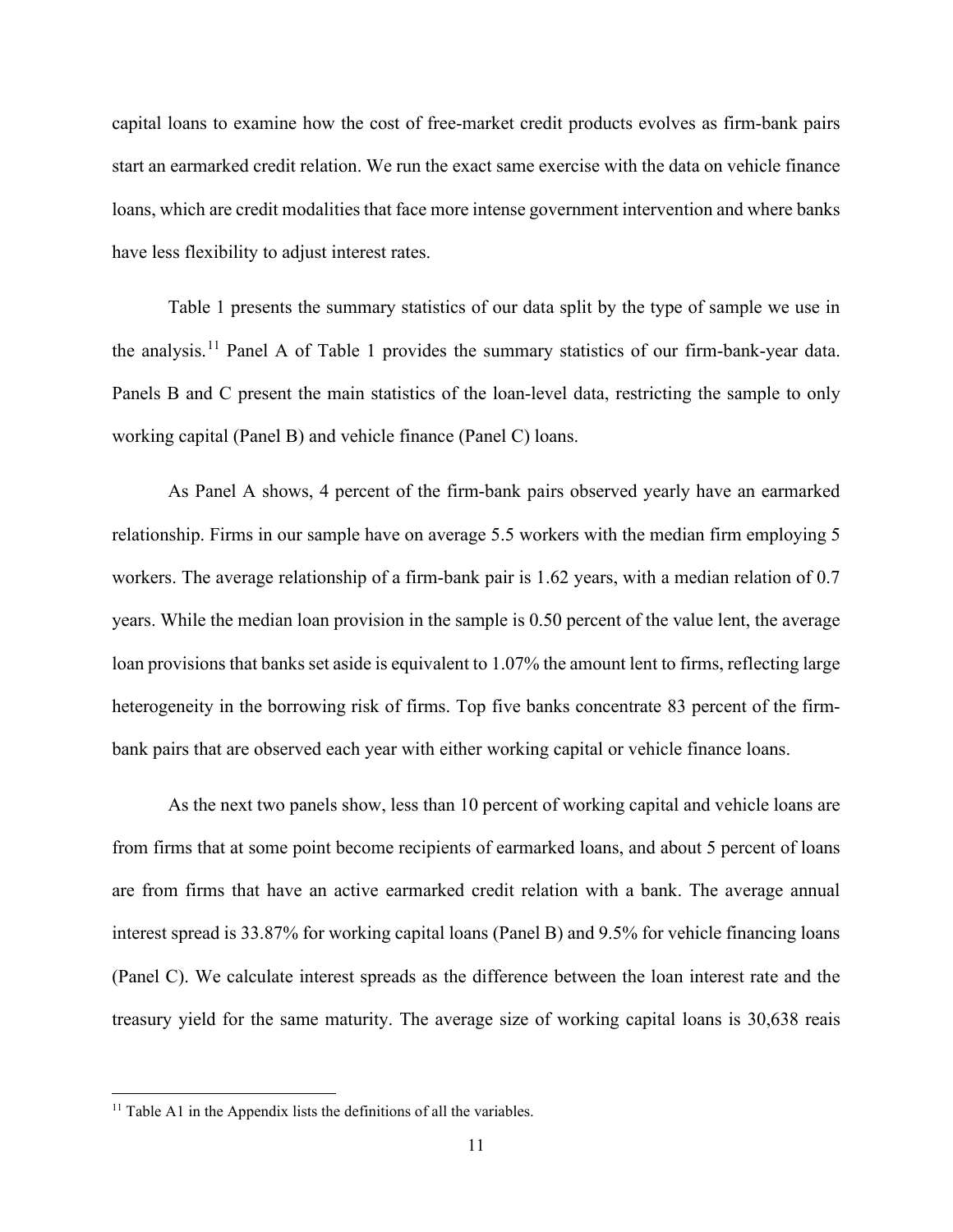(~48,683 USD) with average maturity of 16.5 months. For vehicle financing, the average loan amount is similar (32k reais or 51.7k USD) with a higher maturity of 34.1 months. The lower spreads of vehicle financing are partly related to the presence of collateral: 89 percent of vehicle finance credits have collateral while collateral is reported only in 77 percent of working capital loans. Similarly, the average provision rate of vehicle financing loans is approximately half the provision rate of working capital credits (0.67% vs 1.22%).

#### **4. Allocation of Earmarked Loans**

In this section, we study how banks select recipients of earmarked loans (the extensive margin of earmarked credit allocation). We conduct a descriptive exercise where we relate the probability that a firm starts an earmarked relation with a bank to observable characteristics of each borrower. The broad idea is to examine if recipients of earmarked loans tend to be more credit constrained firms, following the main intent of the program, and if some banks are more likely to disburse the subsidized loans.

Aggregate trends in the data already suggest that larger firms receive a disproportional share of earmarked credit. As Figure 4 shows, medium and large enterprises obtained a greater proportion of their loans from private banks via earmarked loans, relative to their micro and small counterparts. The difference across firm size becomes more pronounced after the expansion of the government-sponsored credit program by the end of 2008. Starting in 2009, the gap in the share of earmarked credit between medium and micro enterprises rapidly widened— even during postcrisis years. By the end of 2016, earmarked loans represented on average thirteen percent of all credit of medium-size firms but less than 5 percent of the credit among micro firms. While the objective of the government program was to provide financing to credit constrained firms,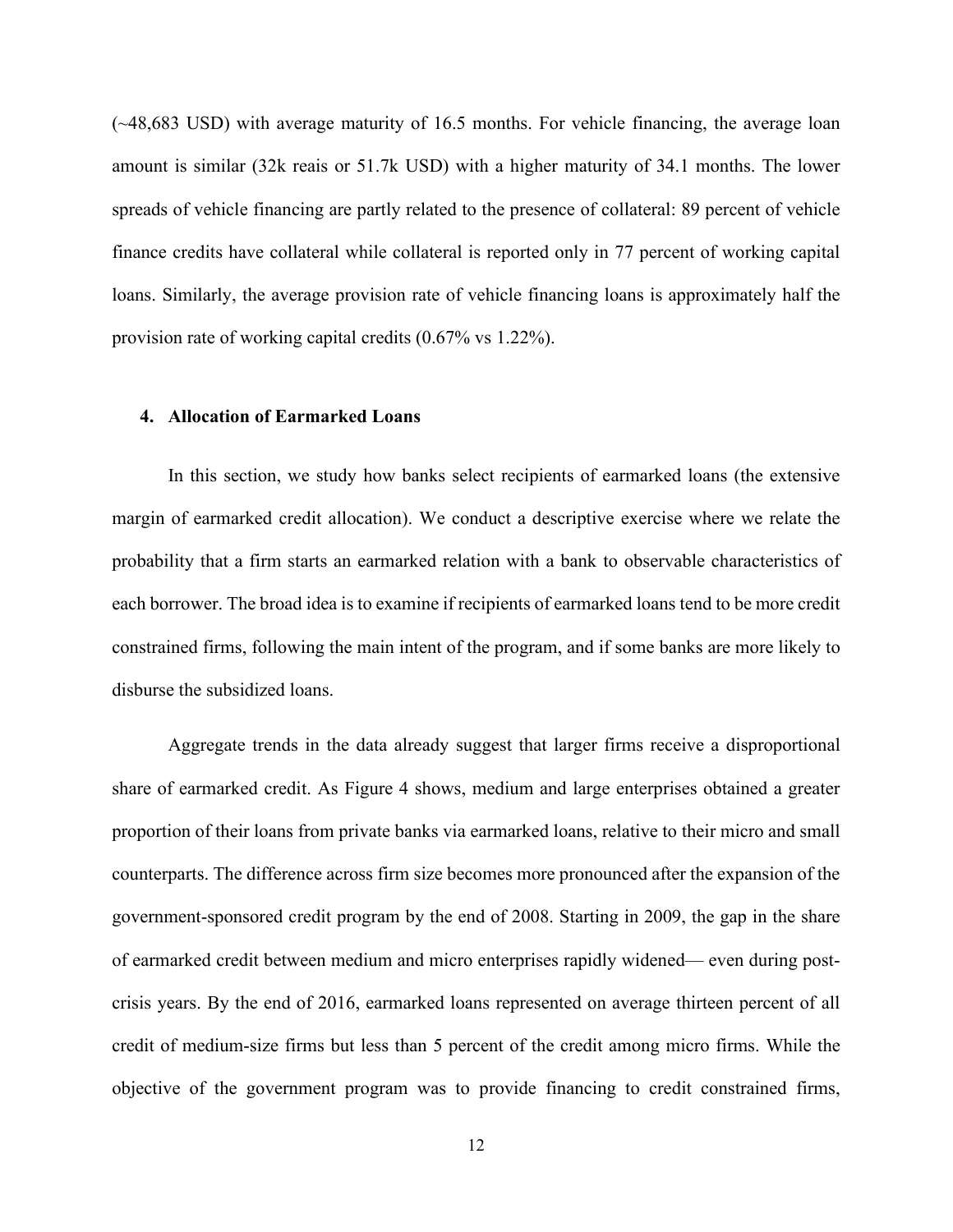recipients of earmarked loans appear to be larger firms, which often have less constraints to access finance relative to smaller enterprises.

A second key pattern that emerges from the data is that while the earmarked credit program was available for all private commercial banks, it was the largest banks that used it more actively. As Figure 5 illustrates, the average borrower from the five largest banks in Brazil received a higher share of earmarked credit than the average borrower from other banks operating in the country. The documented difference between borrowers across banks increases right after the earmarked credit program expansion. By the end of 2016, earmarked loans for clients of the top five banks accounted for more than a quarter of their total lending.

The fact that larger banks engaged more actively in the earmarked credit program may suggest a mechanical effect in the allocation of earmarked credit, whereby larger firms are disproportionally receiving earmarked credit because they are more likely to be clients of top five banks. Alternatively, among all firms that apply to the program, banks may select larger applicants to be recipients of earmarked loans. To disentangle more rigorously the different drivers of earmarked credit allocation, we run OLS regressions on our firm-bank-year level data, which allows us to control for firm, bank and time specific factors not captured in the data patterns shown above. Our benchmark specification is outlined in Equation 1.

$$
EarmarkRelfby = \alpha_0 + \alpha_1 Firm \, size_{fy} + \alpha_2 BF \, Relfby + \alpha_3 BF \, Provfby + \alpha_4 Top5_{by} *Firm \, size_{fy} + \alpha_5 Top5_{by} * BF \, Relfby + \alpha_6 Top5_{by} * BF \, Provfby + \gamma_y + \gamma_b + ufby (1)
$$

In Equation 1, the dependent variable  $EarmarkRel_{fby}$  corresponds to the likelihood that firm *f* starts an earmarked credit relation with bank *b* at year *y*. The variable is set to one the years after *f* receives its first earmarked loan from *b* and zero otherwise. Firm size<sub>fy</sub> consists of the number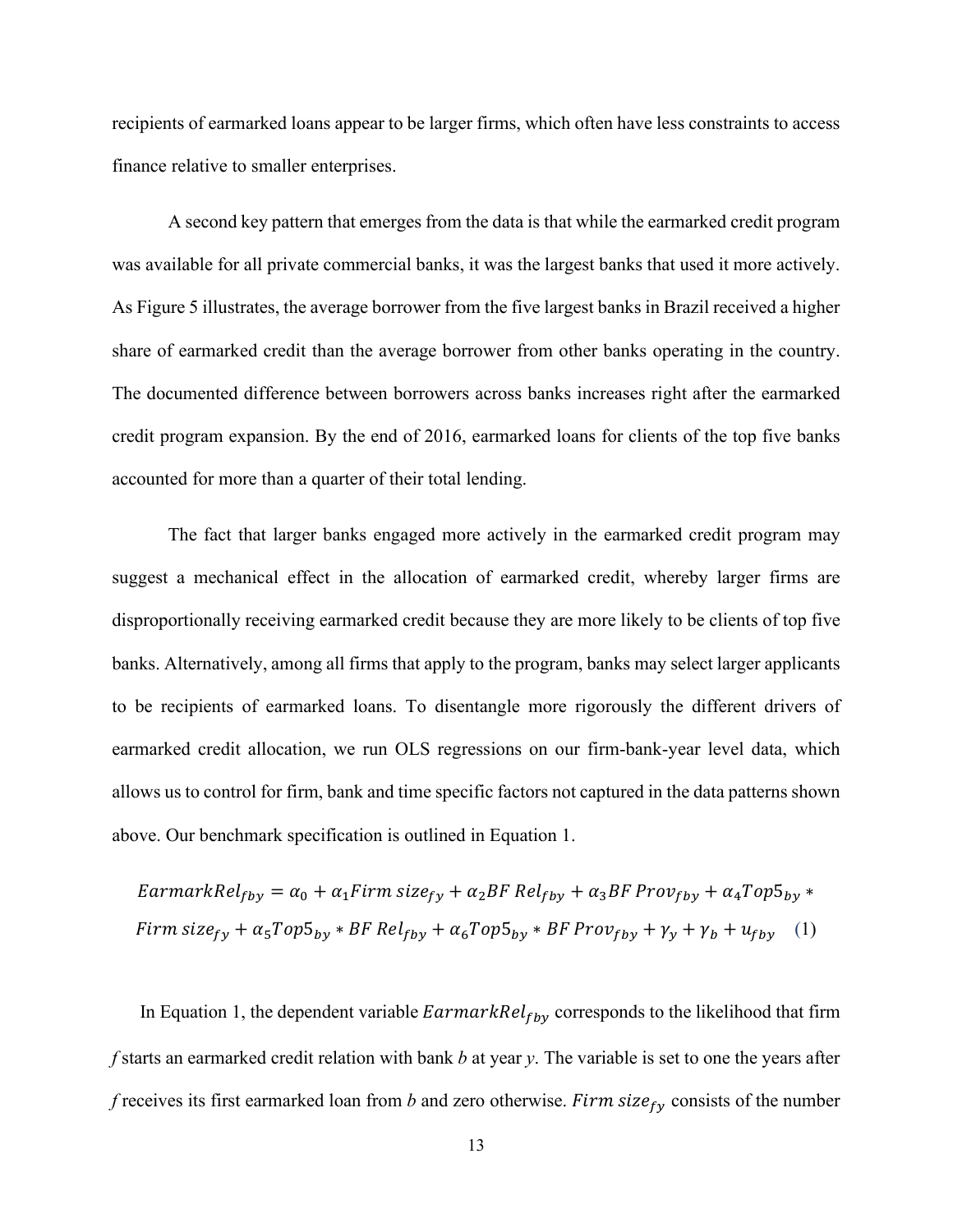of workers of firm *f* at year *y* and is measured in logs. BF Rel<sub>fby</sub> measures the number of years of the relationship between bank *b* and firm *f*. BF Pro $v_{fby}$  refers to the average fraction of credit to firm *f* provisioned by bank *b* in year *y*. This variable proxies for the credit risk that a bank assigns to a firm, as higher provisions imply banks expect higher uncollected loan payments from the firm. We further interact these firm characteristics with the indicator variable  $Top5<sub>h</sub>$ , which equals one if bank *b* is one of the five largest private banks in Brazil in terms of total credit volume. These interactions capture if earmarked loans are more likely to be disbursed by the largest banks in the country. Our benchmark specification includes fixed effects at the year and bank level. The inclusion of bank fixed effects allows us to analyze the granting of earmarked credit made by the *same* bank to different firms over time. Fixed effects at the year level allow us to control for aggregate changes in the allocation of earmarked loans, such as changes in BNDES funds over time and examine how in the *same* year, different banks select recipients of earmarked loans. We consecutively saturate additional specifications with bank\*year, firm, and firm\*year fixed effects to isolate different sources of variation in the data that we explain next.

#### **4.1. Results**

The results of Equation 1 are displayed in Table 2. In the first column of the table, we find that banks are more likely to extend earmarked loans to firms of larger size. For every additional worker of a firm, the likelihood of receiving an earmarked loan increases in 2.6 percent. Banks are also more likely to distribute earmarked loans to firms with whom they have longer credit relationships. For every additional year that a firm has been client of a bank, its probability of starting an earmarked relation increases in 2.5 percent. Controlling for size and length of relationship, the average loan provision rate of firms is not related to the probability of starting an earmarked relation.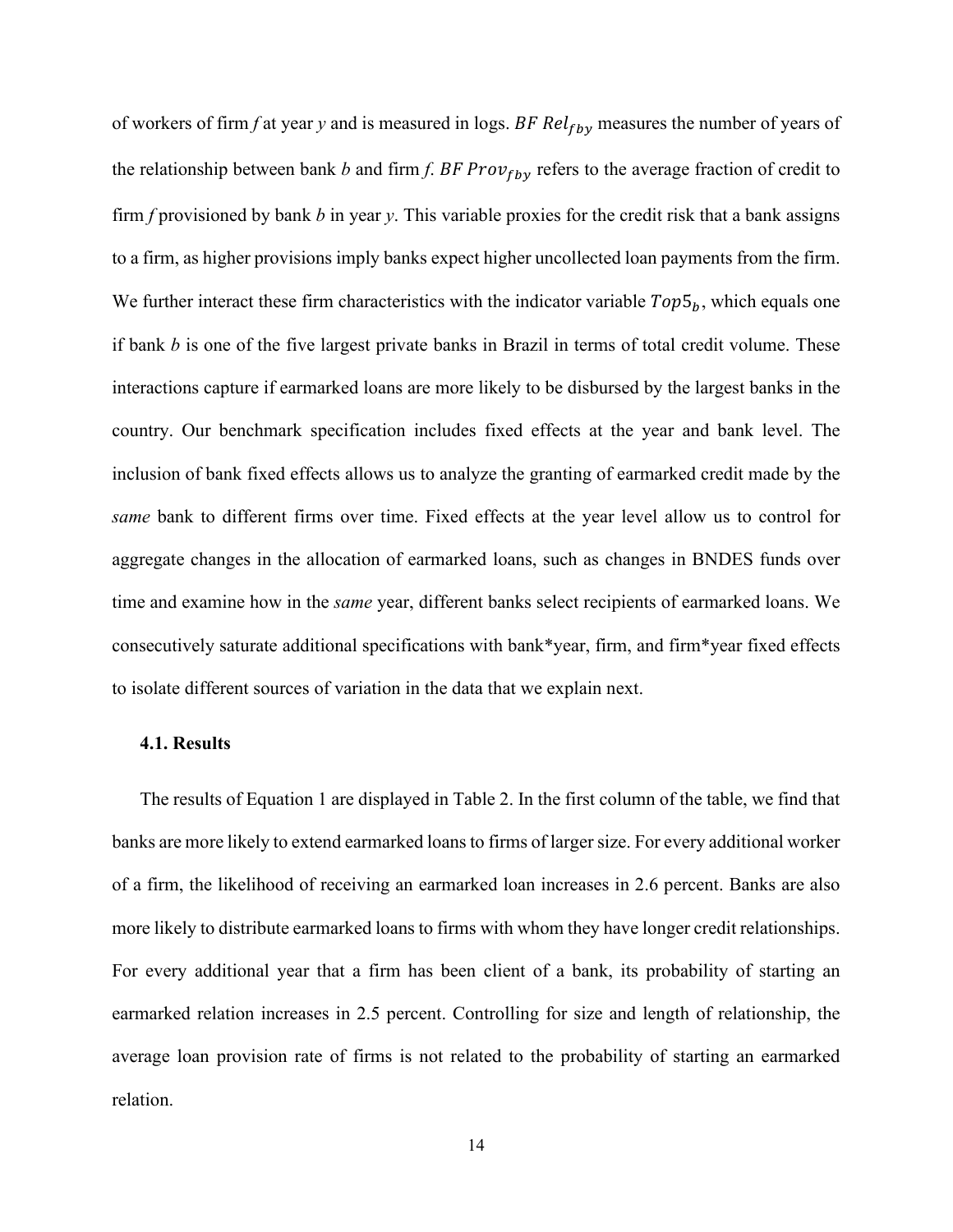In column 2, we introduce bank\*year fixed effects to analyze the origination of earmarked credit by the *same* bank in the *same* year to different firms. The results remain very similar. The probability that a firm starts an earmarked relation with its bank increases in 2.6 percent for every additional worker, and in 2.7 percent for every additional month of relationship with the bank. Thus, larger firms are more likely to access earmarked loans because banks select larger applicants.

In column 3, we investigate the granting of earmarked credit to the *same* firm across different banks over time. To do this, we start from the same specification as the first column and add to it fixed effects at the firm level. As most of the variation on firm size in our data comes from variation across firms rather than within a firm over time, the inclusion of firm-level fixed effects absorbs the effect of firm size (and other unobservable characteristics) on the likelihood of starting an earmarked relation. While the economic magnitude of the bank-firm relationship coefficient is greatly reduced, its effect continues to be statistically significant. This implies that the *same* firm is more likely to start an earmarked credit relation with banks with whom the firm has longer relations. This specification additionally explores for heterogeneity across banks in their selection of earmark recipient firms. The coefficients of the interactions  $Top<sub>5</sub>Bank<sub>b</sub> * Firm size<sub>f<sub>y</sub></sub>$  and *Top5Bankb\*BF Relfy* indicate that large firms and firms with longer bank relations are more likely to receive an earmarked loan with a top five bank than with other commercial banks, confirming that the top five banks were more active in their participation of the program. In this specification, we again find no significant effect of the average loan provisions of a firm on its likelihood of receiving earmarked loans, as shown by the coefficients of *BF Prov<sub>fy</sub>* and *Top<sub>5</sub>Bank<sub>b</sub>\*BF Prov<sub>fy</sub>.* 

In column, 4 we saturate the specification with firm\*year fixed effects to analyze the granting of earmarked credit to the *same* firm across different banks in the *same* year. Two patterns characterizing firms that receive earmarked loans continue to emerge. Importantly, neither of these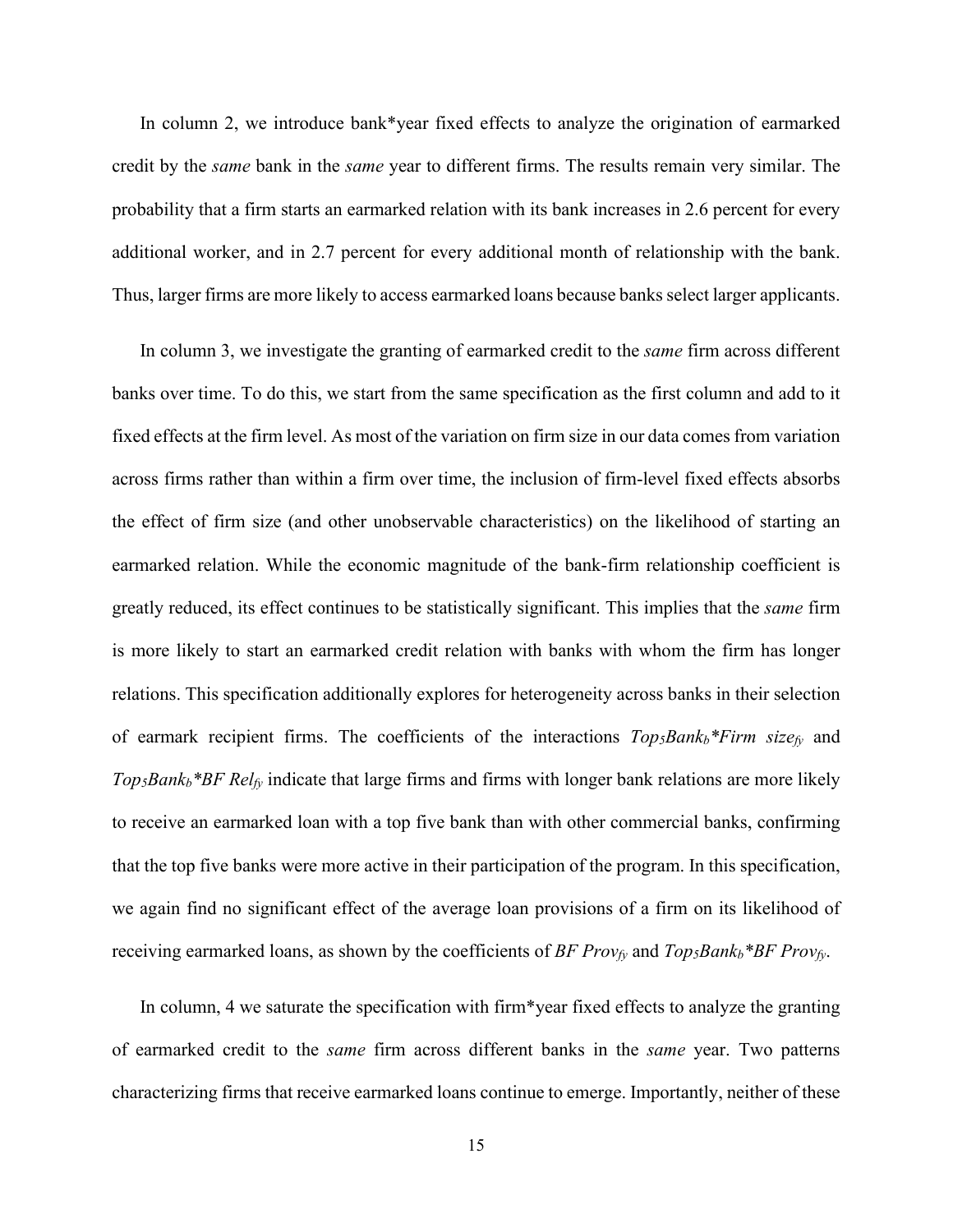patterns appears consistent with the original objective of the program, which is to reach credit constrained firms. The first one is that a firm is more likely to receive an earmarked loan the longer it has maintained a relationship with a bank. For every additional year of relation with a bank, the likelihood of starting an earmarked relation increases in 1.6 percentage points. The second pattern that remains robust across specifications is that larger firms are substantially more likely to receive earmarked loans, particularly from the largest banks.

#### **5. Interest rates and volume of loans in the free market**

We now turn to the intensive margin of earmarked credit. That is, we examine how interest rate spreads in the free-market of a firm-bank pair evolve after the pair begins an earmarked credit relation. While banks providing earmarked loans cannot adjust the terms on these loans, they can adjust the terms of other credits that firms obtain in the free market, such as loans for working capital. If the interest rate of an earmarked loan does not reflect the risk of a firm, banks may not lend to this firm in the first place. Alternatively, banks could compensate the extra risk of providing an earmarked loan to a riskier firm by adjusting the price of other loans they lend to the firm.

Descriptive evidence from the time series of loan spreads across banks is consistent with this argument. Figure 6 traces the average interest rate spreads of working capital loans of top five banks and the rest of banks over time. The average interest rate spreads followed a somewhat similar trajectory across banks before the earmarked credit expansion of 2008. Right when top five banks begin disbursing earmarked loans more aggressively as a result of the program expansion, the spreads of their working capital loans also start to increase. Within a few months after the expansion of the earmarked credit program, working capital loans from top five banks became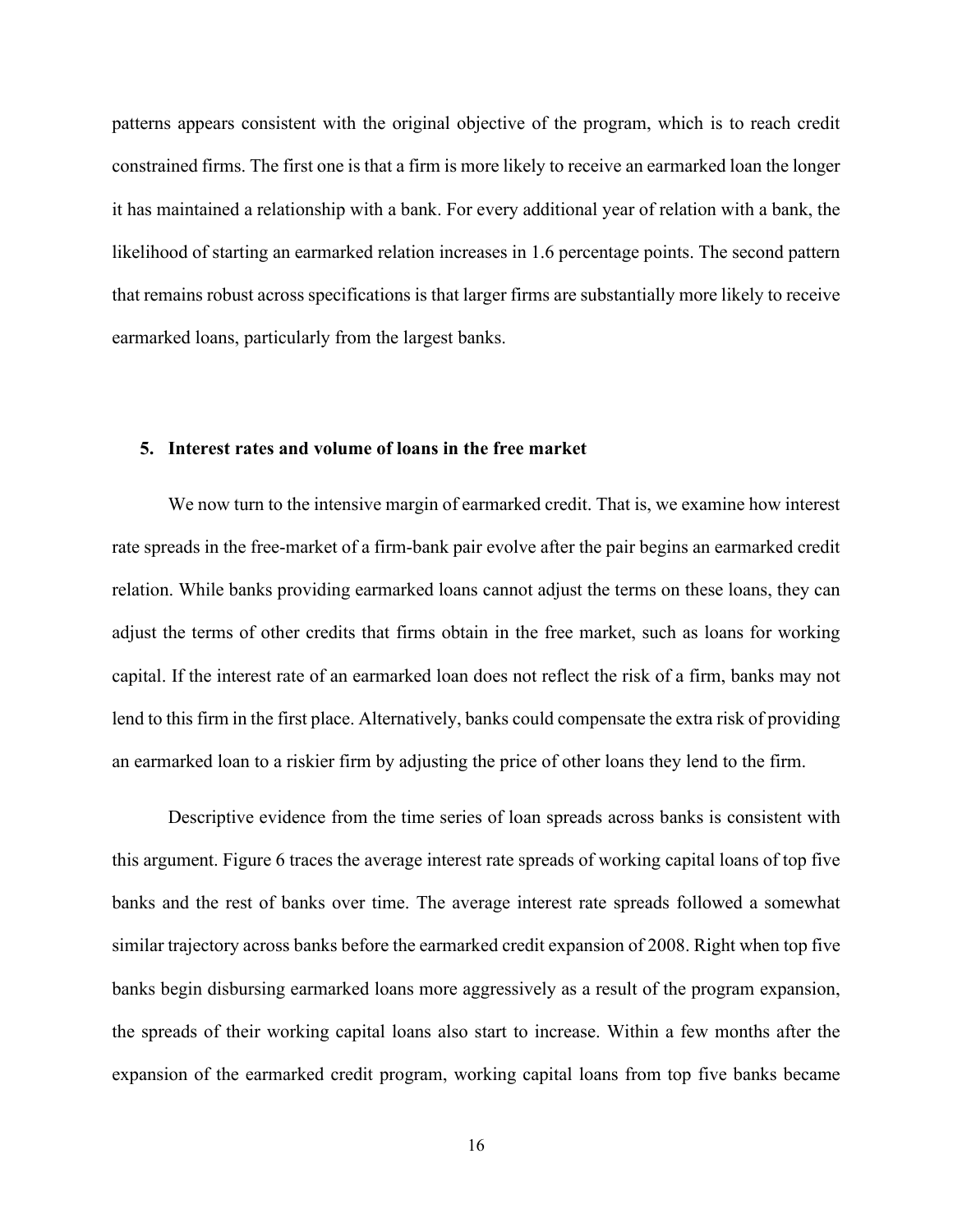more expensive. Thereafter, the average cost of working capital loans of top five banks stopped tracing that of the rest of commercial banks. This pattern, however, is not observed in the spreads of credit products with more government intervention such as vehicle financing loans. As Figure 7 shows, the average interest rate spreads of vehicle finance loans of top five banks traces closely that of the rest of the banks over the entire sample period.

We use the loan-level data to study if inside banks adjust the pricing of other nonearmarked products after starting an earmarked credit relation with a client. Working capital loans provide a good setting to study non-earmarked credit products as they have negligible interference from government credit programs. Thus, we restrict our data to loans for working capital. The benchmark specification we use is displayed in Equation 2.

$$
y_{lfbt} = \alpha_0 + \alpha_1 Every Earmark_{fb} + \alpha_2 EarmarkRel_{fbt} + BF Rel_{fbt} + BF Rel_{fbt} *
$$
  
*Every EverEarmark<sub>fb</sub> + BF Rel<sub>fbt</sub> \* EarmarkRel<sub>fbt</sub> + X<sub>lfbt</sub> + u<sub>lfbt</sub> (2)*

Equation 2 consists of an OLS regression that relates the interest rate spread *y* of each working capital loan *l* from a firm *f* with bank *b* at time *t* to the following variables. EverEarmark<sub>fb</sub> is a time-unvarying dummy variable at the firm-bank level that equals one if firm *f* received an earmarked loan from bank *b* at any point in time in our sample. This variable allows us to identify the difference in interest spreads that exists between firms that were selected by a bank to receive earmarked credit (recipient firms) versus those never selected. The second covariate is an indicator variable that equals one if the firm has an ongoing earmarked relationship with the bank and zero otherwise. Thus,  $\alpha_2$  identifies the effect on the credit terms once firm f has started an earmarked relation with bank *b* (*EarmarkRel<sub>fbt</sub>* = 1). The next variable, *BF Rel<sub>fbt</sub>*, corresponds to the length of the bank-firm relationship between *f* and *b*, measured in years. Recent empirical work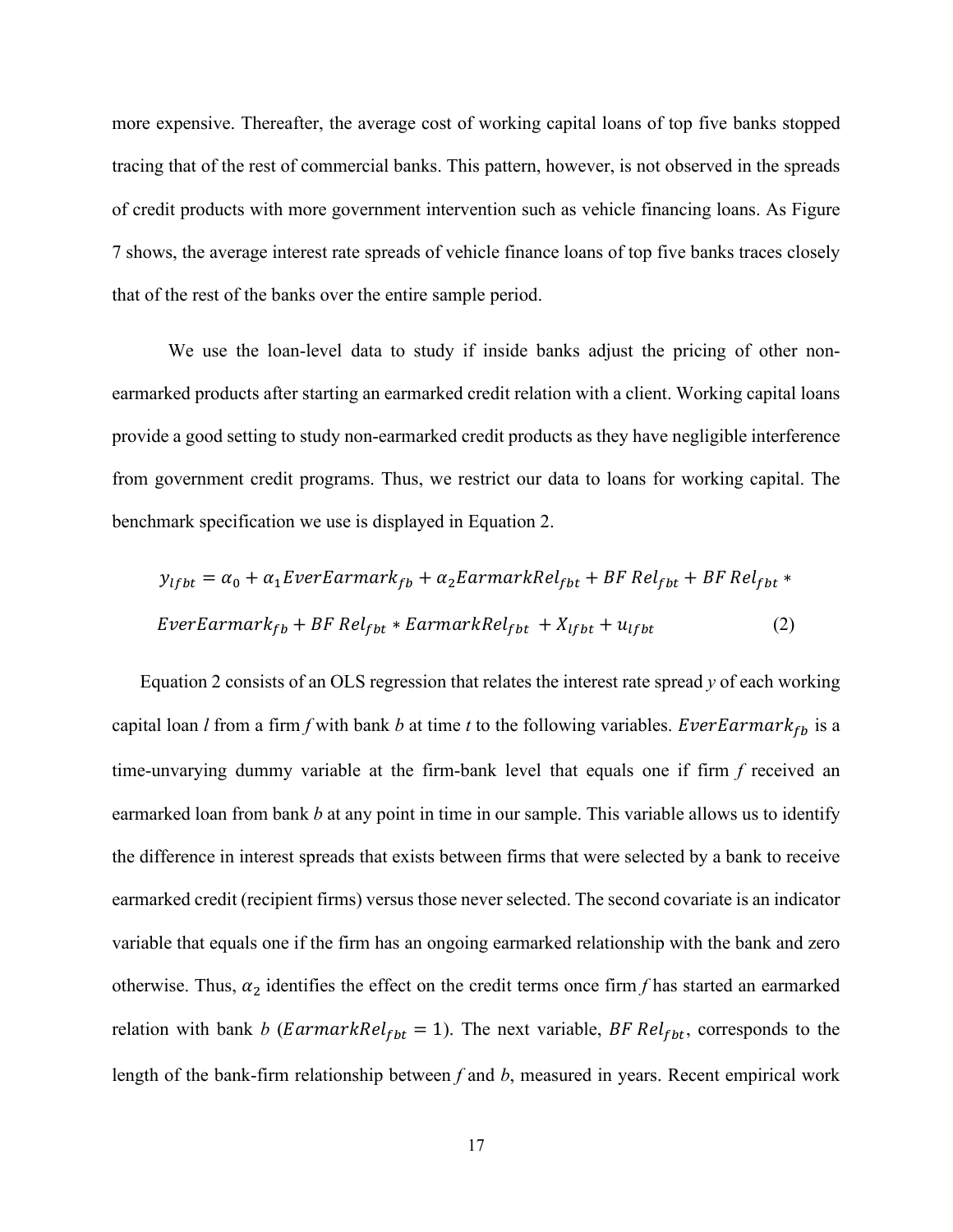finds that the length of the relationship between a bank and a firm is important for the pricing strategy of banks. At the beginning of a relationship, banks compete more aggressively for clients by offering low interest rates, and, once a relationship has been established, they increase rates of locked-in firms (Ioannidou and Ongena, 2010). This pricing strategy, however, is likely heterogeneous across borrowers, and potentially more pronounced for firms in which the inside bank enjoys a stronger informational advantage relative to outside lenders. For instance, firms whose information is either unavailable or only marginally observed by competing banks.

We include two interaction terms in our benchmark specification. The first interaction, BF Relfbt \* EverEarmark<sub>fb</sub>, evaluates how the length of the bank-firm relationship affects interest rates for firms that were selected to receive an earmarked credit. The second interaction, BF  $Rel_{fbt} * EarmarkRel_{fbt}$ , identifies how the length of the bank-firm relationship affects interest rates for recipient firms already in an active earmarked lending relation with their banks. The first interaction term identifies if the pricing strategy of "Ever earmarked" firms is different to the one used for "Never earmarked firms" as their relationship with the bank increases. The second interaction term identifies if the pricing strategy in working capital loans among the "Ever earmarked firms" is affected after the earmarked credit is granted (and an active earmarked credit relationship begins). In  $X_{lfbt}$ , we also control for other terms of the working capital loan, including loan volume, maturity, loan rating and a dummy variable indicating if the loan was collateralized.

One challenge in our identification is that firms that receive earmarked loans are likely to differ from non-recipient firms. If this selection is not properly controlled for, then the estimates on the impact of earmarked loans on credit terms will be biased. We include firm-level fixed effects in all our specifications to help reduce this concern. If most differences across firms are time unvarying, the inclusion of fixed effects at the firm level will control for a large part of the selection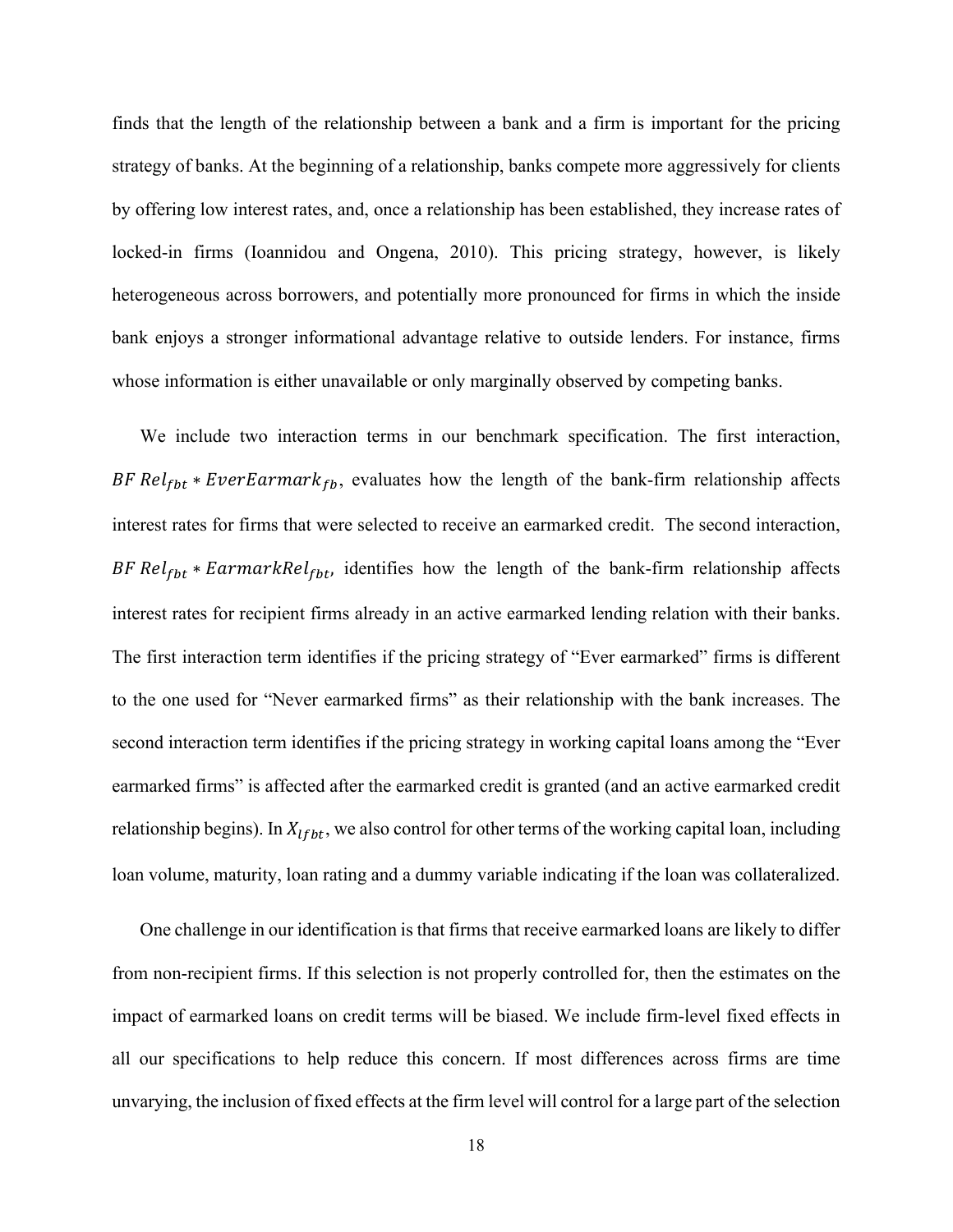across borrowers. Alternatively, to reduce the selection problem, we restrict the sample to recipient firms –those that at some point receive an earmarked loan – and examine how the credit terms of these firms change after they obtain the earmarked credit.

In some specifications, we further include firm\*bank fixed effects. These fixed effects allow us to exploit the variation within the same firm and bank over time and control for sticky firmbank relationships and unobserved time-invariant firm and bank heterogeneity. Importantly, firm\*bank fixed effects also help us isolate the impact of earmarked credit on the credit terms of loans received by the same bank that provided the earmarked loan before and after the earmarked relation started. In these specifications, the coefficient  $\alpha_2$  identifies how the interest rate spreads of working capital loans from bank *b* to firm *f* adjust once *f* and *b* begin an earmarked relation.

We also include in all specifications bank\*year fixed effects. These fixed effects control for time-varying supply-side changes such as changes in the supply of earmarked funds obtained by BNDES over the years. In some specifications, we also include firm\*year fixed effects. By doing so, we restrict the analysis to firms with multiple working capital loans in a year. However, there are two advantages of including these fixed effects. First, these fixed effects help us control for unobserved time-varying firm fundamentals, such as the firm risk, its investment opportunities, and other balance sheet characteristics. Second, they allow us to exclusively examine the interest rate of working capital loans of the *same* firm in the *same* year across different banks, and compare how interest rates of loans from banks with whom the firm has an active earmarked relation compare to interest rates of loans from other banks.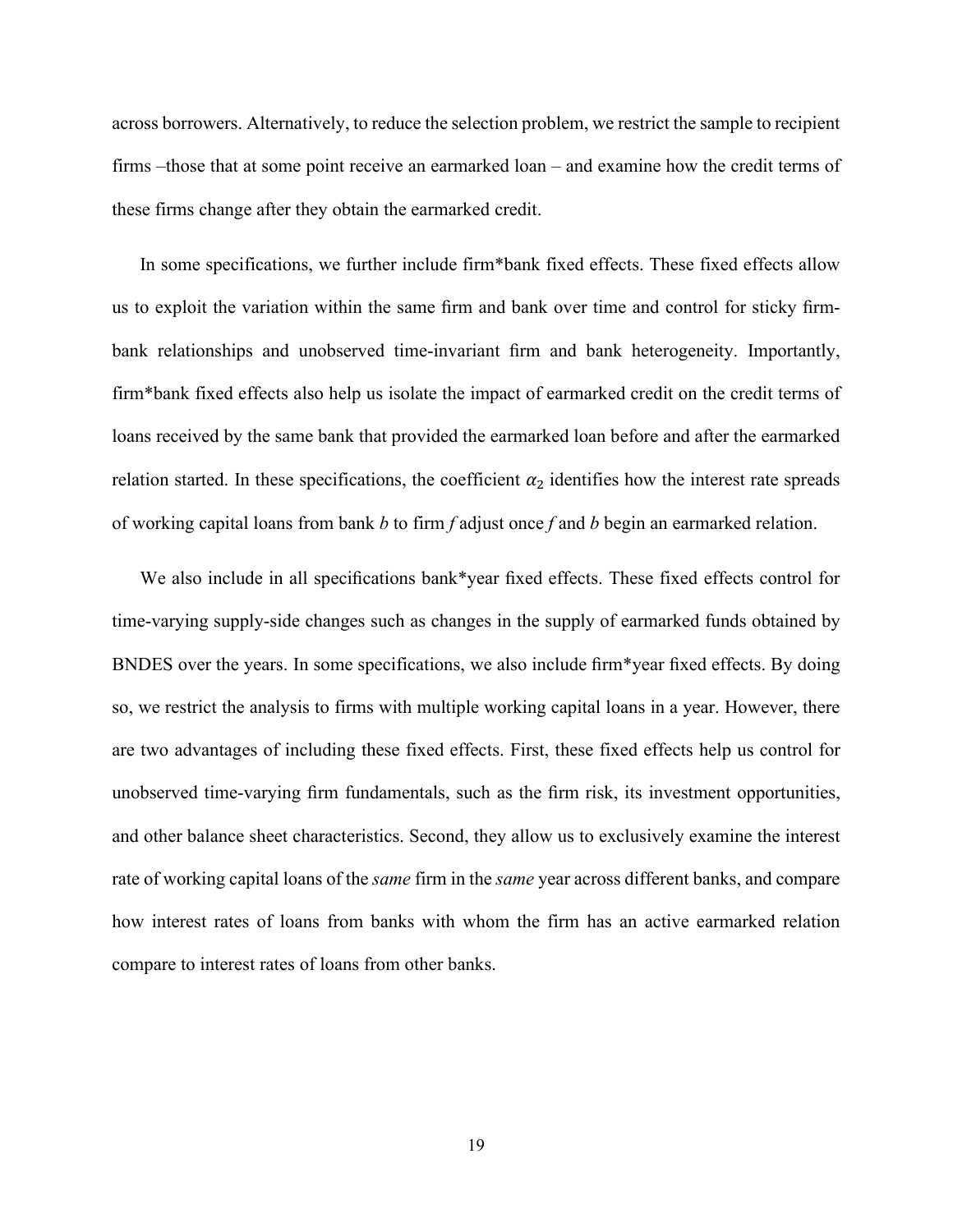#### **5.1. Results**

Table 3 summarizes the loan-level results of running Equation 2 on the interest spreads of working capital loans. The first column includes fixed effects at the firm level, which allow us to analyze changes in interest rate spreads on working capital loans for the same firm over time. We additionally introduce fixed effects at the bank\*year level to compare interest rate spreads on working capital loans to different firms by the *same* bank at the *same* year. The indicator variable *EverEarmarkfb* distinguishes between firms that were selected to receive earmarked credit in the data versus those that never received earmarked credit. As its coefficient shows, firms that were selected to receive earmarked credit, unconditional on the date when the earmarked loan is disbursed, pay on average lower interest rates on working capital loans than firms that were not selected for earmarked credit (1.23 percentage points lower). The coefficient of *BF Relfbt* suggests that banks charge on average higher interest rates to firms as the firm-bank relationship matures, consistent with the view of hold-up costs (Ioannidou and Ongena, 2010).<sup>[12](#page-21-0)</sup> The coefficient of *EarmarkRel<sub>fbt</sub>* measures how much extra spread a recipient firm pays after the first earmarked loan compared to *both* recipient firms that have not yet received an earmarked loan and firms that are never selected to receive an earmarked loan. As there are substantially more firms that never receive an earmarked credit, this coefficient ends up measuring the difference in working capital loan spreads between recipient firms after receiving an earmarked loan and firms that never receive earmarked credit. Thus, this coefficient indicates that once recipient firms begin receiving earmarked loans, their working capital spreads are on average indistinguishable from the spreads of firms that were never selected for earmarked loans.

<span id="page-21-0"></span> $12$  This finding is also present in Ornelas et al. (2020) using a similar dataset.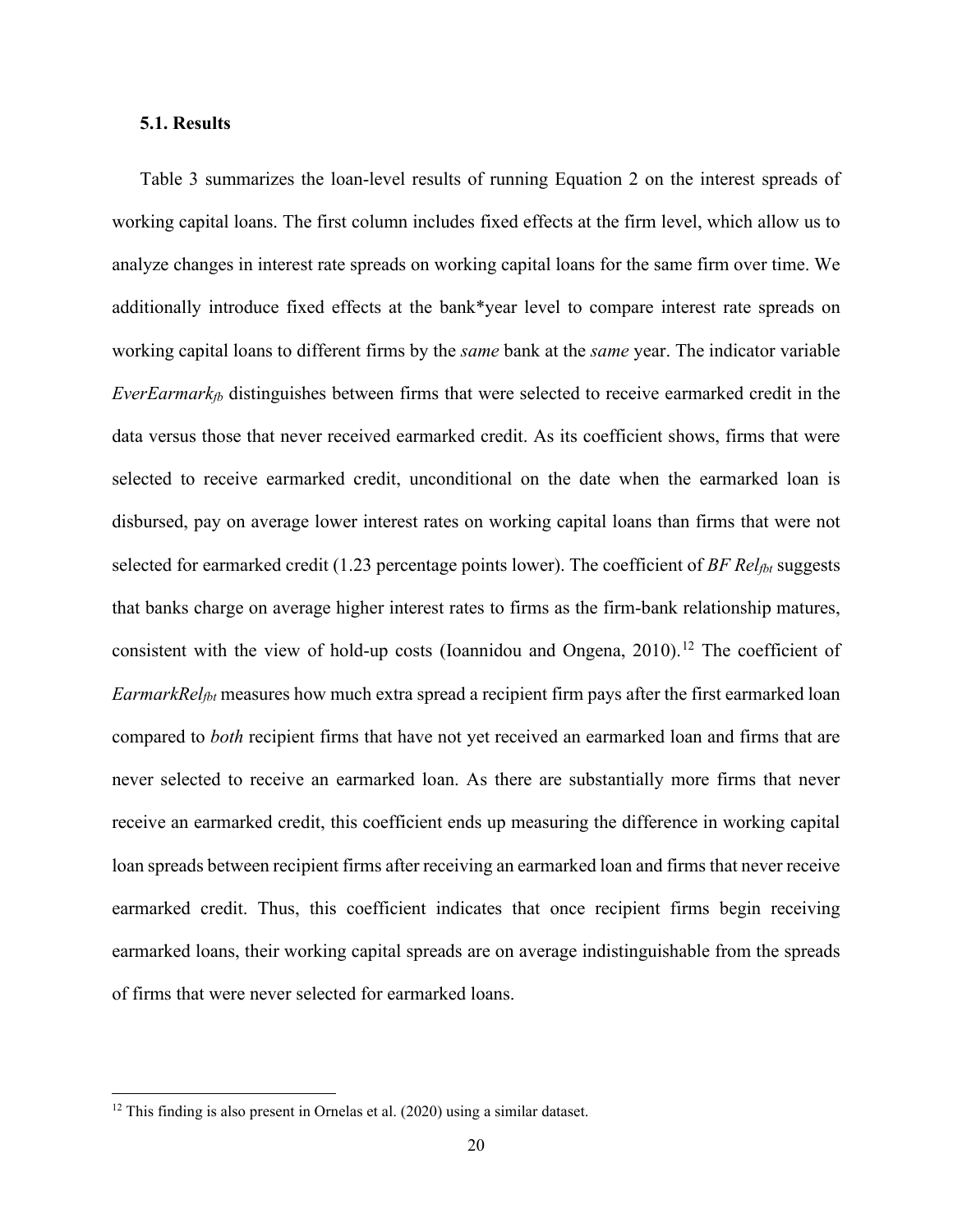Columns 2 and 3 further add firm\*bank fixed effects to the specification, while still controlling for bank\*year fixed effects. That is, in these two columns we now examine how interest rate spreads of working capital loans by the *same* bank with the *same* firm change after the firm-bank pair starts an earmarked credit relation. In column 3, our preferred specification, we further restrict the sample to firms that at any point in time were recipients of earmarked loans. Doing this allows us to address concerns that recipient firms are different from non-recipient ones in ways that might be difficult to fully control in the regressions.

Similar to column 1, the coefficient of starting an earmarked credit relation in column 2 compares the difference in spreads of working capital loans of firms that received an earmarked credit with loan spreads of firms that were not selected to receive an earmarked loan. In column 3 however, the selection bias of this coefficient is reduced by restricting the sample to only recipient firms. That is, we now compare the difference in working capital loan spreads between firms that start an earmarked credit relation with a bank with borrowers that have not yet received an earmarked loan, but that will benefit from earmarked loans in the future. According to the coefficient of *EarmarkRelfbt* in column 3, once recipient firms access earmarked loans, they experience an increase in the average interest spread of working capital loans of 0.383 percentage points. This effect is statistically significant and large in economic magnitude.

In column 4 we continue analyzing the subsample of recipient firms and additionally saturate the specification with firm\*year fixed effects. While these fixed effects restrict the analysis to only firms that have multiple loans across banks in a given year, they help isolate from the data variation exclusively obtained from changes in interest rate spreads that the *same* firm obtains from different banks in the *same* year. The estimates from this specification confirm that the interest rate spreads paid by a firm that has an active earmarked credit relation with a bank are considerably higher than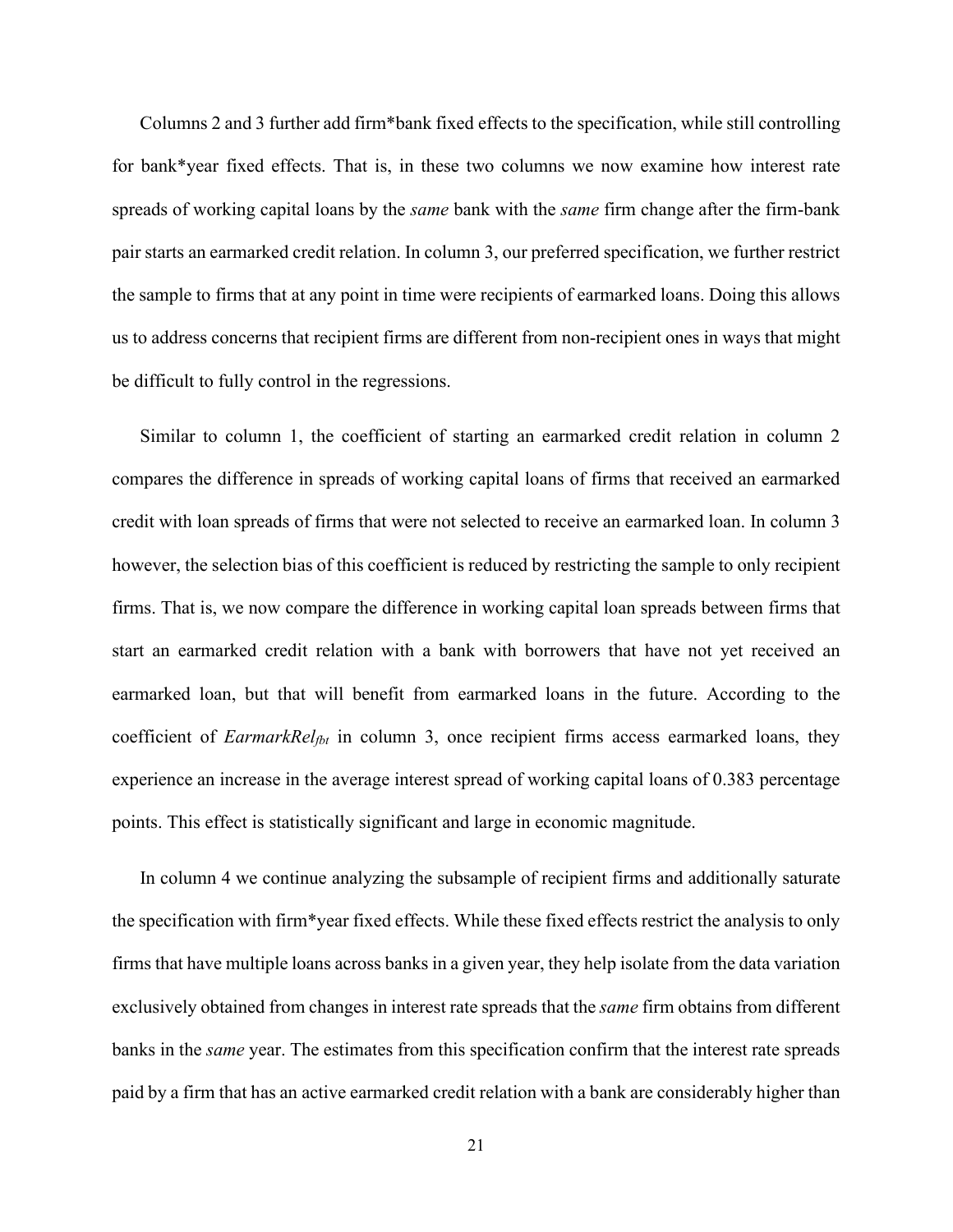the interest rate spreads of working capital loans obtained by the firm from other banks in the same year.

Finally, in column 5 we analyze back the entire sample of firms to study how interest rate spreads of working capital loans evolve as the duration of the relation between a firm and its bank grows. We first examine if the length of the relation of a firm-bank pair affects spreads differently for recipient firms (i.e., *EverEarmark<sub>fb</sub>* = 1). We then analyze if the duration of the relation of a firm-bank pair of recipient firms changes once the firm-bank pair engages in an earmarked credit relation. The coefficients of *BF Rel<sub>fbt</sub>* and *BF Rel<sub>fbt</sub>*\**EverEarmark<sub>fb</sub>* suggest that over the length of the firm-bank relation, banks have different pricing strategies on working capital loans depending on whether firms are from the group of recipient firms or not. Non-recipient firms experience an increase of 0.497 percentage points in their working capital loan spreads for every additional month of their firm-bank relation. In contrast, recipient firms that have not started their earmarked credit relation yet pay on average the same spreads on working capital loans regardless of how long the relation with their bank is. This comes from the coefficient of *BF Rel<sub>fbt</sub>\*EverEarmark<sub>fb</sub>* canceling out the coefficient of *BF Rel<sub>fbt</sub>*). These results highlight the fact that recipients of earmarked credit might represent profitable clients for banks, and financial institutions would try to retain these clients via low pricing strategies. Interestingly, the coefficient of the interaction *BF Relfbt\*EarmarkRelfbt* shows that once the bank provides an earmarked loan to a firm, the interest rate of working capital loans starts increasing as the relationship duration lengthens– similar to the behavior observed for non-earmarked firms. This is consistent with private banks using earmarked credit to lock-in firms.

The overall results of Table 3 show that recipients of earmarked credit start paying higher interest rate spreads on their working capital loans after they begin an earmarked credit relation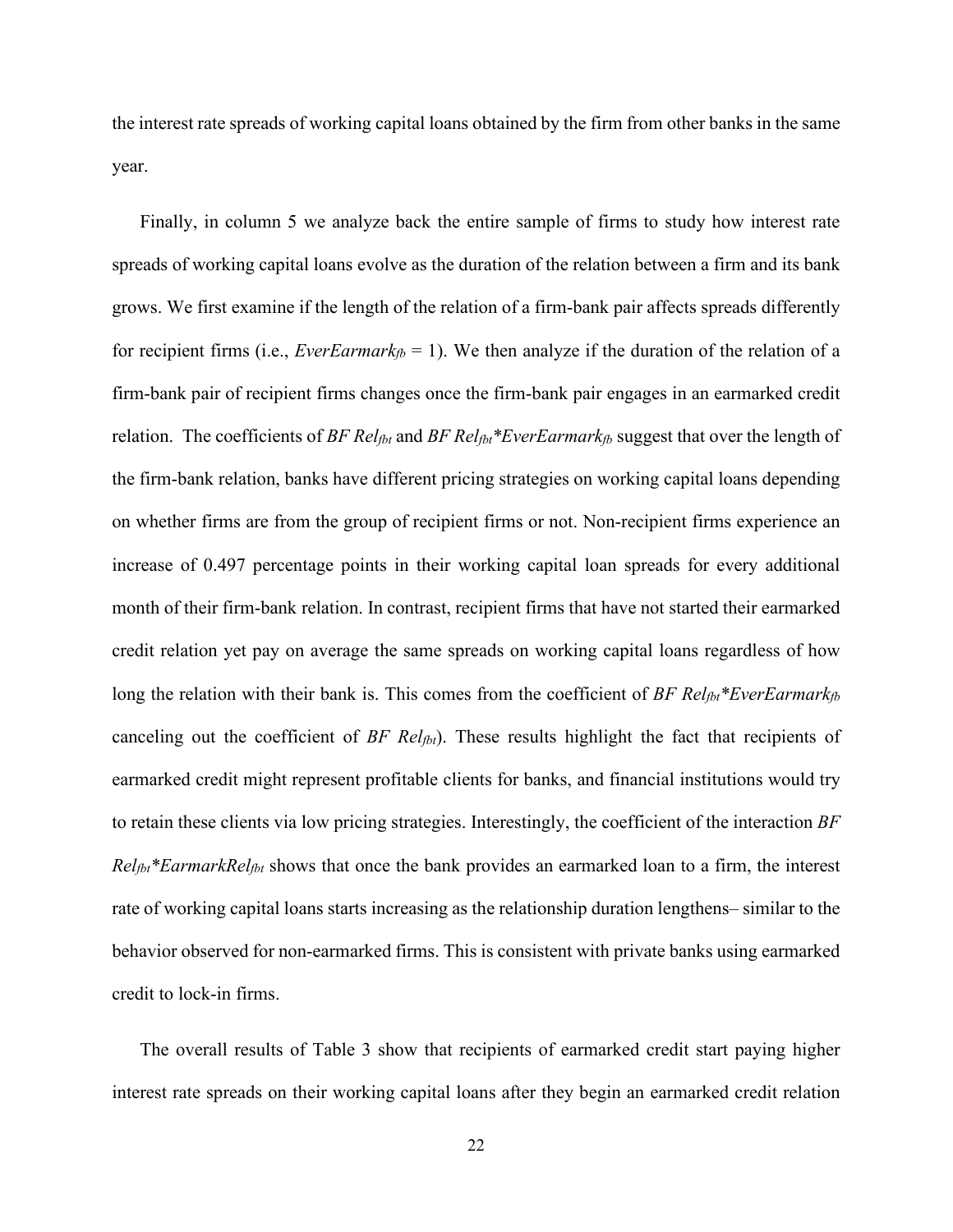with a bank. Importantly, it is the inside bank – the bank that provides the earmarked loan – the one that increases the cost of working capital loans to its recipient firms. This behavior is consistent with banks adjusting interest rates in free-market credit products when allocating an earmarked credit priced at below-market rates.

We run two robustness checks to corroborate our findings. If banks adjust their prices in working capital loans to compensate for the risk they take when extending earmarked credit to riskier firms, it must follow that changes in the price of working capital loans as a result of new earmarked credit relations are concentrated among riskier clients. To evaluate this hypothesis, we estimate equation 2 on two subsamples of firms classified by their risk level. We calculate the average provision rates of all loans obtained by each firm over the period. Based on the average provision rate in the sample, we classify firms as below and above the median. The below-themedian group is on average constituted by safer firms, as banks set lower provisions to their loans. The above-the-median group consists of firms whose loans are perceived as riskier by banks. Table 4 presents our results. The three columns of Panel A display the estimates of equation 2 on the sample of riskier firms. Columns 4 to 6 (Panel B) present the results for the group of safer firms. The three columns in each panel replicate columns 3, 4 and 5 of Table 3. Consistently across the specifications, we find that the coefficient on *EarmarkRelfbt* in Panel A is statistically significant and large in economic magnitude. That is, riskier firms experience an average increase in their interest rate spreads on working capital loans after starting an earmarked credit relation with their banks. The increase in spreads ranges from 0.35 to 0.595 depending on the specification. In contrast, there is no clear pattern on spreads on working capital loans for safer firms that start an earmarked relation with the inside banks (Panel B). As larger firms tend to be more informationally transparent borrowers, an alternative way to group firms is based on size. Table A2 of the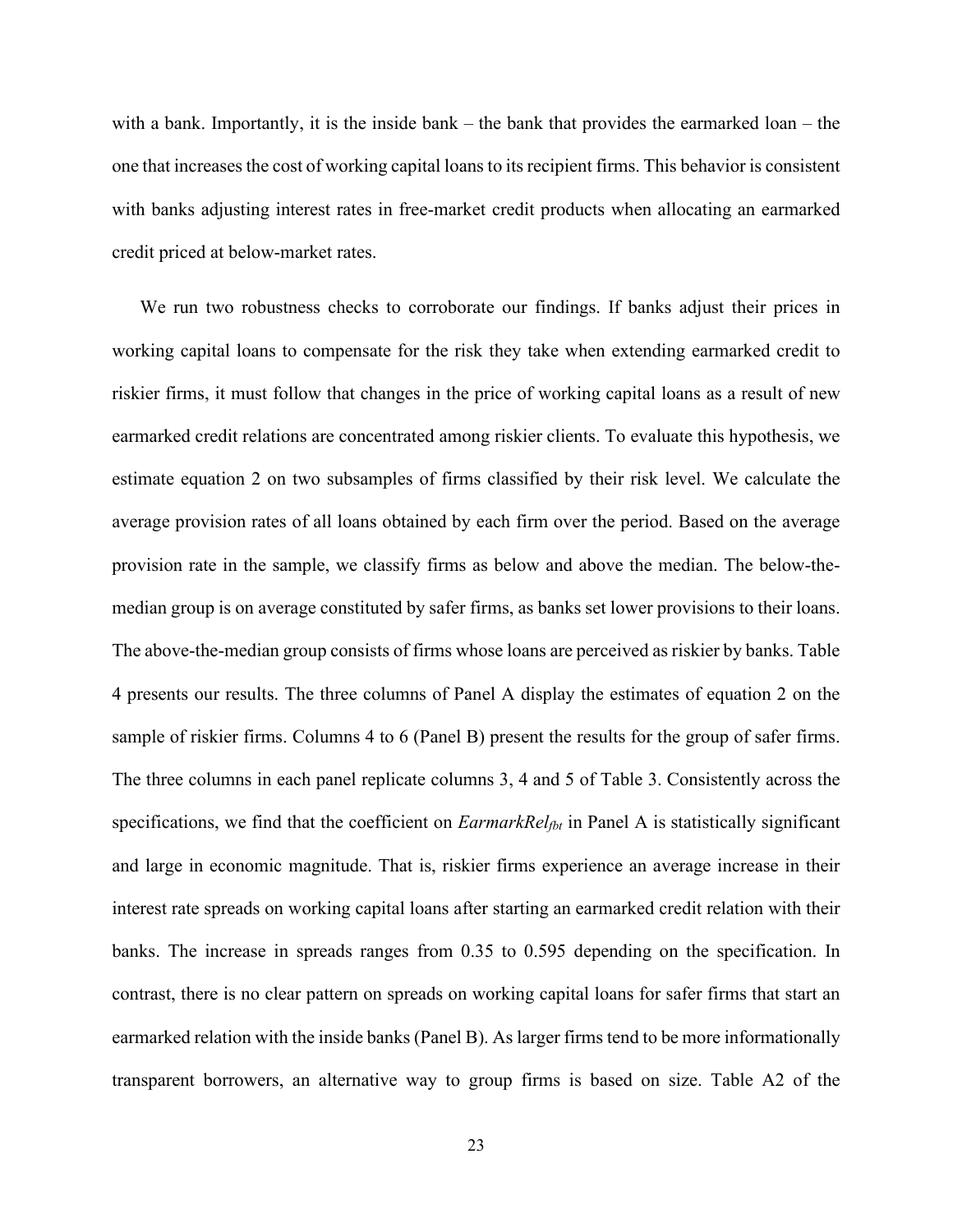Appendix presents the results on the subsample of firms with average size below and above the median. While the pattern by firm size appears noisier, the estimates seem to confirm the evidence that smaller firms, those that are typically riskier, experience larger increases in the working capital spread with the inside bank.

As a second robustness test, we run equation 2 on the interest rate spreads of vehicle financing loans. A large share of earmarked loans is provided for this credit modality, which suggests that banks may have less flexibility to extract higher rents in this credit product. Thus, we consider vehicle finance loans as a type of placebo test, where we do not expect the inside bank to alter the loan's spread to its recipient firms. Table A3 in the Appendix presents the results, which confirm that banks do not increase spreads on these loans after they begin an earmarked credit relation with a firm. In general, interest rate spreads of vehicle finance loans do not respond to whether a firm is recipient of an earmarked loan, to the duration of the relationship between a firm-bank pair, or to the start of an earmarked credit relation.

Finally, we use equation 2 to analyze changes in the volume of working capital loans. The effect of starting an earmarked relation on the volume of working capital loans is not obvious. On one hand, an increase in the price of working capital loans should be met by a contraction in the demand for these loans. On the other hand, we see from the data that once an earmarked credit relation with a bank starts, more than 90 percent of firms continue receiving an earmarked loan from that same bank every year. Thus, firms may continue borrowing working capital loans with the bank even at higher prices to maintain their earmarked credit relation. In Figure 8 we plot suggestive evidence for this. As the figure shows, the time series of the average size of working capital and vehicle finance loans in our sample shows an increase in the size of working capital loans right after the earmarked credit expansion.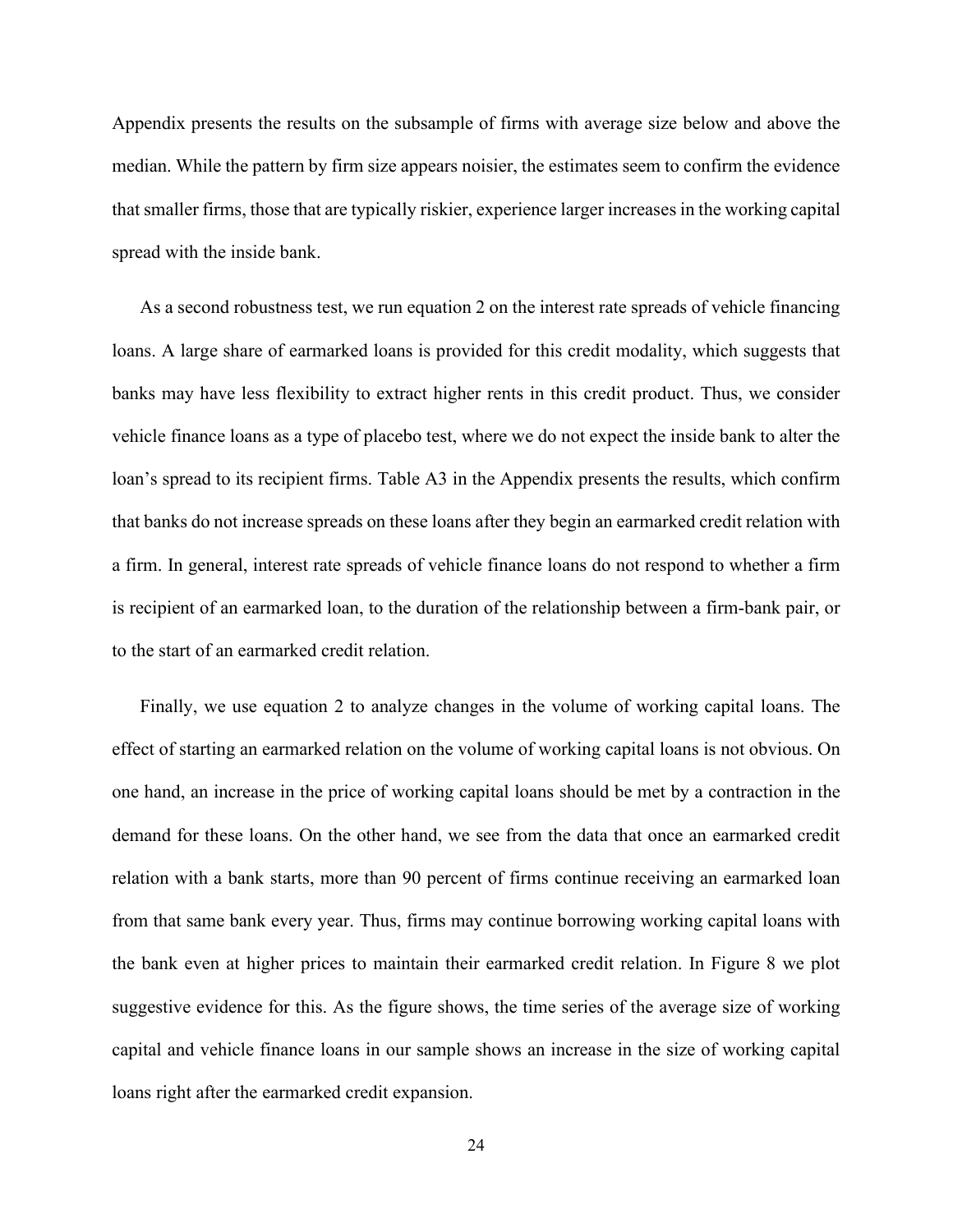Table 5 presents the results of equation 2 on volume of working capital loans. The results show that there is a statistically significant increase in the volume of working capital loans obtained by a recipient firm after the firm is granted an earmarked loan (Columns 1 through 5). In Table 6, we further examine changes in loan volume of working capital in the subsample of riskier and safer firms, as defined by their average loan provisions. The table follows the same format as that of Table 4. Again, we do not find evidence that riskier firms reduce their working capital loan amounts after they start an earmarked credit relation with their bank, even though these are the firms concentrating most of the increase in the cost of their working capital loans (Panel A). If we instead classify firms according to their size, we again confirm the same findings, as Table A4 in the appendix shows.

As a robustness check, we present the results on loan volume for the free-market credit modality of vehicle financing loans. The results are displayed in Table A5 of the Appendix. Interestingly, we find that after a recipient firm begins an earmarked credit relation with a bank, the size of vehicle finance loans that the firm demands in the free-market from the bank declines. This is consistent with the fact that vehicle finance is a heavily subsidized credit modality via earmarked programs.

#### **6. Conclusions**

A common strategy used by governments to improve access to credit among small businesses and mitigate the negative effects from large financial shocks is to channel resources via private banks. Such setting is popular because it mitigates potential inefficiencies from direct lending by state-owned banks. For example, it reduces political considerations often associated with credit misallocation. Also, in countries were the credit market is dominated by private lenders the state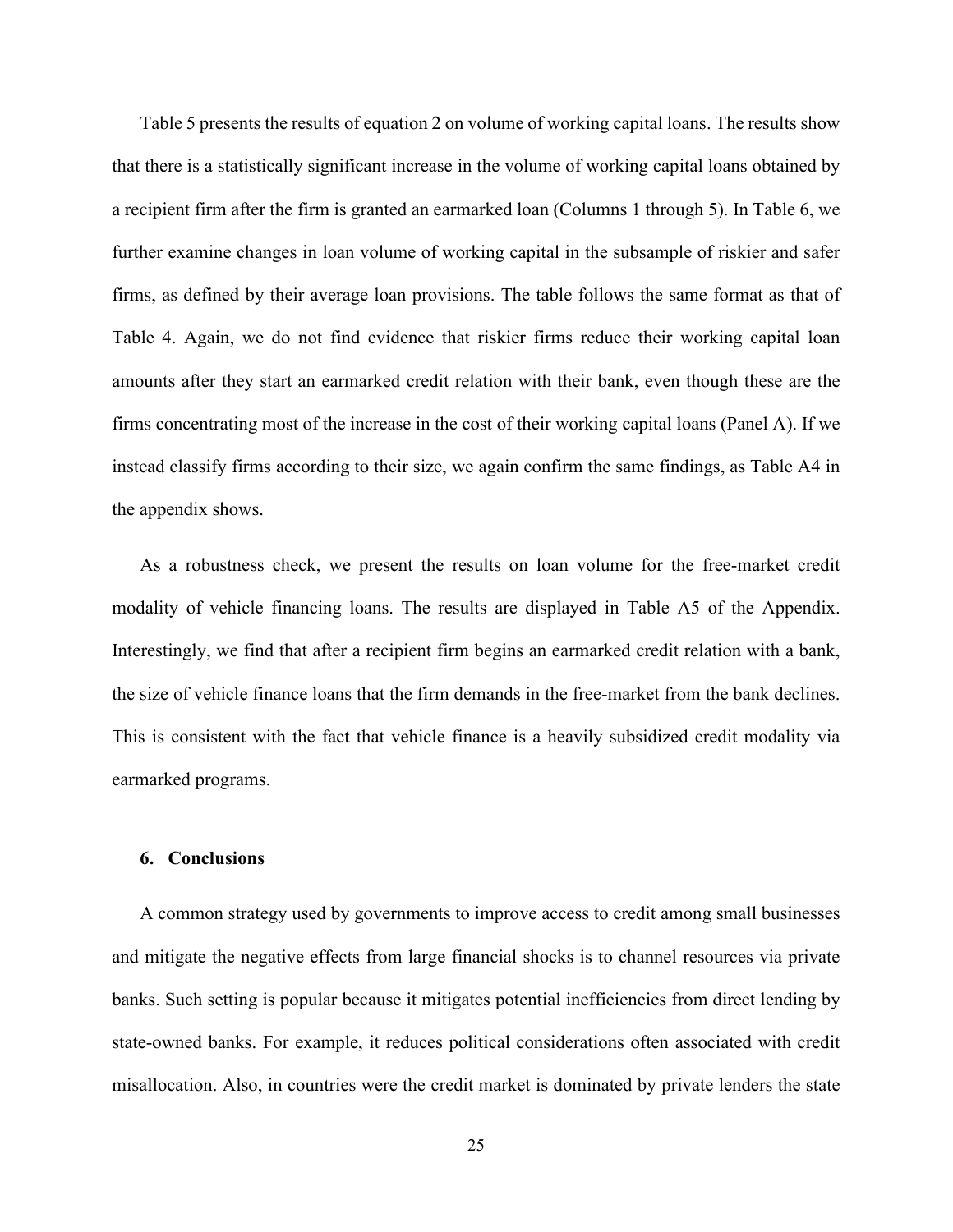might not have the infrastructure and capacity to reach most borrowers. In this paper, we document that the reliance on private banks, however, raises frictions related to private benefits versus social objectives.

Using a rich loan-level dataset from Brazil, we study how private banks allocate governmentsponsored loans to businesses in the country. We document two related facts. First, although the program is mostly meant to promote investment in fixed assets among micro, small, and medium enterprises, it is larger firms that disproportionally benefit from the loan subsidies. Furthermore, access to the program tends to be largely determined by the bank-firm relationship prior to the expansion of the program. That is, firms with existing credit relationship with the largest banks in the country are more likely to receive earmarked funds.

Second, we document the prevalence of a cross-selling strategy whereby banks pricediscriminate against riskier borrowers in free-market loans. It appears that banks are willing to disburse earmarked loans at below-the-market interest rates to riskier borrowers, as long as they can adjust the interest rates in other credit products in the competitive credit market. The strategy guarantees that banks are compensated for their risk-taking. Inadvertently, the government selects winners and losers, since mostly larger businesses, those that bank with the largest private lenders, and those willing to bundle free-market and earmarked loans disproportionally access the program.

The potential gains from cross-selling strategies documented here are likely to underestimate the total benefits for private banks. For instance, we only observe increases in the interest spread of working capital loans, but such pricing strategies may exist in other products. Future work in this area should include those benefits, which might be sizeable.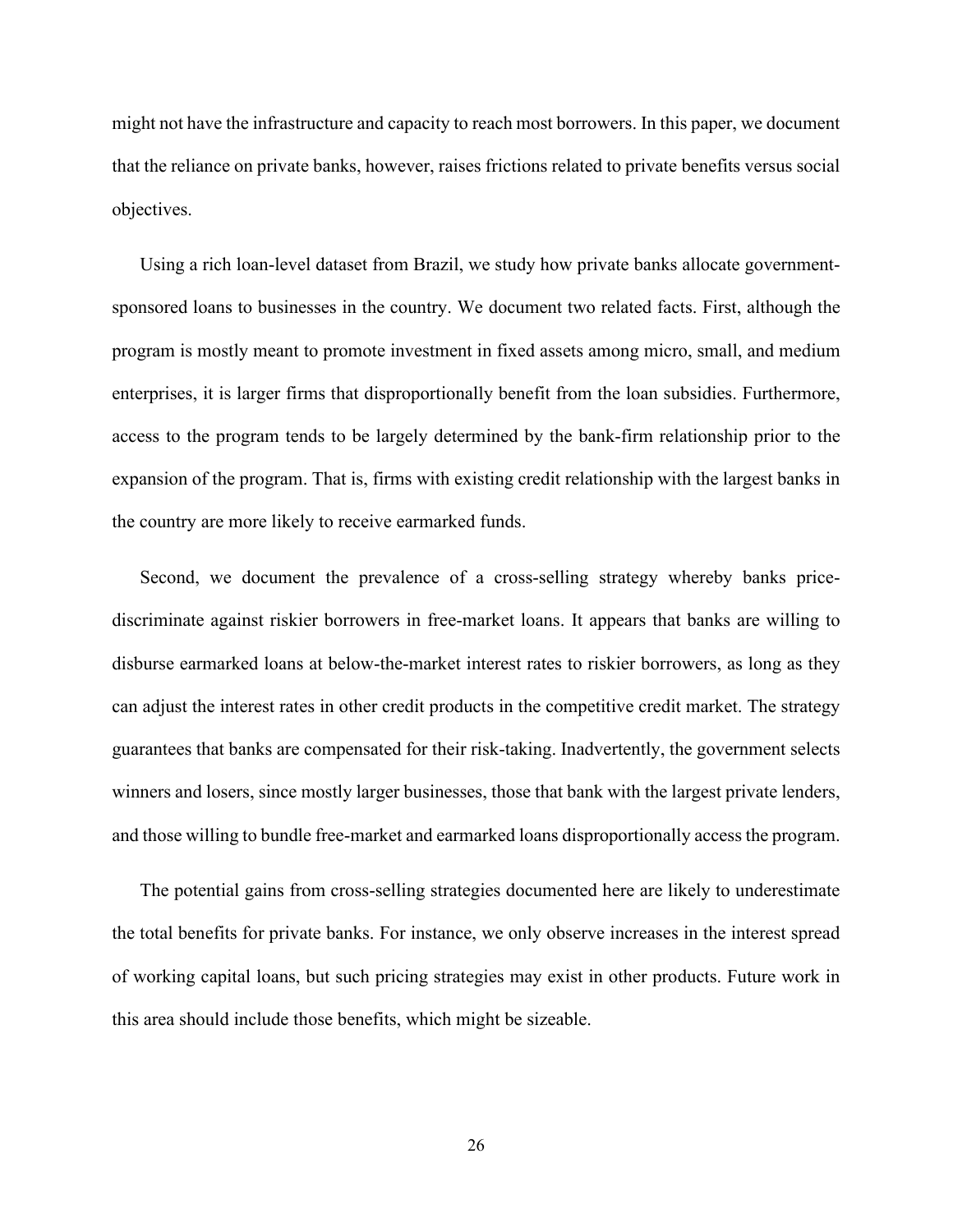#### **References**

Ayyagari, M., Demirguc-Kunt, A. and Maksimovic, V., 2011. Small vs. young firms across the world: contribution to employment, job creation, and growth. The World Bank.

Bartik, A., Cullen, Z., Bertrand, M., Glaeser, E.L., Luca, M. and Stanton, C., 2020. How Are Small Businesses Adjusting to COVID-19? Early Evidence From a Survey. *(April 6, 2020). Harvard Business School NOM Unit Working Paper*, (20-102), pp.20-102.

Berger, A.N. and Udell, G.F., 1995. Relationship lending and lines of credit in small firm finance. *Journal of Business*, pp.351-381.

Bonomo, M., Brito, R. D., & Martins, B. (2015). The after crisis government-driven credit expansion in Brazil: A firm level analysis. *Journal of International Money and Finance*, *55*, 111-134.

Carvalho, C. & Martins, B. (2019). Cross-subsidy in credit markets: micro level evidence from directed lending in Brazil. *Mimeo*.

Carvalho, Daniel (2014). The real effects of government-owned bank: evidence from an emerging market. *Journal of Finance*, 69 (1) 577-609

Claessens, S., Feijen, E., Laeven, L., (2008). Political connections and preferential access to finance: the role of campaign contributions. *Journal of Financial Economics*, 88(3), 554-580.

Degryse, H., & Ongena, S. (2005). Distance, lending relationships, and competition. *The Journal of Finance*, *60*(1), 231-266.

Degryse, H. and Ongena, S., 2008. Competition and regulation in the banking sector: A review of the empirical evidence on the sources of bank rents. *Handbook of financial intermediation and banking*, 2008, pp.483-554.

Demirgüç-Kunt, A. and Maksimovic, V., 1998. Law, finance, and firm growth. *the Journal of Finance*, *53*(6), pp.2107-2137.

Dinç, I.S., 2005. Politicians and banks: Political influences on government-owned banks in emerging markets. *Journal of financial economics*, *77*(2), pp.453-479.

Dinc, I.S. and Gupta, N., 2011. The decision to privatize: Finance and politics. *The Journal of Finance*, *66*(1), pp.241-269.

Haltiwanger, John, Ron S. Jarmin, and Javier Miranda, 2013. "Who creates jobs? Small versus large versus young." Review of Economics and Statistics 95.2: 347-361.

IMF, 2020.<https://www.imf.org/en/Topics/imf-and-covid19/Policy-Responses-to-COVID-19>

Ioannidou, V., & Ongena, S. (2010). "Time for a change": loan conditions and bank behavior when firms switch banks. *The Journal of Finance*, *65*(5), 1847-1877.

King, R.G. and Levine, R., 1993. Finance and growth: Schumpeter might be right. *The quarterly journal of economics*, *108*(3), pp.717-737.

Khwaja, A.I. and Mian, A., 2005. Do lenders favor politically connected firms? Rent provision in an emerging financial market. *The Quarterly Journal of Economics*, *120*(4), pp.1371-1411.

Khwaja, A.I. and Mian, A., 2008. Tracing the impact of bank liquidity shocks: Evidence from an emerging market. *American Economic Review*, 98(4), pp.1413-42.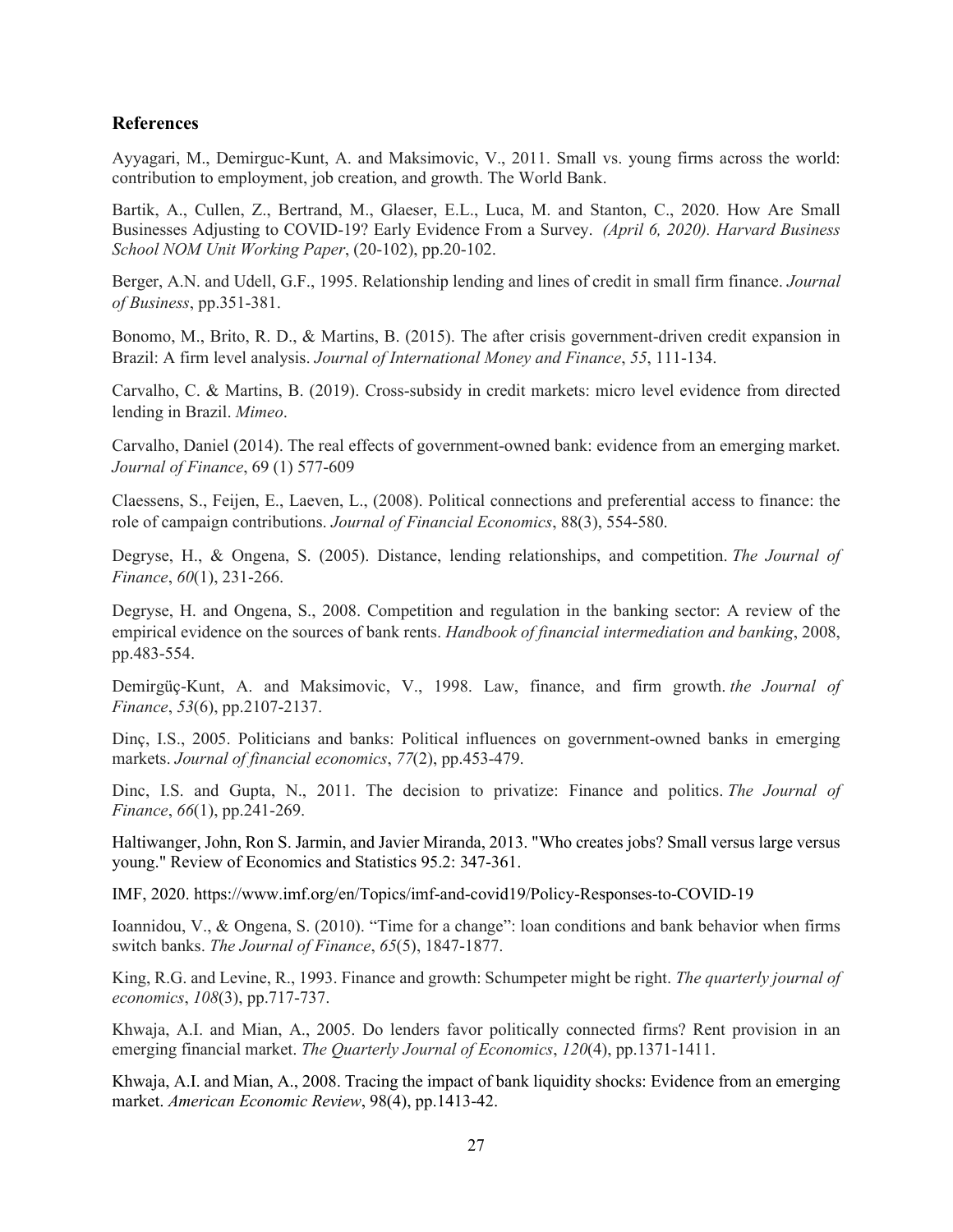Ongena, S. and Smith, D.C., 2001. The duration of bank relationships. Journal of financial economics, 61(3), pp.449-475.

Ornelas, J.R.H., Silva, M. S. and van Doornik, B. F. N., 2020, Informational Switching Costs, Bank Competition and the Cost of Finance. Central Bank of Brazil Working Paper Series N. 512.

Pazarbasioglu, Ceyla; Byskov, Steen; Bonomo, Marco Antonio Cesar; Carneiro, Igor Andre; Martins, Bruno; Azevedo Hernandez Perez, Adriana. (2017). Brazil - Financial intermediation costs and credit allocation. Discussion paper for workshop. Washington, D.C. World Bank Group.

Petersen, M.A. and Rajan, R.G., 1994. The benefits of lending relationships: Evidence from small business data. *The journal of finance*, 49(1), pp.3-37.

Petersen, M.A. and Rajan, R.G., 1995. The effect of credit market competition on lending relationships. The Quarterly Journal of Economics, 110(2), pp.407-443.

Rajan, R.G., 1992. Insiders and outsiders: The choice between informed and arm's‐length debt. *The Journal of finance*, 47(4), pp.1367-1400.

Rajan, R. and Zingales, L., 1998. Financial Dependence and Growth, American Economic Review. 88 (1998): 559-586

Ru, H., 2018. Government Credit, a Double‐Edged Sword: Evidence from the China Development Bank. *The Journal of Finance*, 73(1), pp.275-316.

Sapienza, P., 2004. The effects of government ownership on bank lending. *Journal of financial economics*, *72*(2), pp.357-384.

Sharpe, S.A., 1990. Asymmetric information, bank lending, and implicit contracts: A stylized model of customer relationships. *The journal of finance*, 45(4), pp.1069-1087.

Von Thadden, E.L., 2004. Asymmetric information, bank lending and implicit contracts: the winner's curse. *Finance Research Letters*, 1(1), pp.11-23.

Wang, C., Li, W., Drabek, D., Okba, N.M., van Haperen, R., Osterhaus, A.D., van Kuppeveld, F.J., Haagmans, B.L., Grosveld, F. and Bosch, B.J., 2020. A human monoclonal 1 antibody blocking SARS-CoV-2 infection. *Biorxiv*.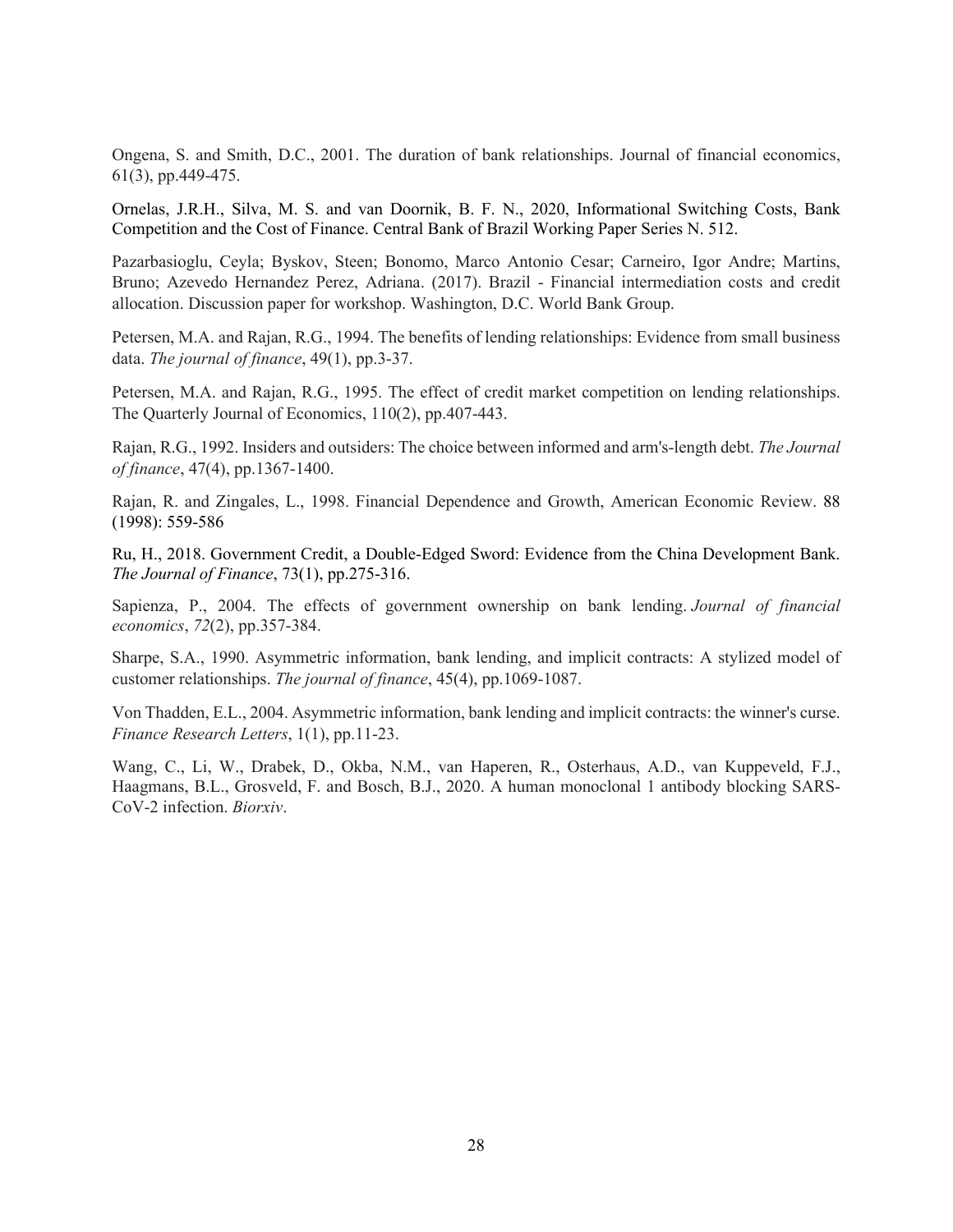

Notes: Data obtained from the Brazilian Central Bank for the period available (January 2007 to December 2016).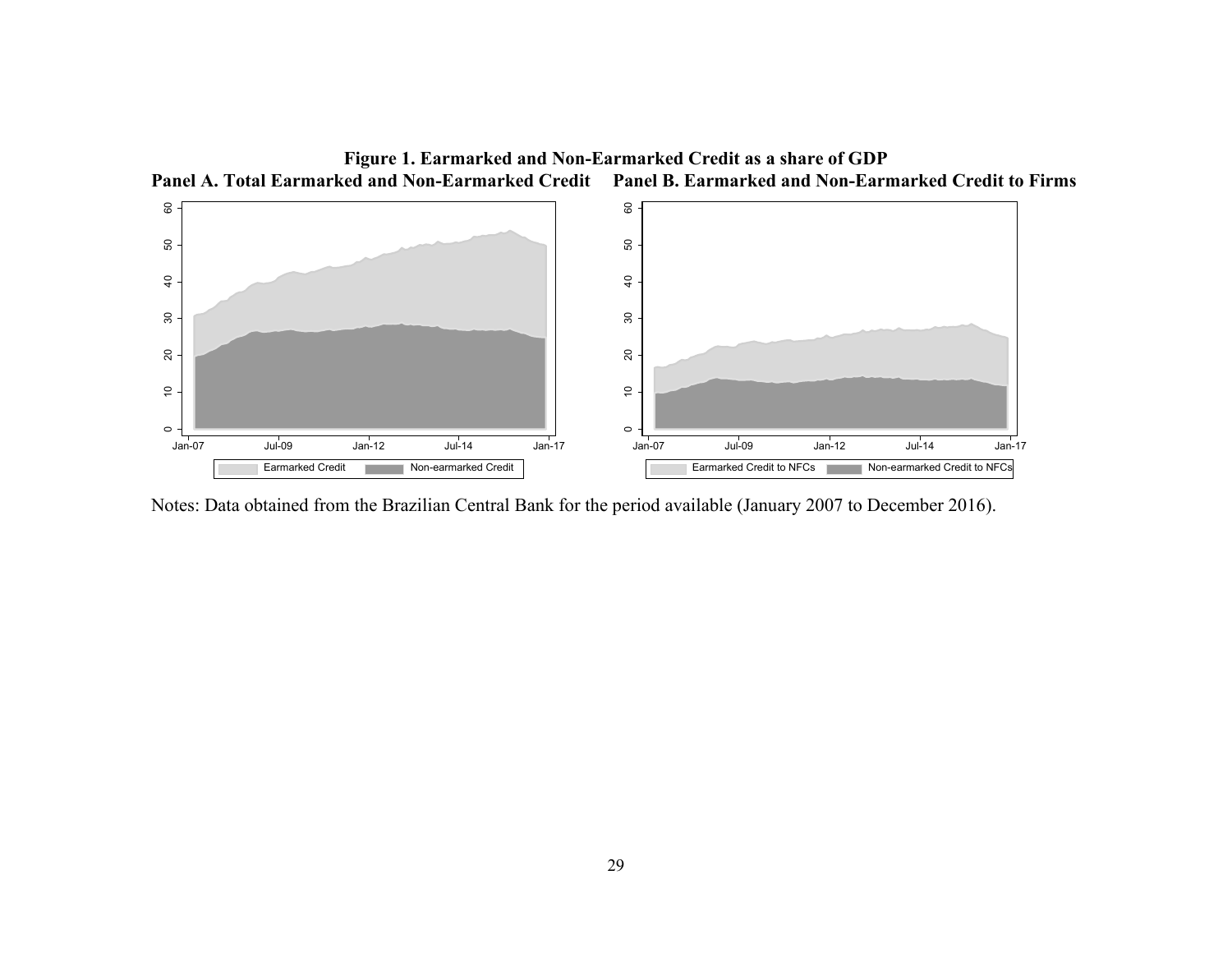

**Figure 2. Average share of earmarked credit of firms, by type of program**

Notes: The share of earmarked credit of firms corresponds to the fraction of earmarked credit relative to total credit obtained by firms. The vertical line marks the date when BNDES earmarked credit program began its expansion.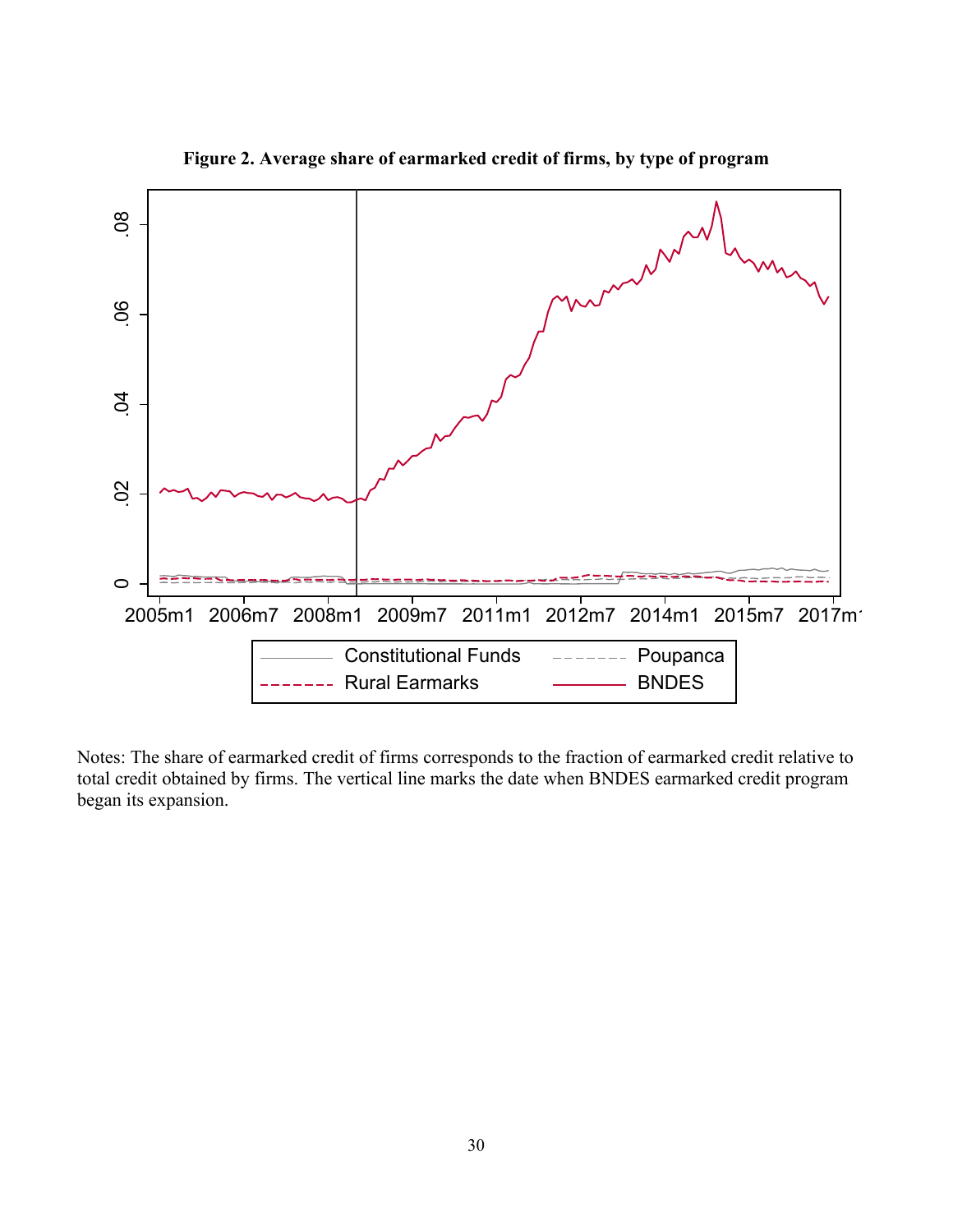

**Figure 3. Share of firms that receive an earmarked loan for the first time, by firm size**

Notes: The vertical line marks the date when BNDES earmarked credit program began its expansion.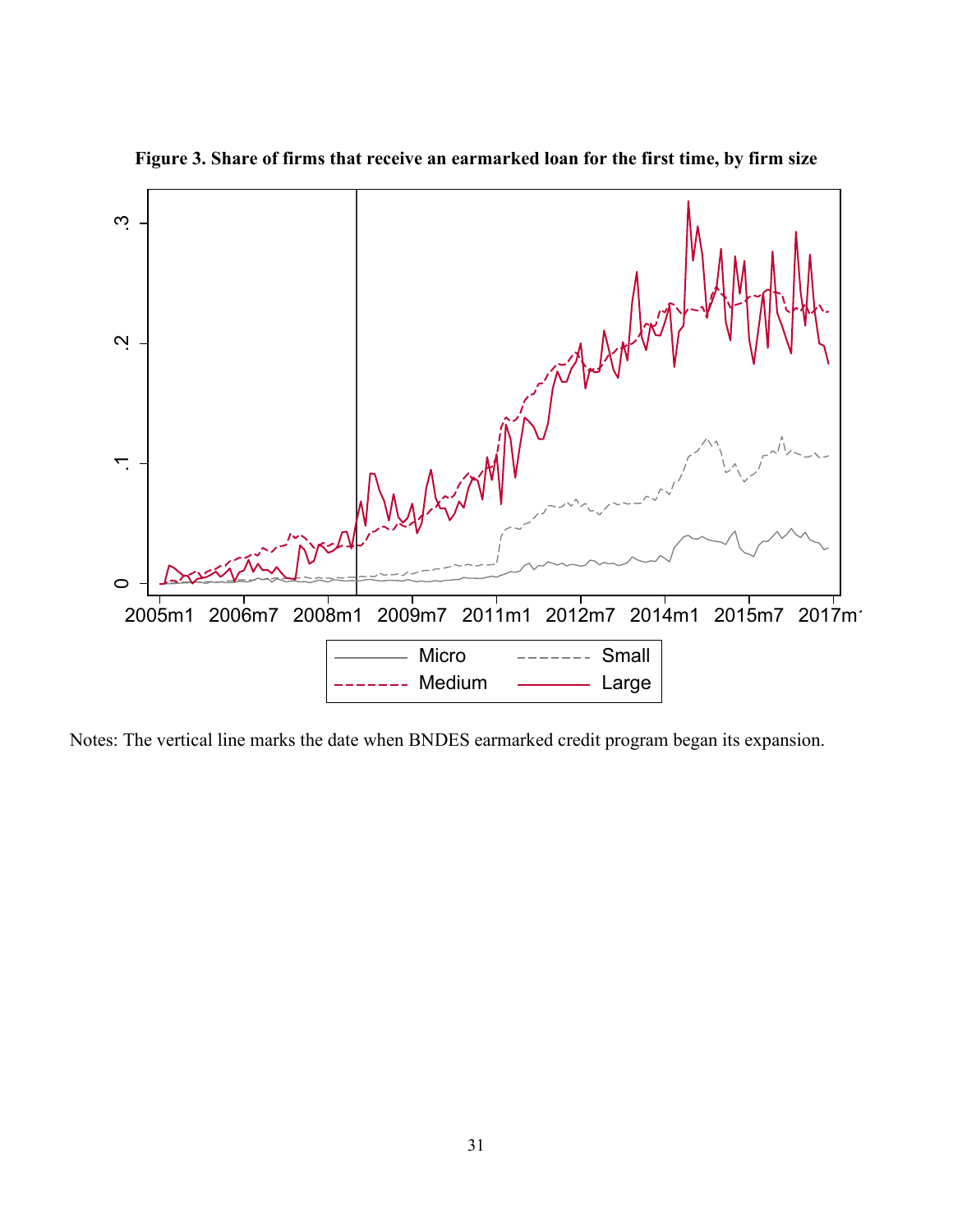

**Figure 4. Average share of earmarked credit of firms, by firm size**

Notes: We follow the classification of firms by size provided by the Central Bank of Brazil. Under this classification, firms in the industry and construction sectors are considered micro if they employ fewer than 20 workers; small if they employ from 20 to 99 workers; medium if they employ 100 to 499 workers; and large if they employ 500 or more workers. Firms in the trade and services sectors are considered micro if they employ fewer than 10 workers; small if they employ from 10 to 49 workers; medium if they employ from 50 to 99 workers; and large if they employ 100 workers or more. The vertical line marks the date when BNDES earmarked credit program began its expansion.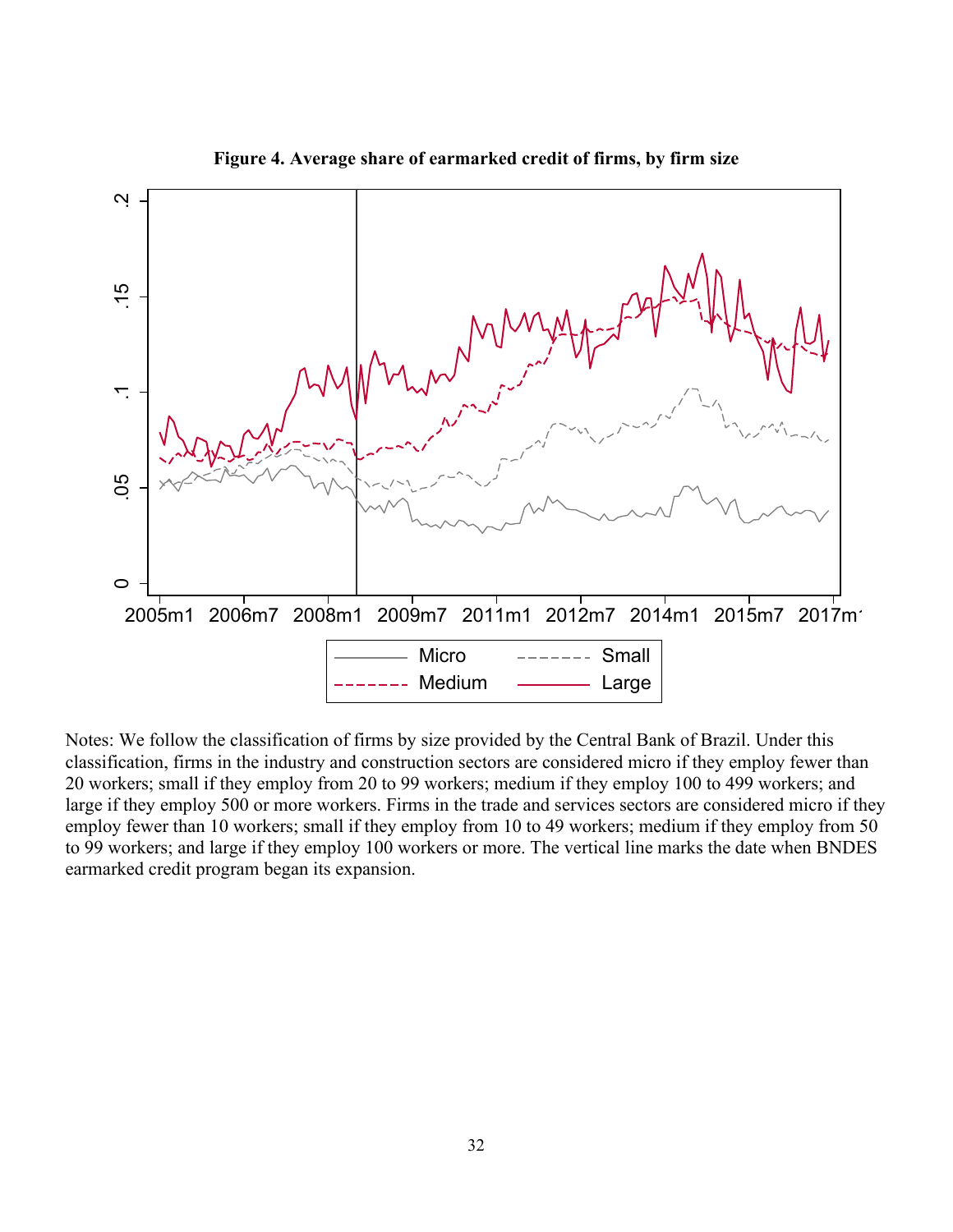

**Figure 5. Average share of earmarked credit to firms, by type of bank**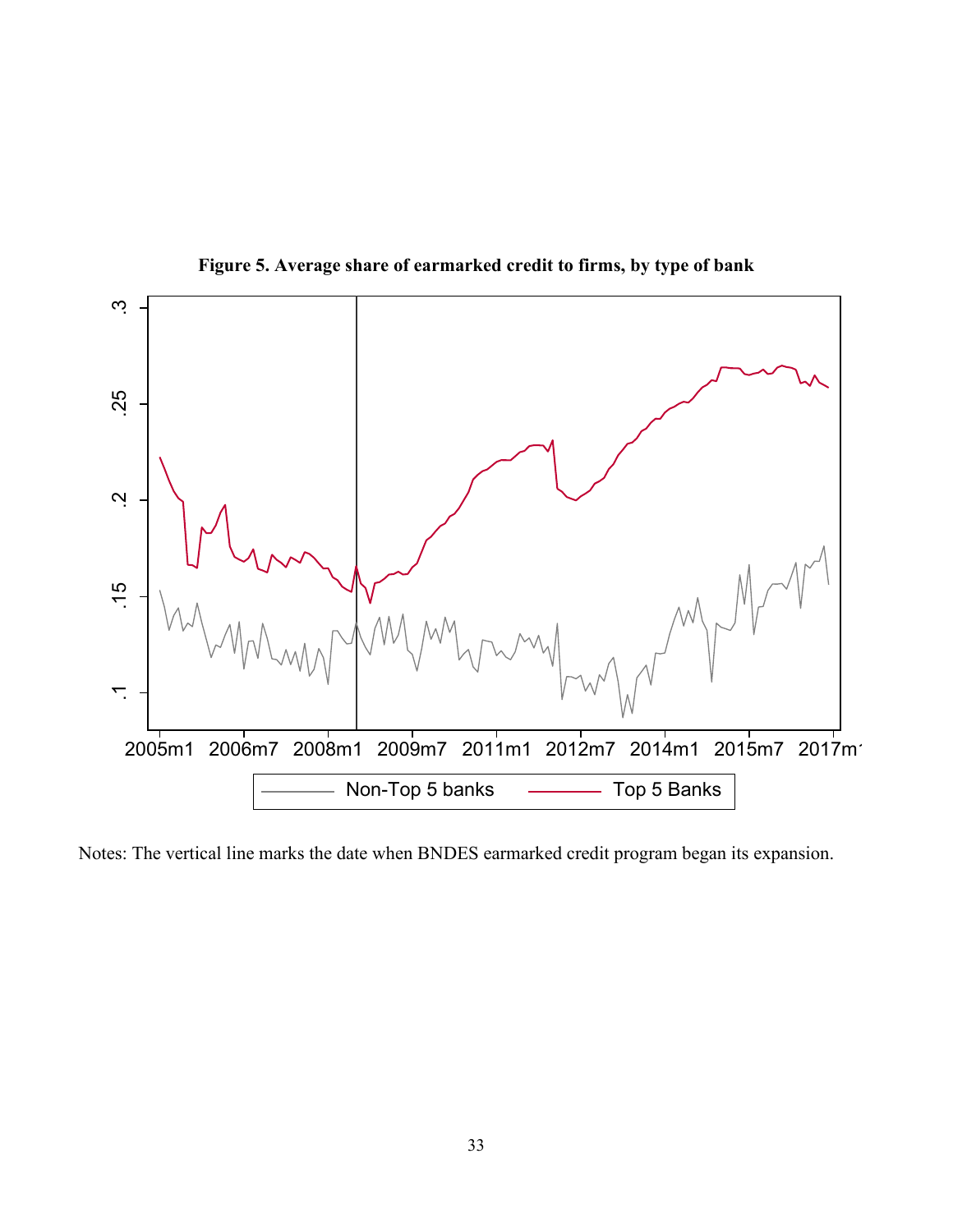

**Figure 6. Average interest rate spread of working capital loans, by type of bank**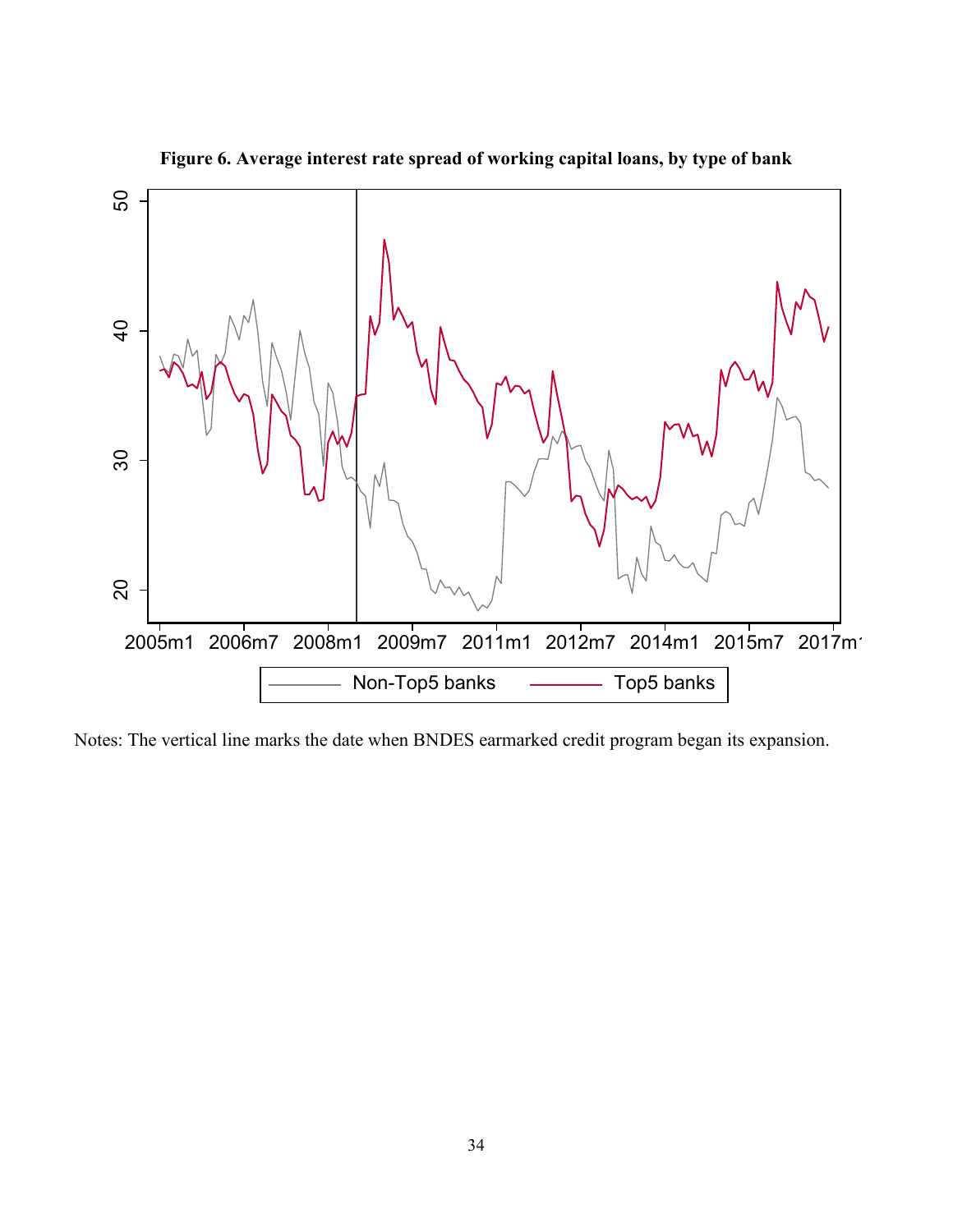

**Figure 7. Average interest rate spread of vehicle finance loans, by type of bank**

Notes: The vertical line marks the date when BNDES earmarked credit program began its expansion.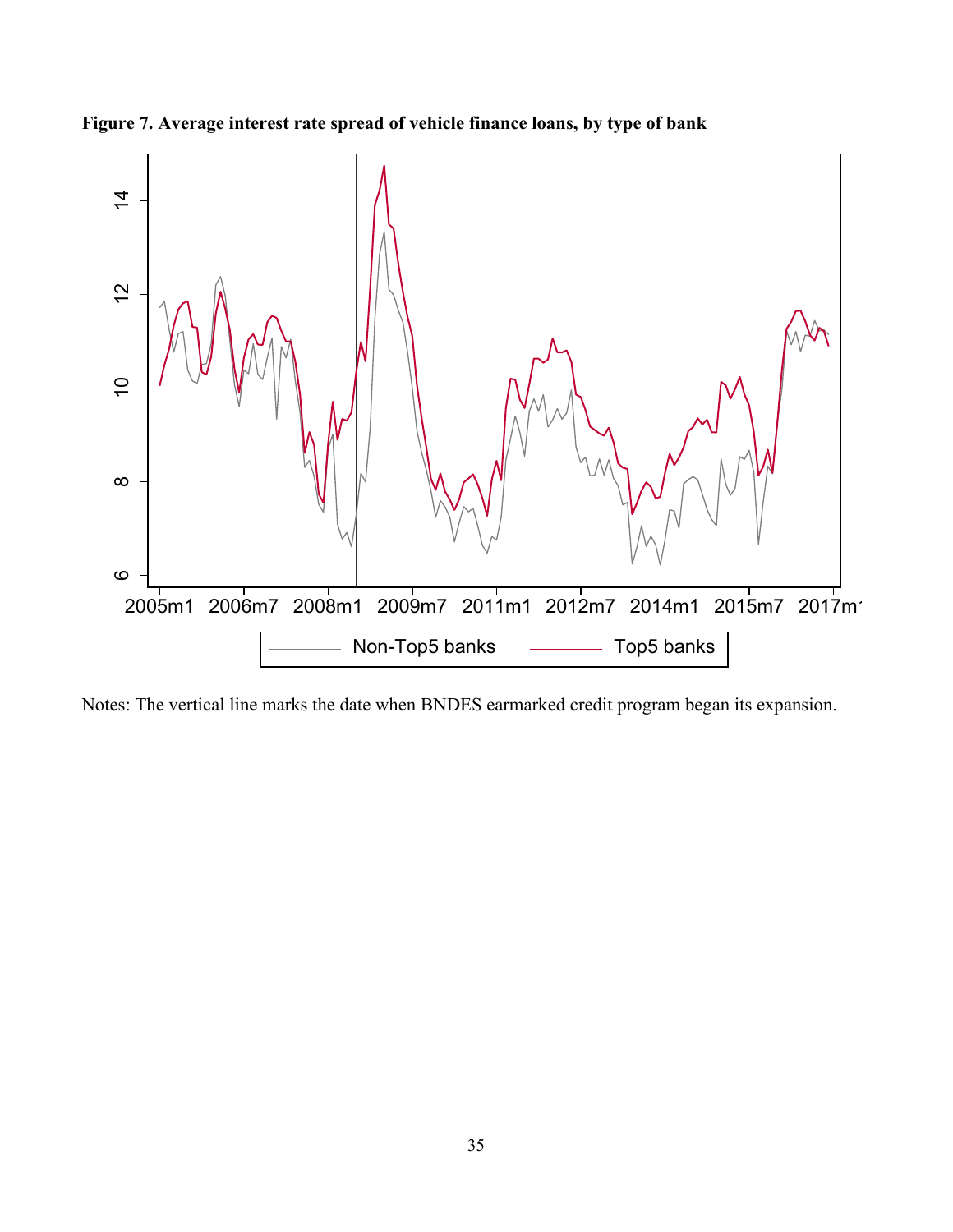

**Figure 8. Volume of working capital and vehicle finance loans (normalized to 2005m1)**

Notes: The vertical line marks the date when BNDES earmarked credit program began its expansion.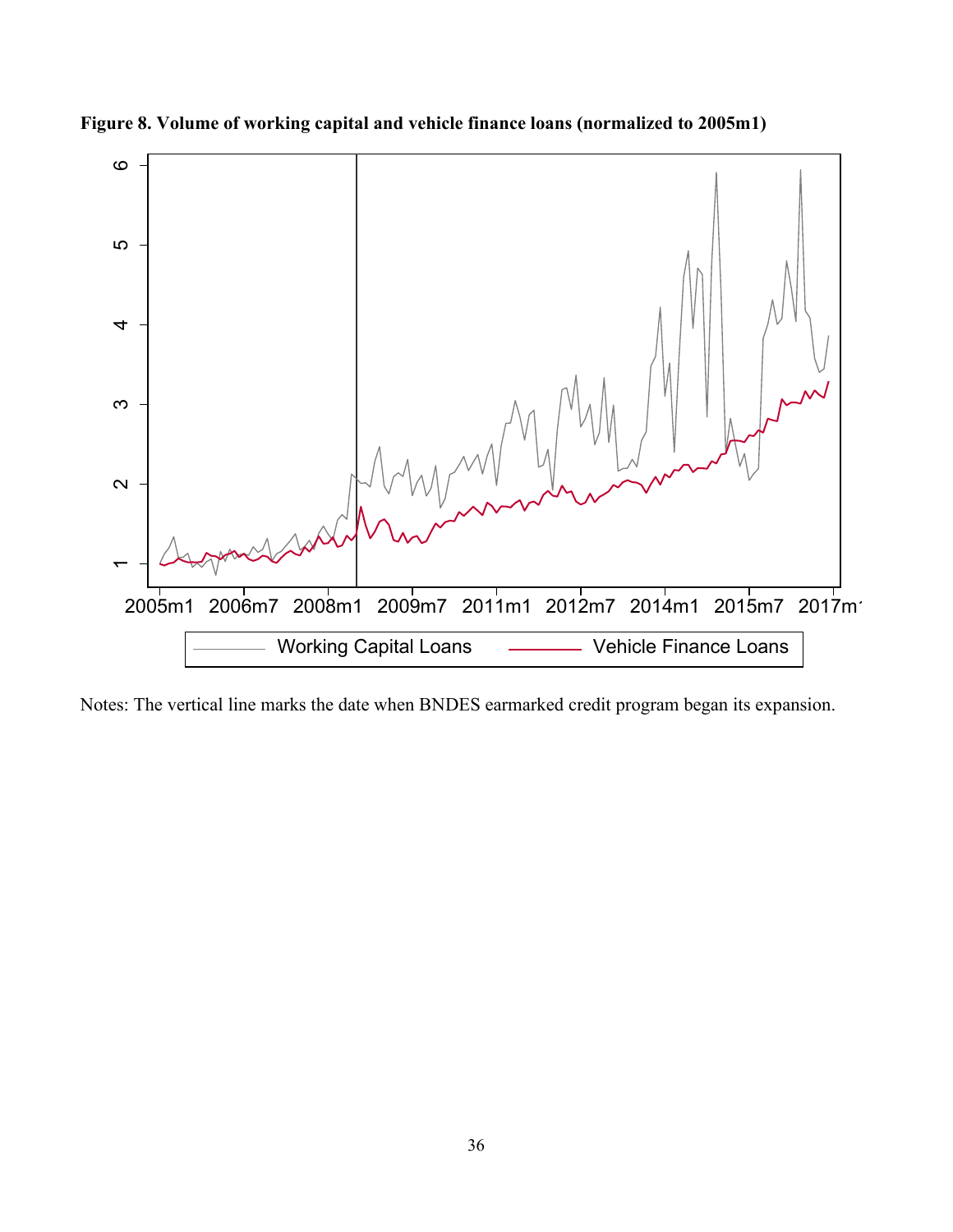|                                                  | Mean  | Median | <b>Std Dev</b> | # Obs     |
|--------------------------------------------------|-------|--------|----------------|-----------|
|                                                  |       |        |                |           |
| Panel A. Bank-firm-year level data               |       |        |                |           |
| EarmarkRelfby                                    | 0.04  | 0.00   | 0.20           | 4,076,760 |
| Firm size $fY$ (logs)                            | 1.71  | 1.61   | 1.46           | 4,076,760 |
| BF Relfby                                        | 1.62  | 0.71   | 2.12           | 4,076,760 |
| <b>BF</b> Provfby                                | 1.07  | 0.50   | 1.40           | 4,076,760 |
| Top5Bankb                                        | 0.83  | 1.00   | 0.37           | 4,076,760 |
| Panel B. Loan level data-working capital loans   |       |        |                |           |
| EverEarmark <sub>fb</sub>                        | 0.09  | 0.00   | 0.29           | 4,794,493 |
| EarmarkRelfbt                                    | 0.05  | 0.00   | 0.23           | 4,794,493 |
| <b>BF</b> Relfbt                                 | 1.91  | 1.04   | 2.21           | 4,794,493 |
| Interest rate spread <sub>1fbt</sub>             | 33.87 | 29.42  | 21.21          | 4,794,493 |
| Loan volume (logs) lfbt                          | 10.33 | 10.13  | 1.35           | 4,794,493 |
| Loan provision ratelfbt                          | 1.22  | 0.50   | 1.54           | 4,794,493 |
| Loan maturitylfbt                                | 16.53 | 14.00  | 10.73          | 4,794,493 |
| Loan collaterallfbt                              | 0.77  | 1.00   | 0.42           | 4,794,493 |
| Firm size <sub>ft</sub>                          | 1.67  | 1.39   | 1.52           | 4,794,493 |
| Panel C. Loan level data-vehicle financing loans |       |        |                |           |
| <b>EverEarmark</b> <sup>6</sup>                  | 0.08  | 0.00   | 0.28           | 1,041,984 |
| EarmarkRelfbt                                    | 0.04  | 0.00   | 0.20           | 1,041,984 |
| <b>BF</b> Relfbt                                 | 1.20  | 0.16   | 1.89           | 1,041,984 |
| Interest rate spreadlfbt                         | 9.50  | 8.87   | 4.61           | 1,041,984 |
| Loan volume (logs) <sub>Ifbt</sub>               | 10.39 | 10.34  | 0.72           | 1,041,984 |
| Loan provision ratelfbt                          | 0.67  | 0.50   | 0.84           | 1,041,984 |
| Loan maturitylfbt                                | 34.10 | 37.00  | 13.48          | 1,041,984 |
| Loan collateral                                  | 0.89  | 1.00   | 0.31           | 1,041,984 |
| Firm sizeft                                      | 1.71  | 1.61   | 1.46           | 1,041,984 |

**Table 1. Summary Statistics**

Notes: The table displays the summary statistics of our sample for the period between January 2005 and December 2016. All variable definitions are listed in Table A1 of the Appendix.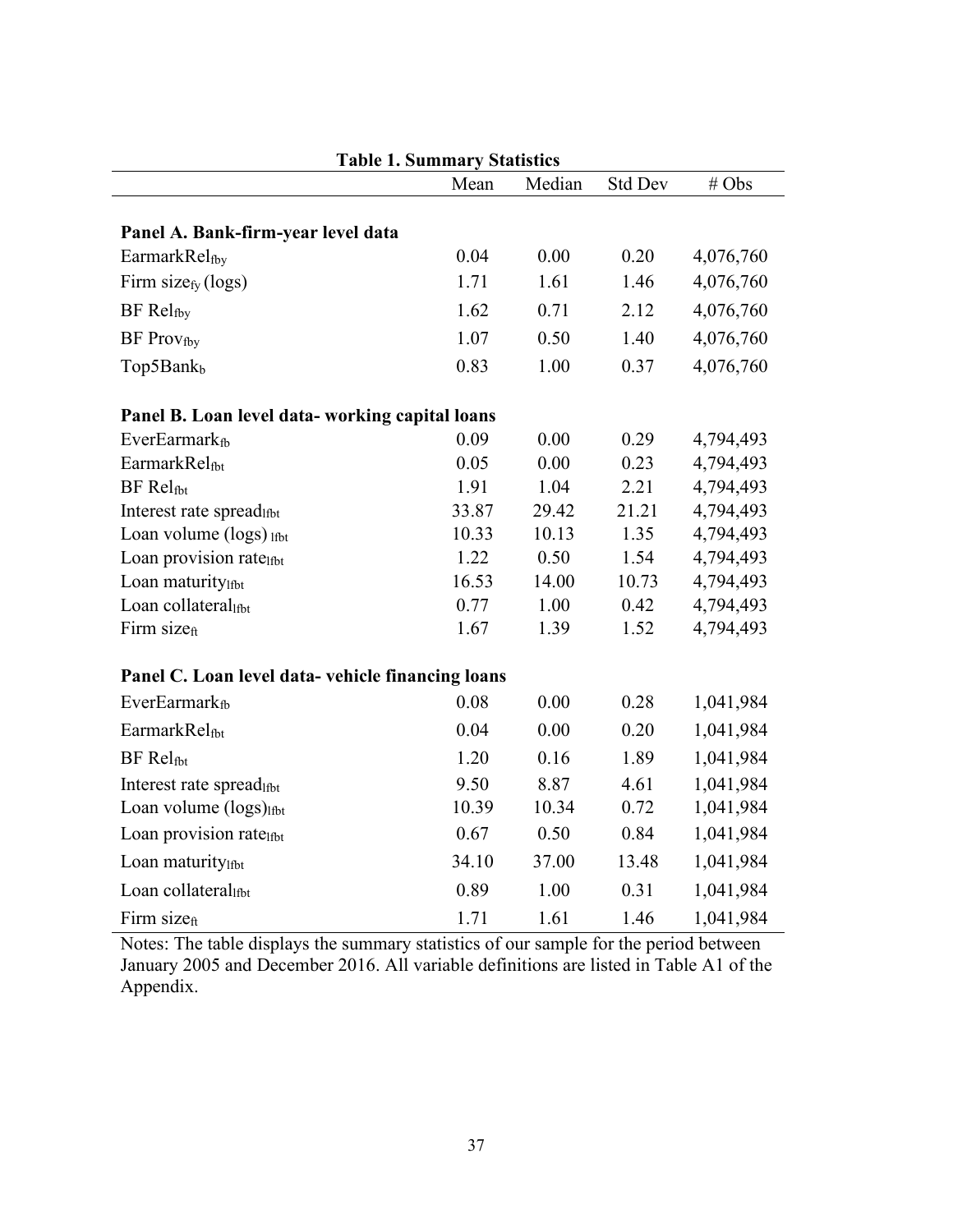|                                                 | (1)            | (2)        | (3)        | (4)             |
|-------------------------------------------------|----------------|------------|------------|-----------------|
|                                                 |                |            |            |                 |
| Firm sizefy                                     | $0.026***$     | $0.026***$ | $-0.004$   |                 |
|                                                 | (0.004)        | (0.004)    | (0.004)    |                 |
| $BF$ $Rel_{fby}$                                | $0.025***$     | $0.027***$ | $0.008*$   | $0.016***$      |
|                                                 | (0.008)        | (0.009)    | (0.005)    | (0.005)         |
| <b>BF</b> Prov <sub>fby</sub>                   | 0.005          | 0.005      | $-0.001$   | 0.001           |
|                                                 | (0.006)        | (0.006)    | (0.001)    | (0.001)         |
| Top5Bank <sub>b</sub> * Firm size <sub>fy</sub> |                |            | $0.019***$ | $0.025***$      |
|                                                 |                |            | (0.005)    | (0.004)         |
| Top5Bank $_b$ * BF Relfby                       |                |            | $0.019**$  | 0.011           |
|                                                 |                |            | (0.008)    | (0.007)         |
| Top5Ban $k_b$ * BF Provfby                      |                |            | 0.001      | $-0.001$        |
|                                                 |                |            | (0.002)    | (0.003)         |
| Observations                                    | 1,990,572      | 1,990,504  | 1,571,556  | 360,207         |
| R-squared                                       | 0.115          | 0.121      | 0.661      | 0.607           |
|                                                 |                |            |            | Firms with $>1$ |
| Sample                                          | All Firms      | All Firms  | All Firms  | bank in a year  |
| <b>Bank FE</b>                                  | Yes            |            | Yes        | Yes             |
| Year FE                                         | Yes            |            | Yes        | Yes             |
| Bank*Year FE                                    | N <sub>o</sub> | Yes        | No         | N <sub>o</sub>  |
| Firm FE                                         | No             | No         | Yes        |                 |
| Firm*Year FE                                    | No             | No         | No         | Yes             |

Notes: The table shows estimates of OLS regressions where each observation corresponds to a firmbank-year triplet. The dependent variable corresponds to a dummy variable that equals one for all years after firm f had its first earmarked loan with bank b, and zero otherwise. Firm size is measured by the log of number of workers. The length of a bank-firm relation (BR Rel) is measured in years. Other controls include age of the firm. Standard errors are clustered at the bank\*time level. All variable definitions are listed in Table A1 of the Appendix.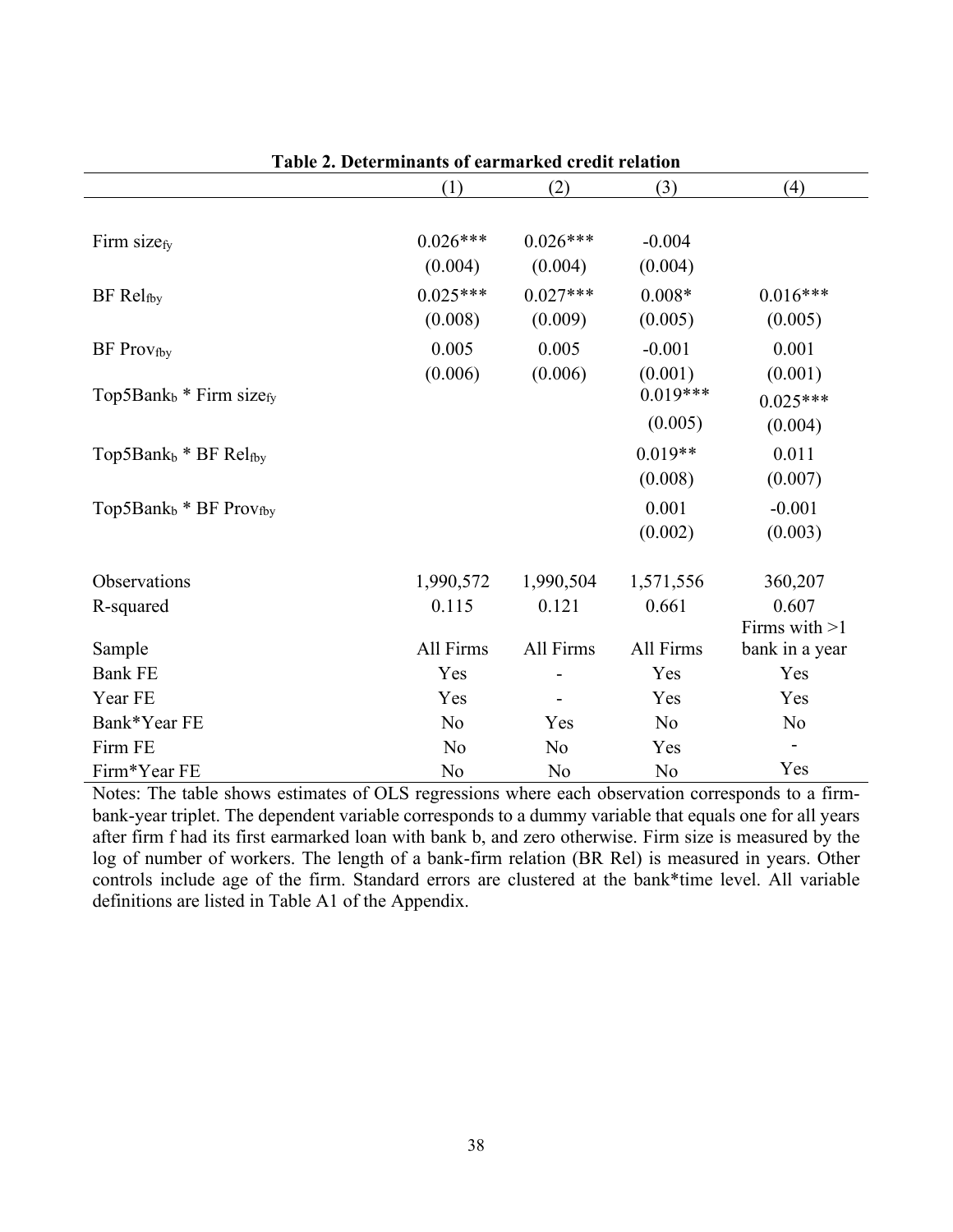|                                                    | (1)            | (2)       | (3)                | (4)                | (5)         |
|----------------------------------------------------|----------------|-----------|--------------------|--------------------|-------------|
| EverEarmark <sub>fb</sub>                          | $-1.225***$    |           |                    |                    |             |
|                                                    | (0.405)        |           |                    |                    |             |
| EarmarkRelfbt                                      | 0.226          | 0.070     | $0.383***$         | $0.326***$         | $0.425**$   |
|                                                    | (0.226)        | (0.241)   | (0.099)            | (0.109)            | (0.207)     |
| BF Relf <sub>bt</sub>                              | $0.240**$      | $0.457**$ | 0.126              | $-0.343*$          | $0.497***$  |
|                                                    | (0.105)        | (0.184)   | (0.128)            | (0.190)            | (0.185)     |
| $BF$ Relf <sub>bt</sub> *EverEarmarkf <sub>b</sub> |                |           |                    |                    | $-0.493***$ |
|                                                    |                |           |                    |                    | (0.032)     |
| $BF$ Relf <sub>bt</sub> *EarmarkRelf <sub>bt</sub> |                |           |                    |                    | $0.174***$  |
|                                                    |                |           |                    |                    | (0.035)     |
| Observations                                       | 4,120,577      | 3,905,486 | 398,291            | 265,647            | 3,905,486   |
| R-squared                                          | 0.693          | 0.724     | 0.721              | 0.837              | 0.724       |
| Sample                                             | All Firms      | All Firms | Recipient<br>Firms | Recipient<br>Firms | All Firms   |
| Firm FE                                            | Yes            |           |                    |                    |             |
| Firm*Bank FE                                       | N <sub>o</sub> | Yes       | Yes                | Yes                | Yes         |
| Bank*Year FE                                       | Yes            | Yes       | Yes                | Yes                | Yes         |
| Firm*Year FE                                       | No             | No        | N <sub>o</sub>     | Yes                | No          |

**Table 3. Effect of earmarked relations on interest rate spreads of working capital loans**

Notes: The table shows estimates of OLS regressions where the dependent variable corresponds to the interest spread of a working capital loan of firm f with bank b at time t. EverEarmark $_{fb}$  is an indicator variable that is equal to for firms receiving an earmarked loan from bank b and zero otherwise. EarmarkRel<sub>fbt</sub> is an indicator variable that equals one for all consecutive periods after firm f receives its first earmarked loan from bank b at time t, and zero otherwise. BF Relation<sub>fbt</sub> captures the length of the relationship duration of firm f with bank b and is measured in log number of years. Estimates of columns 1, 2 and 5 are based on the full sample of firms. Estimates of columns 3 and 4 constrain the sample to firms that at any point in time receive an earmarked loan. Regressions further control for the loan rating, loan volume, loan maturity and a dummy variable indicating if the loan was collateralized. Standard errors are clustered at the bank\*time level. All variable definitions are listed in Table A1 of the Appendix.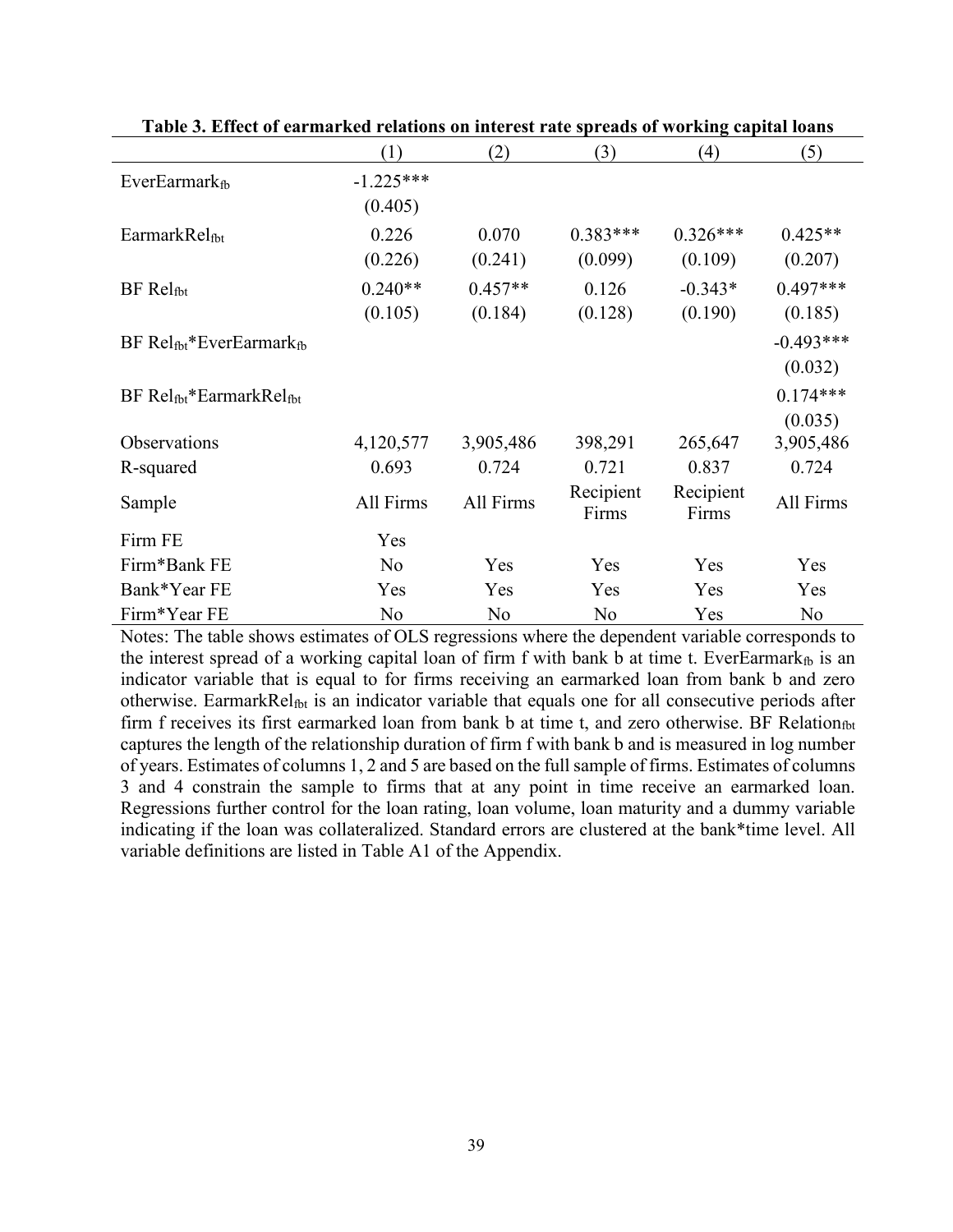|                                 | Panel A. Firms with avg provisions above the |            |             | Panel B. Firms with avg provisions below the |           |             |
|---------------------------------|----------------------------------------------|------------|-------------|----------------------------------------------|-----------|-------------|
|                                 |                                              | median     |             |                                              |           |             |
|                                 | (1)                                          | (2)        | (3)         | (4)                                          | (5)       | (6)         |
| EarmarkRelfbt                   | $0.595***$                                   | $0.350***$ | $0.443***$  | $-0.150**$                                   | 0.204     | 0.466       |
|                                 | (0.063)                                      | (0.075)    | (0.058)     | (0.063)                                      | (0.237)   | (0.407)     |
| BF Relf <sub>bt</sub>           | 0.121                                        | $-0.470*$  | $0.396**$   | 0.233                                        | 0.061     | $0.649***$  |
|                                 | (0.095)                                      | (0.241)    | (0.198)     | (0.147)                                      | (0.167)   | (0.161)     |
| $BF Rel_{fbt}*EverEarmark_{fb}$ |                                              |            | $-0.510***$ |                                              |           | $-0.529***$ |
|                                 |                                              |            | (0.026)     |                                              |           | (0.080)     |
| BF Relfbt*EarmarkRelfbt         |                                              |            | $0.145***$  |                                              |           | $0.200**$   |
|                                 |                                              |            | (0.049)     |                                              |           | (0.079)     |
| Observations                    | 281,245                                      | 191,161    | 2,246,907   | 116,998                                      | 74,465    | 1,658,493   |
| R-squared                       | 0.712                                        | 0.829      | 0.714       | 0.710                                        | 0.842     | 0.747       |
| Sample                          | Recipient                                    | Recipient  | All Firms   | Recipient                                    | Recipient | All Firms   |
|                                 | Firms                                        | Firms      |             | Firms                                        | Firms     |             |
| Firm*Bank FE                    | Yes                                          | Yes        | Yes         | Yes                                          | Yes       | Yes         |
| Bank*Year FE                    | Yes                                          | Yes        | Yes         | Yes                                          | Yes       | Yes         |
| Firm*Year FE                    | No                                           | Yes        | No          | No                                           | Yes       | No          |

| Table 4. Effect of earmarked relations on interest rate spreads of working capital loans by average rating of firms |  |  |
|---------------------------------------------------------------------------------------------------------------------|--|--|
|                                                                                                                     |  |  |

Notes: The table shows estimates of OLS regressions where the dependent variable corresponds to the interest spread of a working capital loan of firm f with bank b at time t. Columns 1 through 3 present the OLS estimates for the sample of firms with average provisions over time above the median provision rates in the data. Columns 4 through 6 present the OLS estimates for firms with average provisions over time above the median provision rate. EarmarkRel<sub>fbt</sub> is an indicator variable that equals one for all consecutive periods after firm f receives its first earmarked loan from bank b at time t, and zero otherwise. BF Relation<sub>fbt</sub> captures the length of the relationship duration of firm f with bank b and is measured in log number of years. Estimates of columns 1 and 2 are based on the sample of firms that at any point in time receive an earmarked loan. Estimates of column 3 use the full sample of firms. Regressions further control for the loan rating, loan volume, loan maturity and a dummy variable indicating if the loan was collateralized. Standard errors are clustered at the bank\*time level. All variable definitions are listed in Table A1 of the Appendix.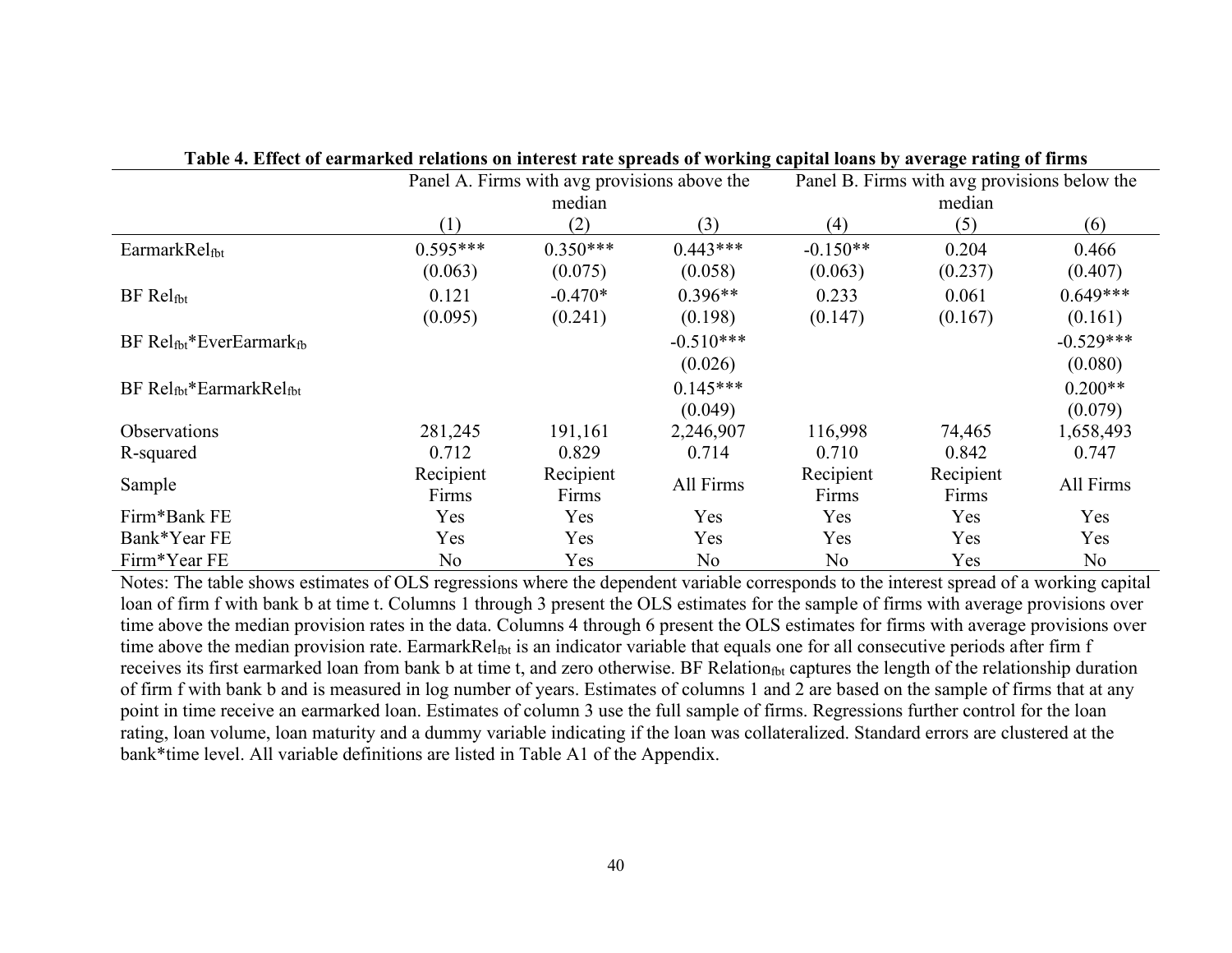|                                 | (1)            | (2)         | (3)                | (4)                | (5)         |
|---------------------------------|----------------|-------------|--------------------|--------------------|-------------|
| $EverEarmark$ <sub>fb</sub>     | 0.009          |             |                    |                    |             |
|                                 | (0.015)        |             |                    |                    |             |
| EarmarkRelf <sub>bt</sub>       | $0.039***$     | $0.036***$  | $0.028**$          | $-0.015$           | $0.073***$  |
|                                 | (0.012)        | (0.010)     | (0.012)            | (0.021)            | (0.025)     |
| BF Relf <sub>bt</sub>           | $-0.007$       | $-0.011***$ | $-0.001$           | $-0.019$           | $-0.012***$ |
|                                 | (0.004)        | (0.003)     | (0.002)            | (0.018)            | (0.003)     |
| $BF Rel_{fbt}*EverEarmark_{fb}$ |                |             |                    |                    | $0.022***$  |
|                                 |                |             |                    |                    | (0.003)     |
| $BF Rel_{fbt}*EarmarkRel_{fbt}$ |                |             |                    |                    | $-0.022***$ |
|                                 |                |             |                    |                    | (0.004)     |
| Observations                    | 4,120,577      | 3,905,486   | 398,291            | 265,647            | 3,905,486   |
| R-squared                       | 0.856          | 0.876       | 0.878              | 0.921              | 0.876       |
| Sample                          | All Firms      | All Firms   | Recipient<br>Firms | Recipient<br>Firms | All Firms   |
| Firm FE                         | Yes            |             |                    |                    |             |
| Firm*Bank FE                    | No             | Yes         | Yes                | Yes                | Yes         |
| Bank*Year FE                    | Yes            | Yes         | Yes                | Yes                | Yes         |
| Firm*Year FE                    | N <sub>o</sub> | No          | No                 | Yes                | No          |

**Table 5. Effect of earmarked relations on volume of working capital loans**

Notes: The table shows estimates of OLS regressions where the dependent variable corresponds to the log volume of a working capital loan of firm f with bank b at time t. EverEarmark<sub>fb</sub> is an indicator variable that is equal to for firms receiving an earmarked loan from bank b and zero otherwise. EarmarkRel<sub>fbt</sub> is an indicator variable that equals one for all consecutive periods after firm f receives its first earmarked loan from bank b at time t, and zero otherwise. BF Relation<sub>fbt</sub> captures the length of the relationship duration of firm f with bank b and is measured in log number of years. Estimates of columns 1, 2 and 5 are based on the full sample of firms. Estimates of columns 3 and 4 constrain the sample to firms that at any point in time receive an earmarked loan. Regressions further control for the loan rating, interest spread, loan maturity and a dummy variable indicating if the loan was collateralized. Standard errors are clustered at the bank\*time level. All variable definitions are listed in Table A1 of the Appendix.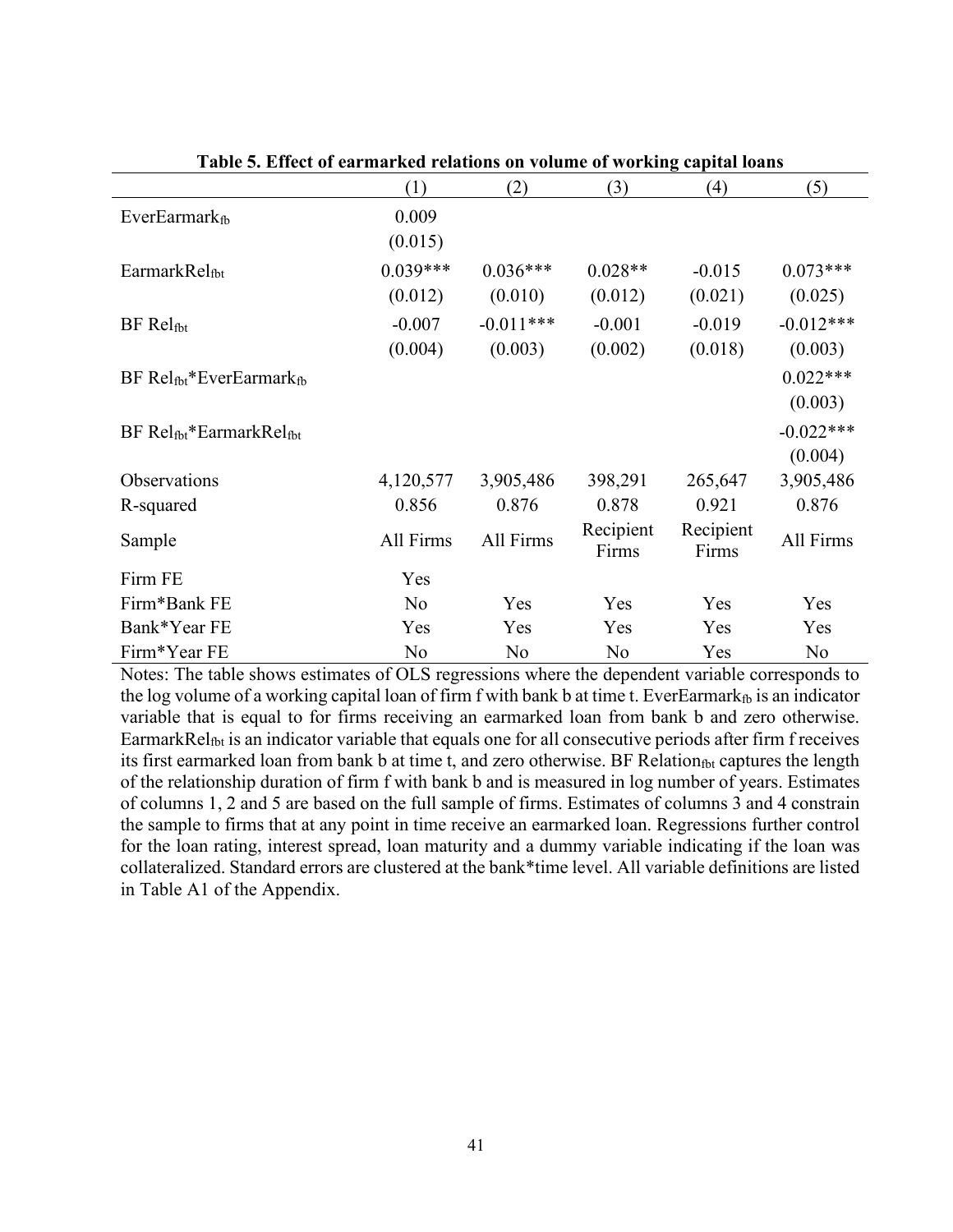|                                 | Panel A. Firms with avg provisions above the |           |                | Panel B. Firms with avg provisions below the |             |             |
|---------------------------------|----------------------------------------------|-----------|----------------|----------------------------------------------|-------------|-------------|
|                                 |                                              | median    |                |                                              |             |             |
|                                 | (1)                                          | (2)       | (3)            | (4)                                          | (5)         | (6)         |
| EarmarkRelfbt                   | $0.035***$                                   | $-0.015$  | $0.073***$     | 0.010                                        | $-0.018$    | $0.070**$   |
|                                 | (0.008)                                      | (0.020)   | (0.022)        | (0.017)                                      | (0.030)     | (0.032)     |
| $BF Rel_{fbt}$                  | $-0.000$                                     | $-0.016$  | $-0.013***$    | $-0.001$                                     | $-0.024***$ | $-0.012***$ |
|                                 | (0.003)                                      | (0.028)   | (0.003)        | (0.001)                                      | (0.007)     | (0.004)     |
| $BF Rel_{fbt}*EverEarmark_{fb}$ |                                              |           | $0.018***$     |                                              |             | $0.030***$  |
|                                 |                                              |           | (0.004)        |                                              |             | (0.003)     |
| $BF Rel_{fbt}*EarmarkRel_{fbt}$ |                                              |           | $-0.021***$    |                                              |             | $-0.021**$  |
|                                 |                                              |           | (0.003)        |                                              |             | (0.009)     |
| Observations                    | 281,245                                      | 191,161   | 2,246,907      | 116,998                                      | 74,465      | 1,658,493   |
| R-squared                       | 0.862                                        | 0.909     | 0.855          | 0.886                                        | 0.925       | 0.899       |
| Sample                          | Recipient                                    | Recipient | All Firms      | Recipient                                    | Recipient   | All Firms   |
|                                 | Firms                                        | Firms     |                | Firms                                        | Firms       |             |
| Firm FE                         |                                              |           |                |                                              |             |             |
| Firm*Bank FE                    | Yes                                          | Yes       | Yes            | Yes                                          | Yes         | Yes         |
| Bank*Year FE                    | Yes                                          | Yes       | Yes            | Yes                                          | Yes         | Yes         |
| Firm*Year FE                    | N <sub>o</sub>                               | Yes       | N <sub>o</sub> | N <sub>o</sub>                               | Yes         | No          |

**Table 6. Effect of earmarked relations on volume of working capital loans by average rating of firms**

Notes: The table shows estimates of OLS regressions where the dependent variable corresponds to the log volume of a working capital loan of firm f with bank b at time t. Columns 1 through 3 present the OLS estimates for the sample of firms with average provisions over time above the median provision rates in the data. Columns 4 through 6 present the OLS estimates for firms with average provisions over time above the median provision rate. EarmarkRel<sub>fbt</sub> is an indicator variable that equals one for all consecutive periods after firm f receives its first earmarked loan from bank b at time t, and zero otherwise. BF Relationfbt captures the length of the relationship duration of firm f with bank b and is measured in log number of years. Estimates of columns 1 and 2 are based on the sample of firms that at any point in time receive an earmarked loan. Estimates of column 3 use the full sample of firms. Regressions further control for the loan rating, interest spread, loan maturity and a dummy variable indicating if the loan was collateralized. Standard errors are clustered at the bank\*time level. All variable definitions are listed in Table A1 of the Appendix.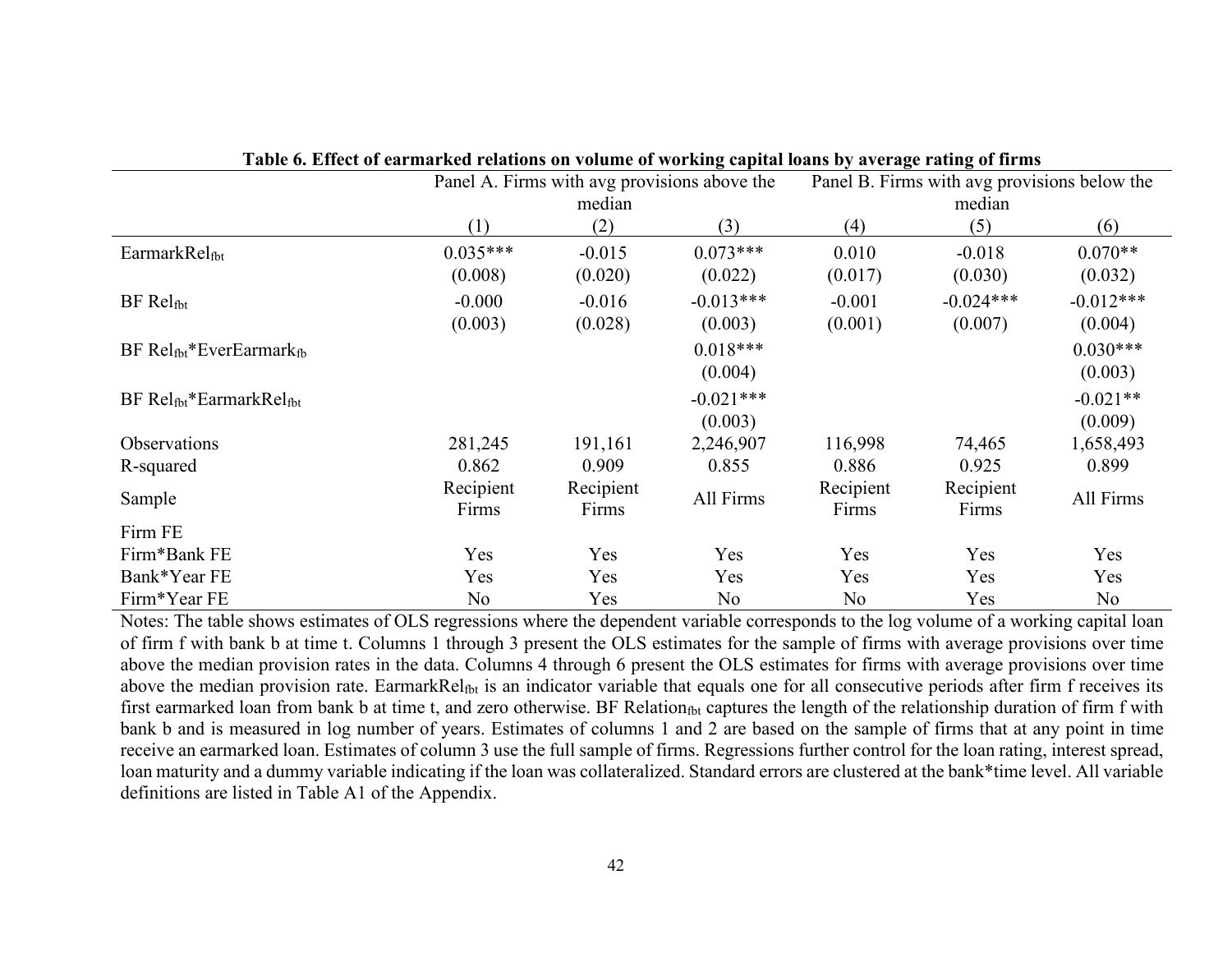### **Panel A. Bank-firm-year level data**

| Firm size $_{fv}$                   | Log number of workers of firm $f$ at year $y$ .                                                                                                                                           |
|-------------------------------------|-------------------------------------------------------------------------------------------------------------------------------------------------------------------------------------------|
| $BF Rel_{fby}$                      | Length of relationship duration (in years) of firm $f$ and bank $b$ at year $y$ .                                                                                                         |
| $BF$ Provfby                        | Average loan provision rate of firm $f$ with bank $b$ at year $y$ .                                                                                                                       |
| Top5Bank <sub>b</sub>               | Indicator variable equal to one for top five largest banks (in terms of total credit volume).                                                                                             |
| Panel B. Loan level data            |                                                                                                                                                                                           |
| EverEarmar $k_{fb}$                 | Indicator variable equal to one if firm $f$ and bank $b$ establish an earmarked credit relation at any point in the<br>sample period.                                                     |
| EarmarkRel <sub>fbt</sub>           | Indicator variable equal to one the periods after firm $f$ and bank $b$ establish an earmarked credit relation.                                                                           |
| $BF Rel_{fbt}$                      | Length of relationship duration (in years) of firm $f$ with bank $b$ at time $t$ .                                                                                                        |
| Interest rate spreadltht            | Interest rate spread corresponding to loan $l$ of firm f with bank $b$ at time $t$ . Calculated as the difference<br>between loan interest rate and treasury yield for the same maturity. |
| Loan volume $_{\text{lfbt}}$        | Log amount of loan $l$ of firm $f$ with bank $b$ at time $t$ (in logs).                                                                                                                   |
| Loan provision rate <sub>lfbt</sub> | Provision rate of loan $l$ of firm $f$ with bank $b$ at time $t$ .                                                                                                                        |
| Loan maturitylfbt                   | Maturity (in months) of loan $l$ of firm $f$ with bank $b$ at time $t$ .                                                                                                                  |
| Loan collateral                     | Indicator variable equal to one if $\tan l$ of firm f with bank b at time t was collateralized.                                                                                           |
| Firm size $_{\rm ft}$               | Log number of workers of firm $f$ at time $t$ .                                                                                                                                           |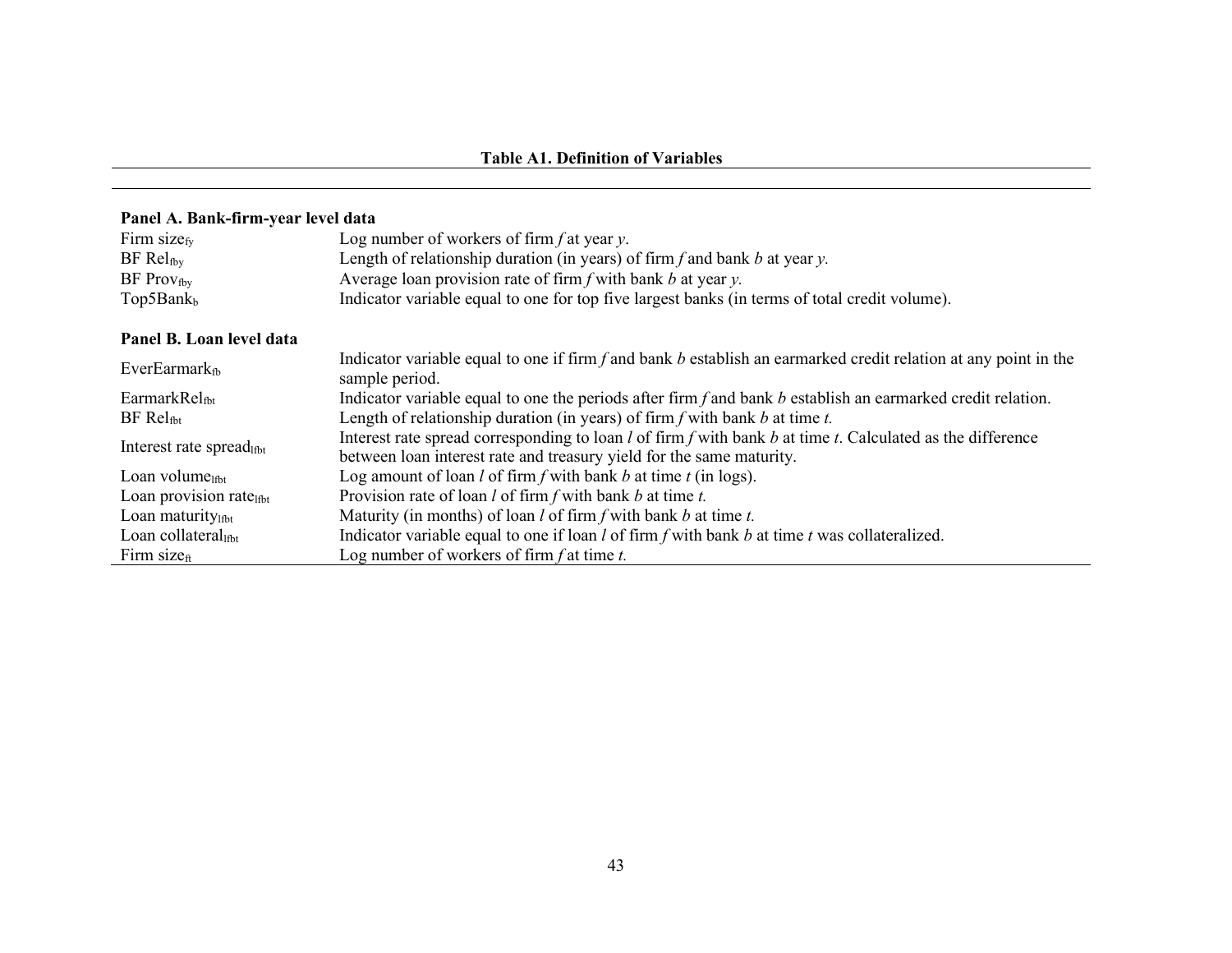|                                 | Panel A. Firms with avg size below median |           |             | Panel B. Firms with avg size above median |           |                |
|---------------------------------|-------------------------------------------|-----------|-------------|-------------------------------------------|-----------|----------------|
|                                 | (1)                                       | (2)       | (3)         | (4)                                       | (5)       | (6)            |
| EarmarkRelfbt                   | $0.580***$                                | $0.418**$ | $-0.317$    | $0.321**$                                 | $0.287**$ | $0.408*$       |
|                                 | (0.103)                                   | (0.152)   | (0.537)     | (0.130)                                   | (0.128)   | (0.219)        |
| $BF$ Rel $_{\text{fbt}}$        | $0.276***$                                | $-0.085$  | $0.656***$  | 0.125                                     | $-0.285$  | $0.343*$       |
|                                 | (0.076)                                   | (0.525)   | (0.181)     | (0.142)                                   | (0.230)   | (0.173)        |
| $BF Rel_{fbt}*EverEarmark_{fb}$ |                                           |           | $-0.516***$ |                                           |           | $-0.509***$    |
|                                 |                                           |           | (0.120)     |                                           |           | (0.069)        |
| $BF Rel_{fbt}*EarmarkRel_{fbt}$ |                                           |           | $0.299**$   |                                           |           | $0.136***$     |
|                                 |                                           |           | (0.146)     |                                           |           | (0.035)        |
| <b>Observations</b>             | 151,151                                   | 91,362    | 2,304,817   | 247,125                                   | 174,284   | 1,600,592      |
| R-squared                       | 0.699                                     | 0.817     | 0.694       | 0.716                                     | 0.839     | 0.741          |
| Sample                          | Recipient                                 | Recipient | All Firms   | Recipient                                 | Recipient | All Firms      |
|                                 | Firms                                     | Firms     |             | Firms                                     | Firms     |                |
| Firm FE                         |                                           |           |             |                                           |           |                |
| Firm*Bank FE                    | Yes                                       | Yes       | Yes         | Yes                                       | Yes       | Yes            |
| Bank*Year FE                    | Yes                                       | Yes       | Yes         | Yes                                       | Yes       | Yes            |
| Firm*Year FE                    | No                                        | Yes       | No          | No                                        | Yes       | N <sub>o</sub> |

**Table A2. Effect of earmarked relations on interest rate spreads of working capital loans by average size of firms**

Notes: The table shows estimates of OLS regressions where the dependent variable corresponds to the interest spread of a working capital loan of firm f with bank b at time t. Columns 1 through 3 present the OLS estimates for the sample of firms with average size over time below the median size in the data. Columns 4 through 6 present the OLS estimates for firms with average size over time above the median size. EarmarkRelfbt is an indicator variable that equals one for all consecutive periods after firm f receives its first earmarked loan from bank b at time t, and zero otherwise. BF Relation<sub>fbt</sub> captures the length of the relationship duration of firm f with bank b and is measured in log number of years. Estimates of columns 1 and 2 are based on the sample of firms that at any point in time receive an earmarked loan. Estimates of column 3 use the full sample of firms. Regressions further control for the loan rating, loan volume, loan maturity and a dummy variable indicating if the loan was collateralized. Standard errors are clustered at the bank\*time level. All variable definitions are listed in Table A1 of the Appendix.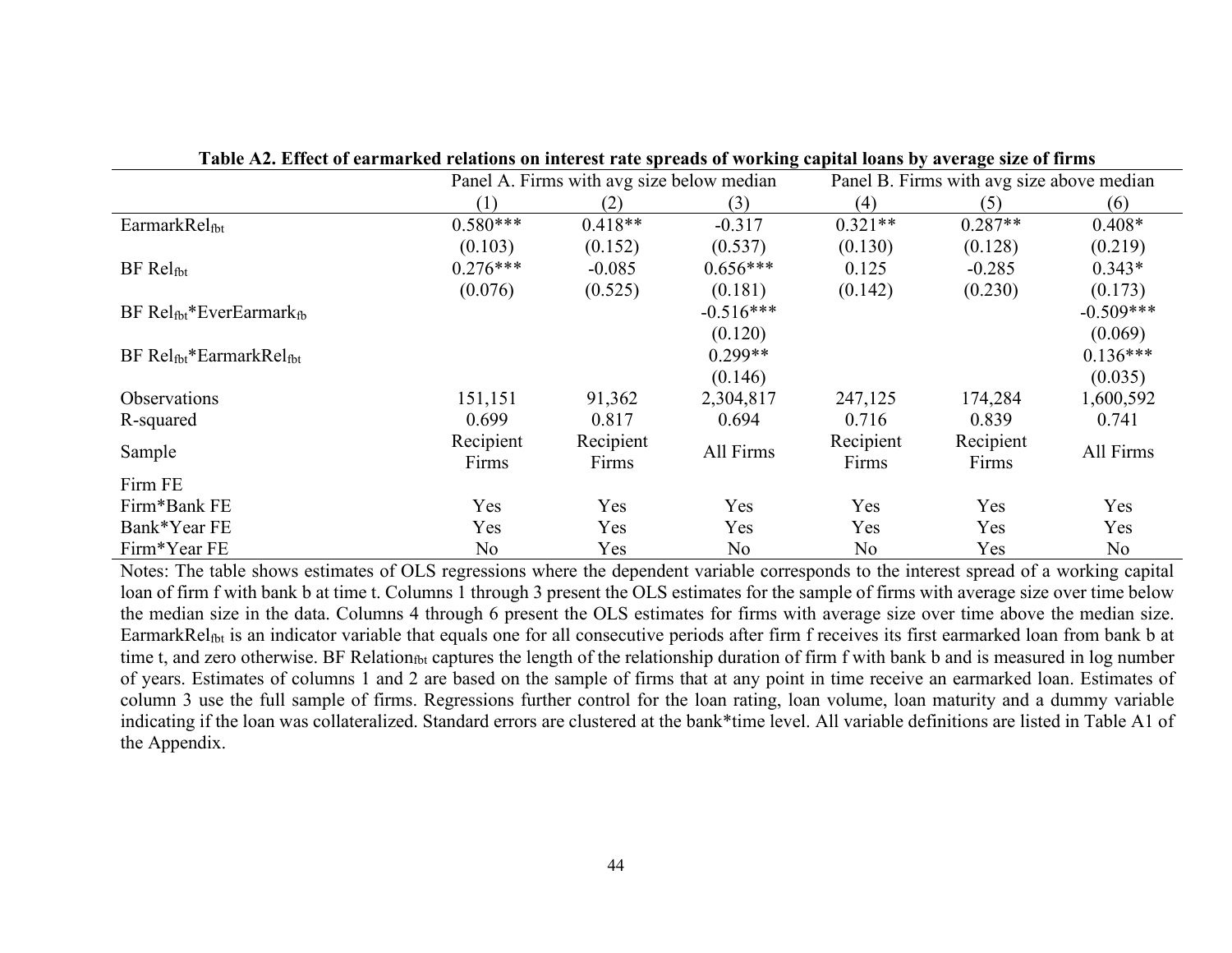|                                 | (1)                   | (2)                 | (3)                 | (4)                   | (5)                   |
|---------------------------------|-----------------------|---------------------|---------------------|-----------------------|-----------------------|
| <b>EverEarmarkfb</b>            | $-0.084$<br>(0.090)   |                     |                     |                       |                       |
| EarmarkRelfbt                   | $-0.078$<br>(0.087)   | $-0.059$<br>(0.079) | $-0.059$<br>(0.055) | $-0.024$<br>(0.093)   | $-0.178$<br>(0.122)   |
| $BF$ Rel $_{\text{fbt}}$        | $0.066***$<br>(0.013) | 0.044<br>(0.038)    | 0.005<br>(0.027)    | $-0.087**$<br>(0.031) | 0.043<br>(0.038)      |
| $BF Rel_{fbt}*EverEarmark_{fb}$ |                       |                     |                     |                       | $-0.029$<br>(0.019)   |
| $BF Rel_{fbt}*EarmarkRel_{fbt}$ |                       |                     |                     |                       | $0.047***$<br>(0.010) |
| Observations                    | 589,026               | 389,435             | 53,764              | 24,824                | 389,435               |
| R-squared                       | 0.651                 | 0.732               | 0.682               | 0.817                 | 0.732                 |
| Sample                          | All Firms             | All Firms           | Recipient<br>Firms  | Recipient<br>Firms    | All Firms             |
| Firm FE                         | Yes                   |                     |                     |                       |                       |
| Firm*Bank FE                    | N <sub>o</sub>        | Yes                 | Yes                 | Yes                   | Yes                   |
| Bank*Year FE                    | Yes                   | Yes                 | Yes                 | Yes                   | Yes                   |
| Firm*Year FE                    | No                    | No                  | No                  | Yes                   | No                    |

**Table A3. Effect of earmarked relations on interest rate spreads of vehicle financing loans**

Notes: The table shows estimates of OLS regressions where the dependent variable corresponds to the interest spread of a vehicle finance loan of firm f with bank b at time t. EverEarmark<sub>fb</sub> is an indicator variable that is equal to for firms receiving an earmarked loan from bank b and zero otherwise. EarmarkRelf<sub>bt</sub> is an indicator variable that equals one for all consecutive periods after firm f receives its first earmarked loan from bank b at time t, and zero otherwise. BF Relationfbt captures the length of the relationship duration of firm f with bank b and is measured in log number of years. Estimates of columns 1, 2 and 5 are based on the full sample of firms. Estimates of columns 3 and 4 constrain the sample to firms that at any point in time receive an earmarked loan. Regressions further control for the loan rating, loan volume, loan maturity and a dummy variable indicating if the loan was collateralized. Standard errors are clustered at the bank\*time level. All variable definitions are listed in Table A1 of the Appendix.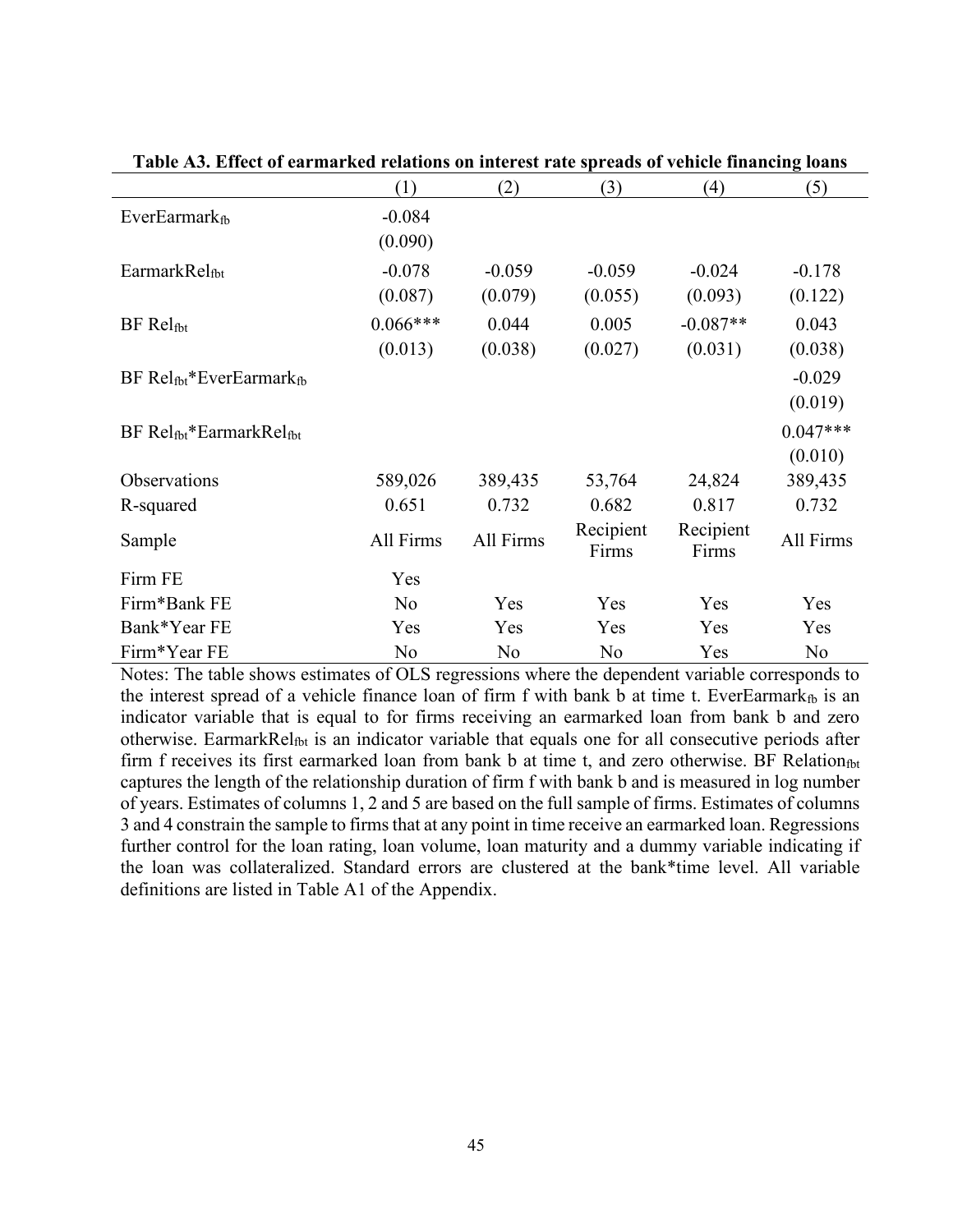|                                 |                    | Panel A. Firms with avg size below median |                |                    | Panel B. Firms with avg size above median |             |  |
|---------------------------------|--------------------|-------------------------------------------|----------------|--------------------|-------------------------------------------|-------------|--|
|                                 | (1)                | (2)                                       | (3)            | (4)                | (5)                                       | (6)         |  |
| EarmarkRelfbt                   | $0.041***$         | $-0.003$                                  | $0.082***$     | 0.018              | $-0.025$                                  | $0.059**$   |  |
|                                 | (0.003)            | (0.008)                                   | (0.019)        | (0.016)            | (0.028)                                   | (0.026)     |  |
| BF Relfbt                       | $-0.007$           | $-0.027$                                  | $-0.008**$     | 0.001              | $-0.019$                                  | $-0.017***$ |  |
|                                 | (0.007)            | (0.037)                                   | (0.004)        | (0.002)            | (0.015)                                   | (0.004)     |  |
| $BF Rel_{fbt}*EverEarmark_{fb}$ |                    |                                           | $0.018***$     |                    |                                           | $0.023***$  |  |
|                                 |                    |                                           | (0.001)        |                    |                                           | (0.006)     |  |
| $BF Rel_{fbt}*EarmarkRel_{fbt}$ |                    |                                           | $-0.023***$    |                    |                                           | $-0.019***$ |  |
|                                 |                    |                                           | (0.003)        |                    |                                           | (0.005)     |  |
| <b>Observations</b>             | 151,151            | 91,362                                    | 2,304,817      | 247,125            | 174,284                                   | 1,600,592   |  |
| R-squared                       | 0.804              | 0.865                                     | 0.812          | 0.864              | 0.914                                     | 0.879       |  |
| Sample                          | Recipient<br>Firms | Recipient<br>Firms                        | All Firms      | Recipient<br>Firms | Recipient<br>Firms                        | All Firms   |  |
| Firm FE                         |                    |                                           |                |                    |                                           |             |  |
| Firm*Bank FE                    | Yes                | Yes                                       | Yes            | Yes                | Yes                                       | Yes         |  |
| Bank*Year FE                    | Yes                | Yes                                       | Yes            | Yes                | Yes                                       | Yes         |  |
| Firm*Year FE                    | No                 | Yes                                       | N <sub>o</sub> | N <sub>o</sub>     | Yes                                       | No          |  |

**Table A4. Effect of earmarked relations on volume of working capital loans by average size of firms**

Notes: The table shows estimates of OLS regressions where the dependent variable corresponds to the log volume of a working capital loan of firm f with bank b at time t. Columns 1 through 3 present the OLS estimates for the sample of firms with average size over time below the median size in the data. Columns 4 through 6 present the OLS estimates for firms with average size over time above the median size. EarmarkRel<sub>fbt</sub> is an indicator variable that equals one for all consecutive periods after firm f receives its first earmarked loan from bank b at time t, and zero otherwise. BF Relation<sub>fbt</sub> captures the length of the relationship duration of firm f with bank b and is measured in log number of years. Estimates of columns 1 and 2 are based on the sample of firms that at any point in time receive an earmarked loan. Estimates of column 3 use the full sample of firms. Regressions further control for the loan rating, interest spread, loan maturity and a dummy variable indicating if the loan was collateralized. Standard errors are clustered at the bank\*time level. All variable definitions are listed in Table A1 of the Appendix.